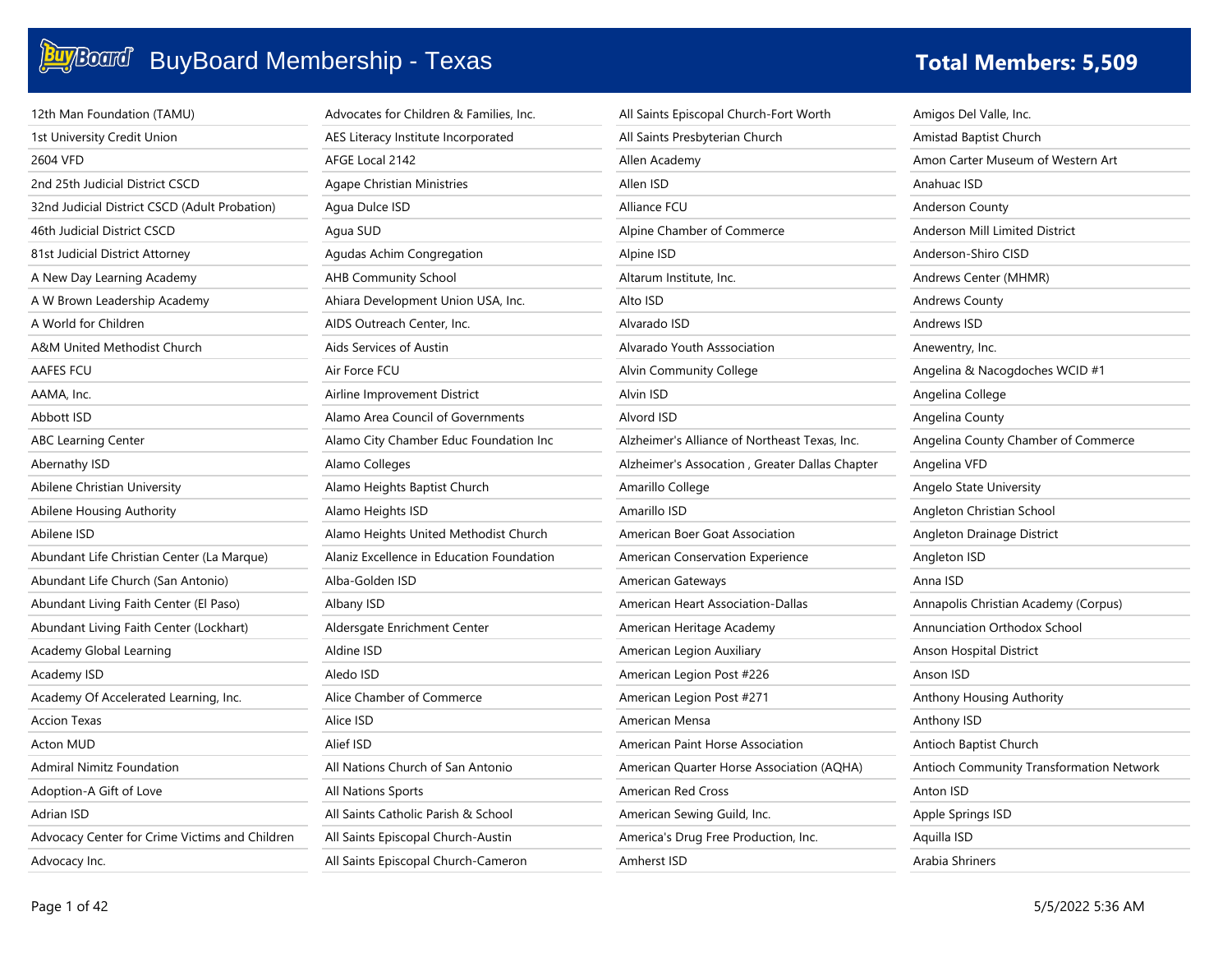| Aransas County                                 | Atascosa County                               | Avery ISD                                           | <b>Bastrop ISD</b>                         |
|------------------------------------------------|-----------------------------------------------|-----------------------------------------------------|--------------------------------------------|
| Aransas County Council on Aging                | Atascosa Health Center, Inc.                  | Avinger ISD                                         | Bastrop/Travis Counties ESD #1             |
| <b>Aransas County ISD</b>                      | Athens ISD                                    | <b>Axtell ISD</b>                                   | Bay Area Fellowship Multi-Site             |
| Aransas County Navigation District No. 1       | Atlanta ISD                                   | Azle ISD                                            | Bay City Housing Authority                 |
| Aransas Pass ISD                               | Aubrey Area Ambulance, Inc.                   | <b>BACES (PTO)</b>                                  | Bay City ISD                               |
| Archdiocese of San Antonio                     | Aubrey ISD                                    | <b>BACH Rehab</b>                                   | Baylor Alumni Association                  |
| Archdiocese of San Antonio - Divine Providence | Austin Baptist Church                         | Bacon Heights Baptist Church                        | <b>Baylor College of Medicine</b>          |
| Archdiocese of San Antonio - Sacred Heart      | Austin Children's Museum                      | <b>Bailey County</b>                                | <b>Baylor County</b>                       |
| Archdoicese of San Antonio - Rolling Hills     | Austin College                                | <b>Bailey County Electric Cooperative</b>           | Baylor University (University Development) |
| Archer City ISD                                | <b>Austin Community College</b>               | Baird ISD                                           | Baytown Christian Academy                  |
| <b>Archer County</b>                           | <b>Austin Community Foundation</b>            | BakerRipley                                         | Baytown Housing Authority                  |
| Area Agency on Aging                           | Austin Convention & Visitors Bureau           | <b>Balcones Bingo Unit Trust</b>                    | <b>Bayview Irrigation District #11</b>     |
| Area Metropolitan Ambulance Authority          | <b>Austin County</b>                          | <b>Ballinger Housing Authority</b>                  | BCFS Health & Human Services               |
| Argo Missionary Baptist Church                 | <b>Austin County Emergency Communications</b> | <b>Ballinger ISD</b>                                | Bear Creek Baptist Church                  |
| Argyle ISD                                     | Austin Film Society                           | Balmorhea ISD                                       | Bear Creek SUD (previously Lavon SUD)      |
| <b>Ariel Ministires</b>                        | Austin Graduate School of Theology            | <b>Bandera County</b>                               | <b>Beasley Community VFD</b>               |
| Ark-Tex Council of Governments                 | <b>Austin ISD</b>                             | Bandera Electric Cooperative, Inc.                  | <b>Beaumont Heritage Society</b>           |
| Arlington Chamber of Commerce                  | Austin Jewish Academy                         | Bandera ISD                                         | <b>Beaumont ISD</b>                        |
| Arlington Convention & Visitors Bureau, Inc.   | Austin Peace Academy                          | Bandera Public Libaray Corp.                        | Beckville ISD                              |
| Arlington ISD                                  | <b>Austin Pets Alive</b>                      | <b>Bangs ISD</b>                                    | <b>Bee County</b>                          |
| Arms of Hope                                   | Austin Presbyterian Theological Seminary      | Bannockburn Baptist Church                          | Bee Development Authority                  |
| <b>Armstrong County</b>                        | Austin Resource Center for the Homeless       | <b>Banquete ISD</b>                                 | Beechnut MUD                               |
| Arp ISD                                        | <b>Austin Theatre Allicance</b>               | <b>Baptist Missionary Association of Texas</b>      | <b>Beeville ISD</b>                        |
| Arthouse at the Jones Center                   | Austin Youth & Community Farm, Inc.           | Baptist Spanish Publishing House                    | Beeville Vineyard, Inc.                    |
| Arthur Nagel Community Clinic                  | Australian Shepherd Club of America           | Baptist University of the Americas                  | Believers World Outreach Church, Inc.      |
| <b>Ascension Academy</b>                       | Austwell-Tivoli ISD                           | Barbers Hill ISD                                    | <b>Bell County</b>                         |
| Ascension Catholic Church (Bastrop)            | <b>Autism Treatment Centers</b>               | <b>Bartlett ISD</b>                                 | Bell County Expo, Inc.                     |
| Ascension Episcopal School (Houston)           | Avalon Center, Inc.                           | <b>Basic Gospel</b>                                 | Bell County WCID #1                        |
| Aspermont ISD                                  | Avalon ISD                                    | Basilica of Our Lady of San Juan del valle National | Bell County WCID #3                        |
| Assembly of Yahweh 7th Day                     | Avance-Austin                                 | <b>Bastrop County</b>                               | <b>Bellevue ISD</b>                        |
| Association of General Contractors of Texas    | Avance-Houston, Inc.                          | Bastrop County ESD #2                               | Bellmead Calvary Baptist Church            |
| Atascocita Community Improvement Association   | Avance-San Antonio                            | Bastrop County WCID #2                              | <b>Bells ISD</b>                           |
| Atascocita VFD                                 | Avance-Waco                                   | <b>Bastrop Housing Authority</b>                    | <b>Bells VFD</b>                           |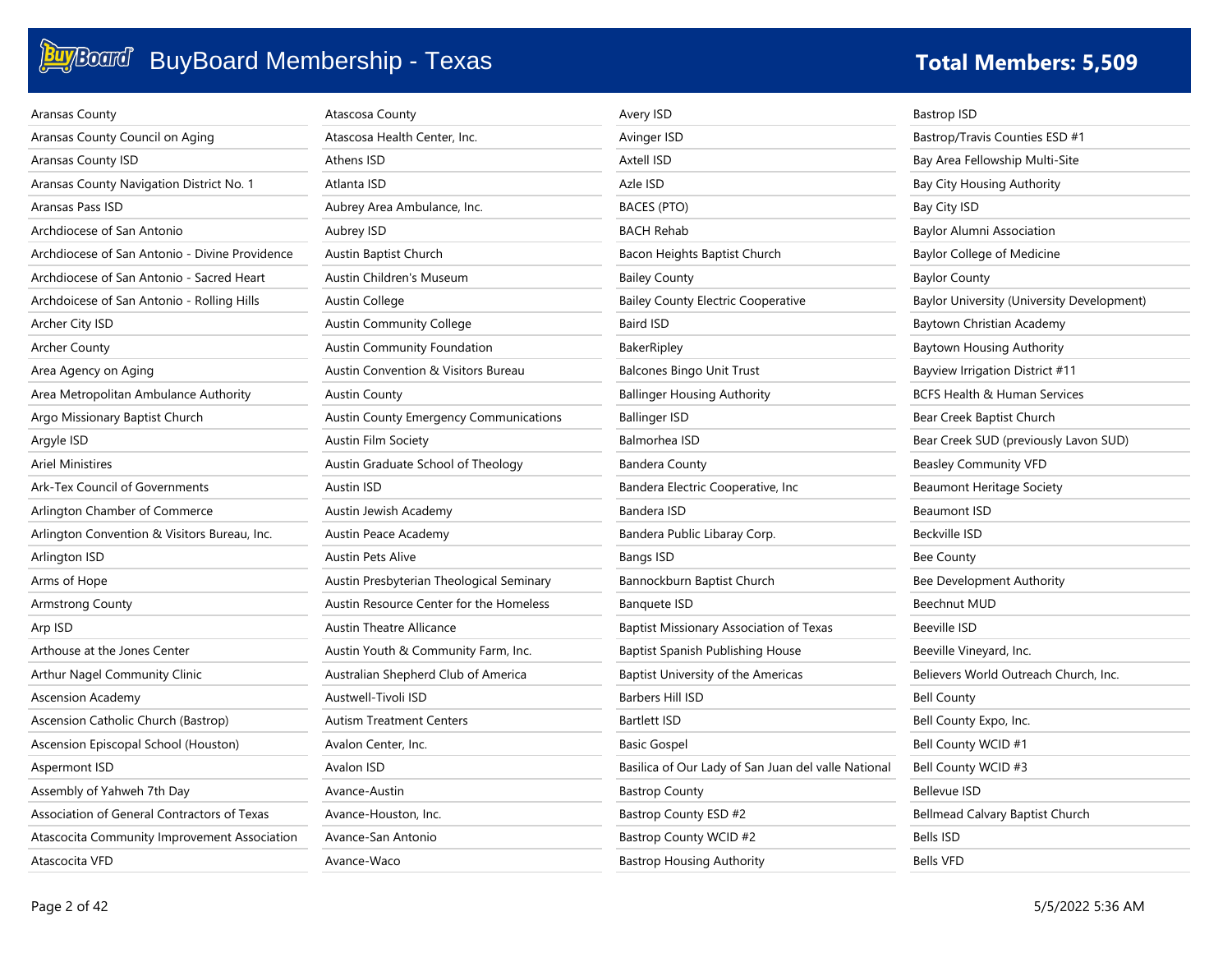

| <b>Bellville ISD</b>                              | Big Bend Parks and Recreation for Kids          | <b>Bluff Dale ISD</b>                       | Boys & Girls Clubs - Copperas Cove              |
|---------------------------------------------------|-------------------------------------------------|---------------------------------------------|-------------------------------------------------|
| <b>Bellville ISD Educational Foundation</b>       | Big Brothers Big Sisters Lone Star              | Blum ISD                                    | Boys & Girls Clubs - Corpus Christi             |
| <b>Bellville Medical Center</b>                   | Big Sandy ISD-Polk County                       | Boerne ISD                                  | Boys & Girls Clubs - Dewitt County              |
| <b>Bellville VFD</b>                              | Big Sandy ISD-Upshur County                     | Bois D' Arc Creek Cowboy Church             | Boys & Girls Clubs - Edinburg Rio Grande Valley |
| <b>Belton Christian Youth Center</b>              | Big Spring Education Employees Federal Credit   | Bois D'Arc MUD                              | Boys & Girls Clubs - El Campo                   |
| <b>Belton ISD</b>                                 | Big Spring ISD                                  | Boles ISD                                   | Boys & Girls Clubs - Georgetown                 |
| Ben Bolt-Palito Blanco ISD                        | <b>Big Thought</b>                              | <b>Boling ISD</b>                           | Boys & Girls Clubs - Kingsville                 |
| <b>Benavides ISD</b>                              | <b>Birdville ISD</b>                            | Boling Municipal Water District             | Boys & Girls Clubs - McAllen                    |
| Benbrook Library District                         | <b>Bishop CISD</b>                              | Bolivar Peninsula SUD                       | Boys & Girls Clubs - Red River Valley           |
| <b>Benbrook Water Authority</b>                   | Bishop Dunne Catholic School                    | Bolivar Water Supply                        | Boys & Girls Clubs - San Benito                 |
| Benjamin ISD                                      | Bishop Garriga Middle Preparatory School        | Bonham Area Chamber of Commerce             | Boys & Girls Clubs - Wharton                    |
| Beta Academy                                      | Bishop Lynch High School, Inc.                  | Bonham ISD                                  | Boys Club - Pharr                               |
| Bethany United Methodist Church                   | <b>Bistone Municipal Water Supply District</b>  | Booker Hospital District                    | Boys Ranch ISD                                  |
| Bethel Assembly of God - Temple                   | <b>Blackwell CISD</b>                           | <b>Booker ISD</b>                           | Boys Scouts of America Circle Ten Council       |
| Bethel Baptist Church (Celina)                    | <b>Blanco Baptist Association</b>               | <b>Borden County</b>                        | <b>Brackett ISD</b>                             |
| Bethel Baptist Church (Tyler)                     | <b>Blanco County</b>                            | Borden County ISD                           | <b>Bracks United Methodist Church</b>           |
| Bethel Full Gospel Baptist Church (Freeport)      | <b>Blanco County ESD 2</b>                      | Borden Street Church of Christ              | <b>Brady ISD</b>                                |
| Bethel Lutheran Church (Bryan)                    | <b>Blanco ISD</b>                               | Border Area Nutrition Council               | <b>Branch VFD</b>                               |
| Bethesda Christian Institue                       | <b>Blanco VFD</b>                               | Borger Housing Authority                    | Brandeis Bronco Boosters, Inc.                  |
| Better Business Bureau of Austin                  | Blanco Volunteer Ambulance Corp. (Spring        | Borger ISD                                  | Brazoria CAD                                    |
| Better Business Bureau of Metropolitan Houston,   | Blanco Volunteer Ambulance Corp., Inc. (Blanco) | <b>Bosque County</b>                        | Brazoria County                                 |
| <b>Betty Hardwick Center</b>                      | <b>Bland ISD</b>                                | <b>Bosqueville ISD</b>                      | Brazoria County Alcoholic Recovery Center, Inc. |
| <b>Bexar Appraisal District</b>                   | <b>Blanket ISD</b>                              | Bovina ISD                                  | Brazoria County Conservation & Reclamation #3   |
| <b>Bexar County</b>                               | <b>Blinn College</b>                            | <b>Bowie County</b>                         | Brazoria County Drainage District #5            |
| Bexar County ESD #10                              | <b>BLM of Brownwood</b>                         | Bowie County Housing Authority (New Boston  | Brazoria County ESD #2                          |
| Bexar County ESD #2                               | <b>Bloomburg ISD</b>                            | <b>Bowie County Schools Transportation</b>  | Brazoria County ESD #3                          |
| Bexar County ESD #5                               | <b>Blooming Grove ISD</b>                       | <b>Bowie ISD</b>                            | Brazoria Drainage District #4                   |
| Bexar County ESD #6                               | <b>Bloomington ISD</b>                          | Boy Scouts of America (Alamo Area Council)  | Brazos Animal Shelter, Inc.                     |
| Bexar County Hospital District (University Health | Blue Ridge ISD                                  | Boy Scouts of America Golden Spread Council | Brazos Christian School (Bryan)                 |
| Bexar Medina Atascosa Counties WCID #1            | Blue Ridge West MUD                             | Boyd ISD                                    | <b>Brazos County</b>                            |
| Bexar-Bulverde VFD                                | Bluebonnet Electric Cooperative, Inc.           | Boys & Girls Clubs - Alamo-San Juan         | <b>Brazos County Emergency Communications</b>   |
| <b>BH Carroll Theological Institute</b>           | <b>Bluebonnet Trail Community Services</b>      | Boys & Girls Clubs - Austin County          | <b>Brazos County ESD 2</b>                      |
| Bible Believers Baptist Church                    | Bluebonnet Water Supply Corp                    | Boys & Girls Clubs - Brazoria               | <b>Brazos Electric Cooperative</b>              |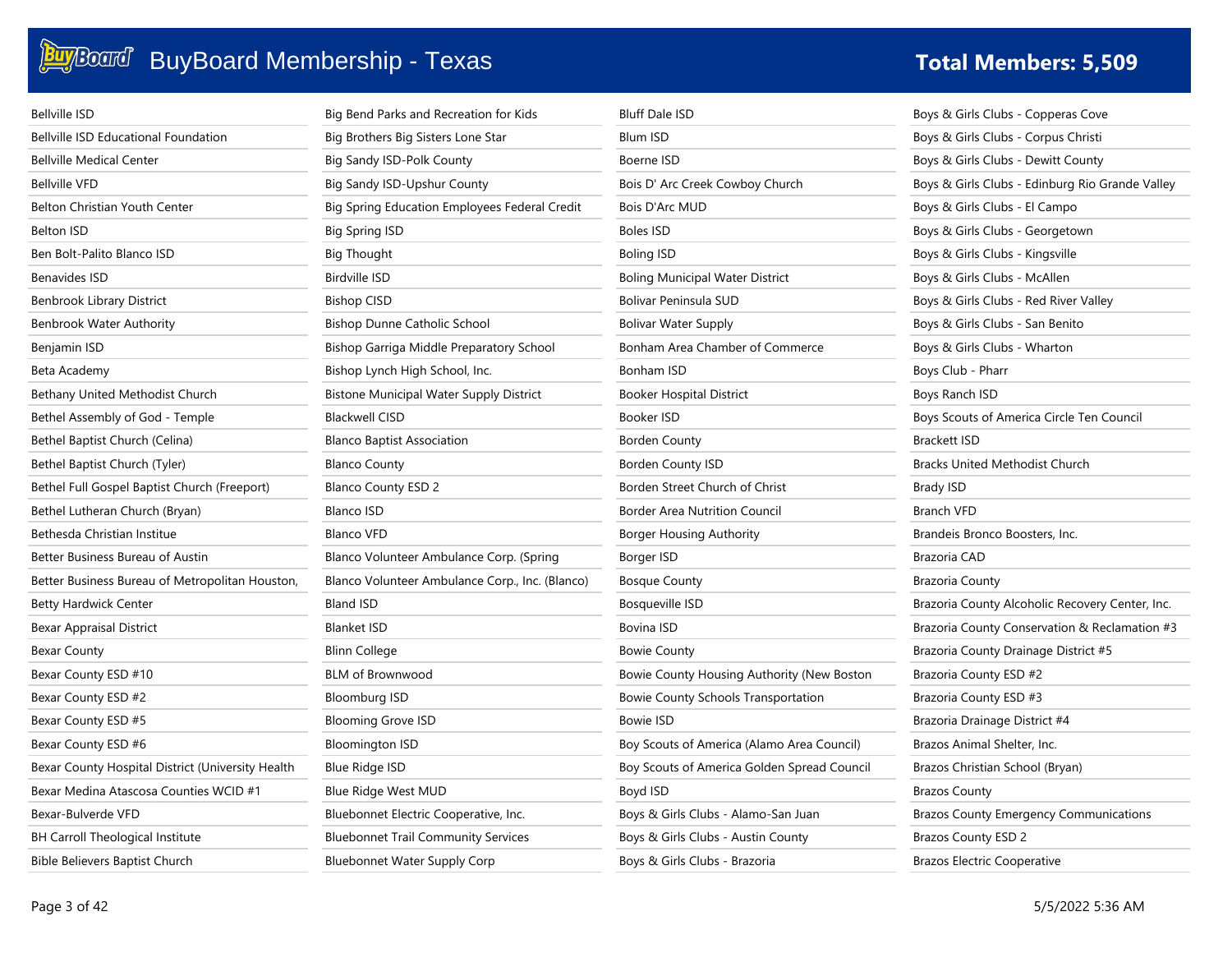| Brazos Higher Education Services Corp., Inc.   | Brighton Park Baptist Church                    | Bruceville-Eddy ISD                             | Bynum ISD                                        |
|------------------------------------------------|-------------------------------------------------|-------------------------------------------------|--------------------------------------------------|
| Brazos ISD                                     | <b>Briscoe County</b>                           | Brush Country Cowboy Church                     | C-5 VFD                                          |
| <b>Brazos River Authority</b>                  | <b>Broaddus ISD</b>                             | Brush Country Groundwater Conversation District | Cactus Health Services, Inc.                     |
| Brazos School for Inquiry & Creativity         | Broadway Church of Christ                       | <b>Brushy Creek MUD</b>                         | Caddo Mills ISD                                  |
| <b>Brazos Telephone Cooperative</b>            | Brock Baptist Church                            | Brushy Creek Utility Regional Authority         | Cal Farley's Girlstown USA                       |
| <b>Brazos Transit District</b>                 | Brock ISD                                       | Brushy Creek Water Supply Corp.                 | Calallen ISD                                     |
| <b>Brazos Valley Community Action Agency</b>   | <b>Brock-Dennis VFD</b>                         | Bryan ISD                                       | <b>Caldwell County</b>                           |
| <b>Brazos Valley Community Action Programs</b> | <b>Bronte ISD</b>                               | <b>Bryan Texas Utilities</b>                    | Caldwell Hays ESD #1                             |
| <b>Brazos Valley Council of Governments</b>    | <b>Brookeland Fresh Water District</b>          | Bryson ISD                                      | Caldwell ISD                                     |
| Brazos Valley Council on Alcohol and Substance | <b>Brookeland ISD</b>                           | <b>Buckholts ISD</b>                            | Calhoun County                                   |
| Brazos Valley Public Broadcasting Foundation   | <b>Brookesmith ISD</b>                          | Buckner Children and Family Services            | Calhoun County ISD                               |
| Brazos Valley Solid Waste Management Agent,    | <b>Brookesmith SUD</b>                          | Buena Vista ISD                                 | Calhoun County Senior Citizens Association, Inc. |
| <b>Brazosport Christian School</b>             | Brooks Academies of Texas                       | <b>Buffalo ISD</b>                              | Calhoun Port Authority                           |
| <b>Brazosport College</b>                      | <b>Brooks County</b>                            | Buffalo Trail Council, BSA                      | Callahan County                                  |
| <b>Brazosport ISD</b>                          | <b>Brooks County ISD</b>                        | <b>Builders Association Corpus Christi Area</b> | Callisburg ISD                                   |
| Brazosport Water Authority                     | Brookshire-Katy Drainage District               | <b>Bullard ISD</b>                              | Calvary Apostolic Church of Texas, Inc.          |
| <b>Breckenridge Housing Authority</b>          | Brothers of Holy Cross (S. Conrgress Ave.)      | <b>Bulverde Community Park Association</b>      | Calvary Baptist Church-Bay City                  |
| Breckenridge ISD                               | Brothers of Holy Cross (St. Edwards Dr.)        | <b>Bulverde Spring Branch Activity Center</b>   | Calvary Baptist Church-Bonham                    |
| Bremond Housing Authority                      | Brown Co. Water Improvement District #1         | <b>Bulverde-Spring Branch EMS</b>               | Calvary Baptist Church-Denison                   |
| <b>Bremond ISD</b>                             | <b>Brown County</b>                             | <b>Buna ISD</b>                                 | Calvary Baptist Church-Mexia                     |
| <b>Bremond VFD</b>                             | Brownfield Federal Credit Union                 | Burchfield Ministries International             | Calvary Baptist Church-Nacogdoches               |
| Brenham Christian Academy                      | <b>Brownfield ISD</b>                           | <b>Burkburnett ISD</b>                          | Calvary Baptist Church-Pilot Point               |
| Brenham ISD                                    | Brownfield Regional Medical Center              | <b>Burkeville ISD</b>                           | Calvary Baptist Church-San Marcos                |
| Brenham Outreach Advisory Council, Inc.        | Brownsboro ISD                                  | <b>Burleson County</b>                          | Calvary Baptist Church-Waco                      |
| Brentwood Baptist Church                       | Brownsville & Rio Grande International Railroad | <b>Burleson ISD</b>                             | Calvary Episcopal Church (Bastrop)               |
| Brewster County                                | Brownsville Community Health Center             | <b>Burnet Chamber of Commerce</b>               | Calvary Episcopal School of College Preparatory  |
| <b>Briar VFD</b>                               | <b>Brownsville Community Improvement</b>        | <b>Burnet CISD</b>                              | Calvary Temple Church-Kerrville                  |
| <b>Briaroaks VFD</b>                           | <b>Brownsville Housing Authority</b>            | <b>Burnet County</b>                            | Calvert ISD                                      |
| <b>Bridge City ISD</b>                         | <b>Brownsville Irrigation District</b>          | Burnet County ESD #7                            | Calvin Nelms Charter Schools                     |
| BridgePoint Bible Church                       | Brownsville ISD                                 | Burnet County ESD #9                            | Cameron Appraisal District                       |
| <b>Bridgeport ISD</b>                          | <b>Brownsville Navigation District</b>          | Burnet County Fair and Rodeo Assn               | Cameron County                                   |
| Bridges on the Park Condominium Association    | Brownsville Public Utilities Board              | <b>Burton ISD</b>                               | Cameron County Drainage District #1              |
| <b>Briggs VFD</b>                              | Brownwood ISD                                   | Bushland ISD                                    | Cameron County Drainage District #3              |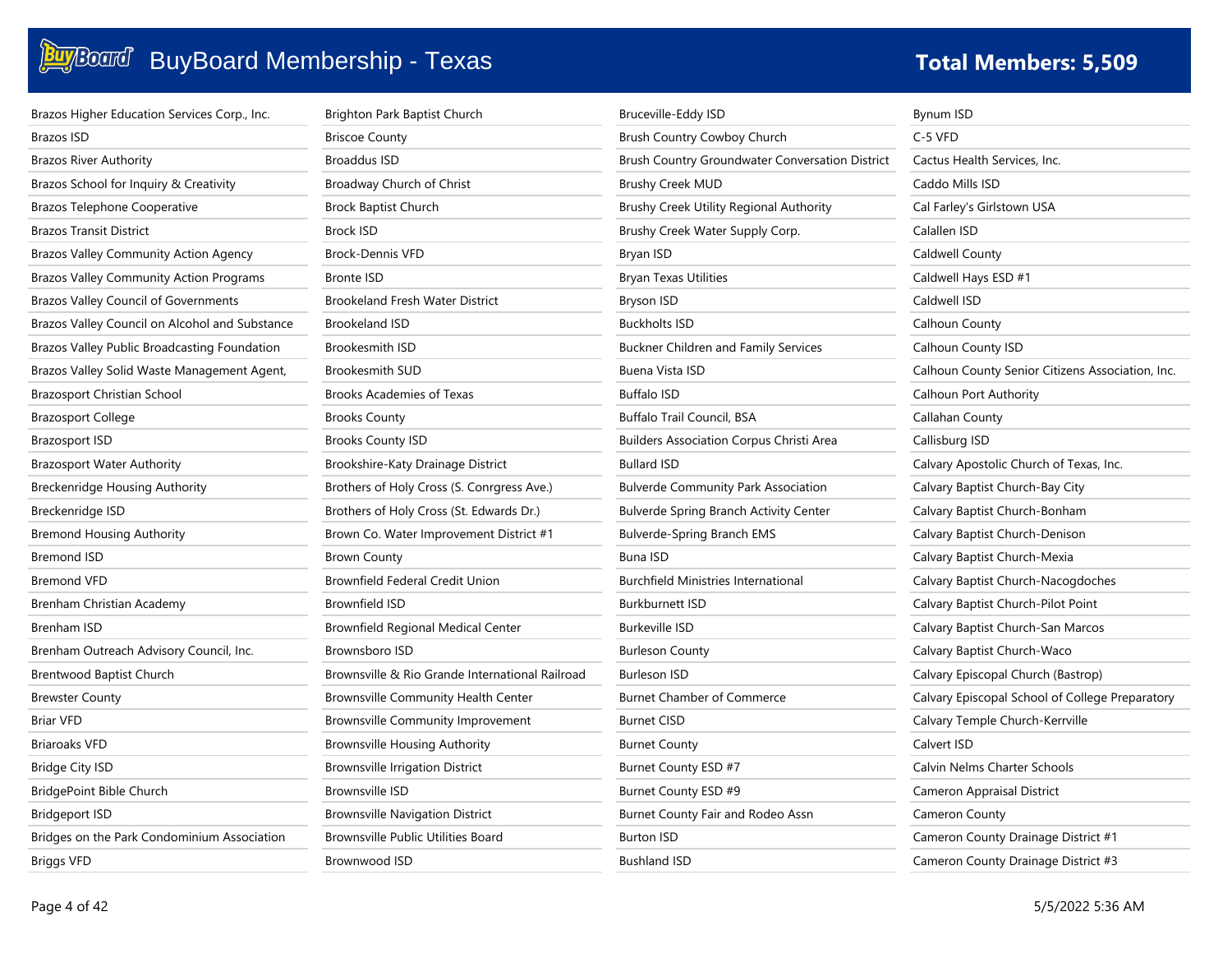| Cameron County Drainage District #4              | Caprock Santa Fe Credit Union                       | Catholic Diocese of Ft Worth                  | Central District of the UMC                      |
|--------------------------------------------------|-----------------------------------------------------|-----------------------------------------------|--------------------------------------------------|
| Cameron County Irrigation District #2            | Capstone Ministries of Texas, Inc.                  | Catholic Family Services                      | Central Faith Child Development                  |
| Cameron County Irrigation District #6            | Caritas of Waco                                     | Cayuga ISD                                    | Central Heights ISD                              |
| Cameron County Regional Mobility Authority       | Carlisle ISD                                        | <b>CDI Headstart</b>                          | Central ISD                                      |
| Cameron Housing Authority                        | Carrizo Springs CISD                                | Cedar Creek School, Inc.                      | <b>Central Plains Center</b>                     |
| Cameron ISD                                      | Carroll ISD                                         | Cedar Hill Church of Christ                   | Central Texas Children's Center                  |
| Camino Real Community Services                   | <b>Carrollton Farmers Branch Soccer Association</b> | Cedar Hill ISD                                | Central Texas Christian School                   |
| Camp Able of Buffalo Gap                         | Carrollton-Farmers Branch ISD                       | Cedar Ridge Church of Christ                  | Central Texas College                            |
| Camp County                                      | Carson County                                       | Cedarbrake Catholic Retreat Center            | Central Texas Community Health Care Center, Inc. |
| Camp County Ambulance Service Corp.              | Carthage ISD                                        | <b>Celebration Church</b>                     | Central Texas Community Health Centers dba       |
| Camp Fire USA Tejas Council                      | Carver Park Baptist Church                          | Celeste ISD                                   | <b>Central Texas Council Of Governments</b>      |
| Camp For All Foundation                          | Casa of Collin County, Inc.                         | Celina ISD                                    | Central Texas Electric Cooperative, Inc.         |
| Campbell ISD                                     | Casa of Johnson County                              | Cenikor Foundation                            | Central Texas Library System                     |
| Canadian ISD                                     | <b>CASA of Travis County</b>                        | Center for Children and Families, Inc.        | Central Texas Regional Blood & Tissue            |
| Canadian River Municipal Water Authority         | Cash SUD                                            | Center for Learning and Development           | Central Texas Senior Ministry                    |
| Caney Creek MUD                                  | <b>Cass County</b>                                  | Center for New Communities (Early Head Start) | Central Texas SSA                                |
| Canton ISD                                       | Cassie VFD                                          | Center for NonProfit Management               | Central Texas Youth Rodeo Association            |
| Canutillo ISD                                    | Castell VFD                                         | Center Housing Authority                      | Central Texas Youth Services Bureau, Inc.        |
| Canyon Chamber of Commerce                       | Castle Hills First Baptist Church                   | Center ISD                                    | Central TX Compensation/Benefits Assn            |
| Canyon Creek Baptist Creek                       | Castleberry ISD                                     | Center Point ISD                              | Central WCID                                     |
| Canyon ISD                                       | Castro County                                       | Centerville ISD-Leon County                   | Centro San Vicente                               |
| Canyon Lake Community Library District           | Castro County Hospital District dba Plains Mem.     | Centerville ISD-Trinity County                | Chalk Hill SUD                                   |
| Cap Rock Telephone Coop                          | Castroville Elementary PTO                          | Cen-Tex Family Services, Inc.                 | Chamber of Commerce Harker Heights               |
| Capable Kids Foundation, Inc.                    | Cat Spring VFD                                      | Centex Regional Juvenile Services             | <b>Chambers County</b>                           |
| Cape Royale Utility District                     | Cathedral Christian School                          | Central Baptist Church (Lindale)              | Chambers County ESD #1                           |
| Capital Area Council of Government (CAPCOG)      | Cathedral High School                               | Central Baptist Church (Marshall)             | Chambers County Public Hospital District         |
| Capital Area Food Bank of Texas                  | Cathedral Of The Immaculate Conception (Tyler)      | Central Bell County Fire Rescue, Inc.         | Chambers-Liberty Co Navigation District          |
| Capital Area of Texas Regional Advisory Council  | Cathedral of the Palms                              | Central Catholic Elementary                   | Champion Fellowship Church                       |
| Capital Area Rural Transportation System (CARTS) | Catholic Campus Ministry at SMU                     | Central Catholic High School (San Antonio)    | Champions Area VFD                               |
| Capital Farm Credit                              | <b>Catholic Charities of Dallas</b>                 | Central Church of Christ                      | Change Happens!                                  |
| Capital IDEA                                     | Catholic Charities of the Archdiocese of            | Central Church of God (San Antonio)           | Channelview ISD                                  |
| Capital Metro Transportation Authority           | Catholic Charities, Diocese of Fort Worth, Inc.     | Central Convocation Partnership Mission       | Channing ISD                                     |
| Capitol Area Council, Boy Scouts of America      | Catholic Diocese of Brownsville                     | <b>Central Counties Center for MHMR</b>       | Chapel Hill Academy                              |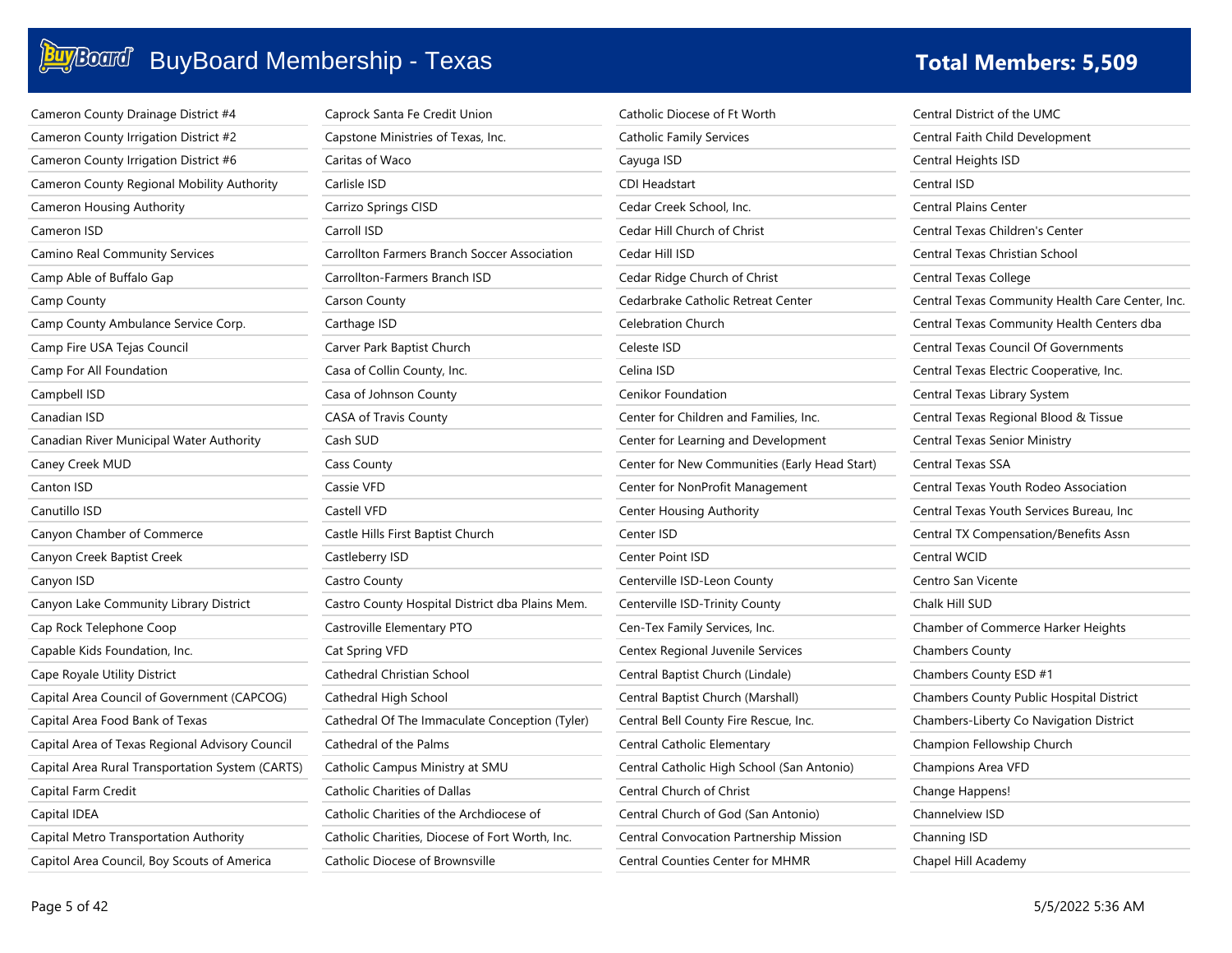| Chapel Hill ISD-Smith County                   | Chireno ISD                                      | Church of God (Weatherford)             | City of Aransas Pass                    |
|------------------------------------------------|--------------------------------------------------|-----------------------------------------|-----------------------------------------|
| Chapel Hill ISD-Titus County                   | <b>Chisholm Trail Communities Foundation</b>     | Church of the Epiphany Episcopal Church | City of Archer City                     |
| Chapelwood United Methodist Church             | Chisholm Trail Cowboy Church                     | Church of the Nazarene                  | City of Arcola                          |
| Chappel Hill United Methodist Church           | Chisholm Trail Fire Rescue                       | Church on the Rock (Katy)               | City of Argyle                          |
| Charlie's Place Recovery Center                | Chisum ISD                                       | Cibolo Creek Municipal Authority        | City of Arlington                       |
| Charlotte ISD                                  | Christ Chapel Bible Church                       | Cinco MUD 1                             | City of Arp                             |
| Chatfield Water Supply Corporation             | Christ Church (Laredo)                           | Circle C Homeowners Association, Inc.   | City of Asherton                        |
| Cherokee County                                | Christ Church School (Temple)                    | Cisco College                           | City of Athens                          |
| Cherokee ISD                                   | Christ Community Church (Austin)                 | Cisco ISD                               | City of Atlanta                         |
| Cherokee VFD                                   | Christ for the Nations, Inc.                     | <b>Citizens EMS</b>                     | City of Aubrey                          |
| Cherry Mound Baptist Church                    | Christ Lutheran Church (El Campo)                | City of Abernathy                       | City of Austin                          |
| Chester ISD                                    | Christ the Good Shepherd                         | City of Abilene                         | City of Austin Police Retirement System |
| Chico ISD                                      | Christ the King Church (Corpus Christi)          | City of Agua Dulce                      | City of Azle                            |
| Child Advocates, Inc.                          | Christ the King Church (Lubbock)                 | City of Alamo                           | City of Baird                           |
| Child Care Associates                          | Christ United Methodist Church (College Station) | City of Alamo Heights                   | City of Balch Springs                   |
| Child Care Group                               | Christ United Methodist Church (Kingsville)      | City of Albany                          | City of Balcones Heights                |
| Child Care, Inc. (Wichita Falls)               | Christ United Methodist Church (Plano)           | City of Aledo                           | City of Ballinger                       |
| Child Evangelism Fellowship                    | Christ United Methodist Church (Stockdale)       | City of Alice                           | City of Bandera                         |
| Child Inc.                                     | Christ United Methodist Church (Sugar Land)      | City of Allen                           | City of Bangs                           |
| Child Study Center                             | Christar                                         | City of Alma                            | City of Barstow                         |
| Children's Advocacy Center for Denton County   | Christian Ambassadors Gateway Farm               | City of Alpine                          | City of Bartlett                        |
| Children's Advocacy Center of Laredo-Webb      | Christian Care Centers, Inc.                     | City of Alto                            | City of Bastrop                         |
| Children's Advocacy Center of the Coastal Bend | Christian City Fellowship                        | City of Alton                           | City of Bay City                        |
| Children's Advocacy Centers of Texas           | Christian Farms Treehouse                        | City of Alvarado                        | City of Bayou Vista                     |
| Children's Discovery Museum, Inc.              | Christian House of Prayer                        | City of Alvin                           | City of Baytown                         |
| <b>Childress County</b>                        | Christoval ISD                                   | City of Alvord                          | City of Beasley                         |
| <b>Childress County Hospital District</b>      | Christ's Way Baptist Church                      | City of Amarillo                        | City of Beaumont                        |
| Childress ISD                                  | Christus Home Care                               | City of Amherst                         | City of Bedford                         |
| Chillicothe ISD                                | Church of Christ (New Braunfels)                 | City of Anahuac                         | City of Bee Cave                        |
| Chilton ISD                                    | Church of Christ (Pt. Lavaca)                    | City of Andrews                         | City of Beeville                        |
| China Spring Athletic Association              | Church of Christ (Rockport)                      | City of Angleton                        | City of Bellaire                        |
| China Spring ISD                               | Church of Christ (Sinton)                        | City of Anna                            | City of Bellmead                        |
| Chinati Foundation                             | Church of Christ (Temple)                        | City of Anson                           | City of Bells                           |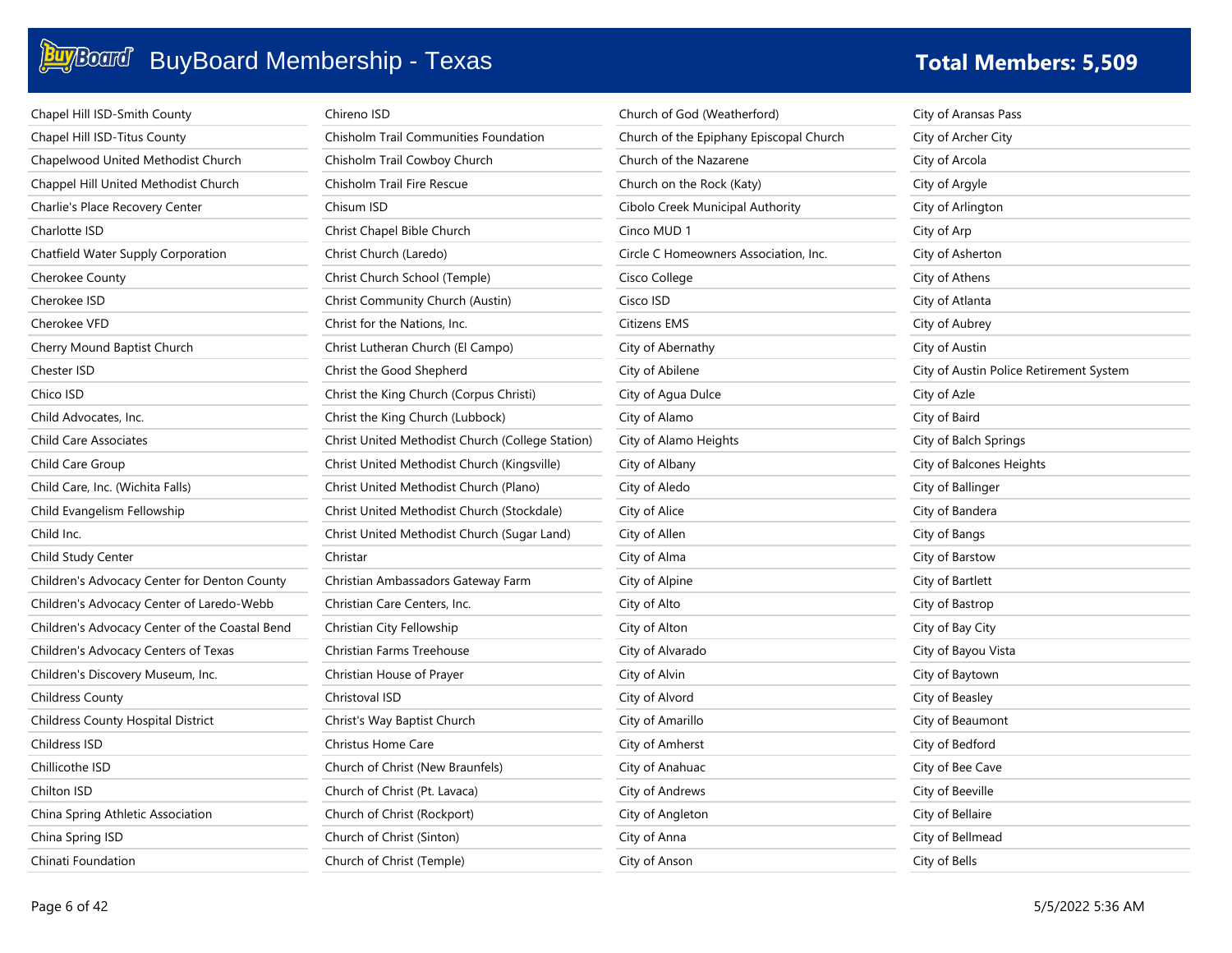| City of Bellville      | City of Brookside Village   | City of Centerville       | City of Converse                                 |
|------------------------|-----------------------------|---------------------------|--------------------------------------------------|
| City of Belton         | City of Brownfield          | City of Chandler          | City of Cooper                                   |
| City of Benbrook       | City of Brownsboro          | City of Charlotte         | City of Coppell                                  |
| City of Berryville     | City of Brownsville         | City of Chico             | City of Copperas Cove                            |
| City of Beverly Hills  | City of Brownwood           | City of Childress         | City of Corinth                                  |
| City of Bevil Oaks     | City of Bruceville-Eddy     | City of China             | City of Corpus Christi                           |
| City of Big Lake       | City of Bryan               | City of China Grove       | City of Corrigan                                 |
| City of Big Sandy      | City of Bryson              | City of Chireno           | City of Corsicana                                |
| City of Big Spring     | City of Buda                | City of Cibolo            | City of Cottonwood Shores                        |
| City of Big Wells      | City of Buffalo             | City of Cisco             | City of Cotulla                                  |
| City of Bishop         | City of Bullard             | City of Clarendon         | City of Crandall                                 |
| City of Blanco         | City of Bulverde            | City of Clarksville       | City of Crane                                    |
| City of Blanket        | City of Bunker Hill Village | City of Clarksville City  | City of Crawford                                 |
| City of Blooming Grove | City of Burkburnett         | City of Claude            | City of Creedmoor                                |
| City of Blossom        | City of Burleson            | City of Clear Lake Shores | City of Cresson                                  |
| City of Blue Mound     | City of Burnet              | City of Cleburne          | City of Crockett                                 |
| City of Boerne         | City of Burton              | City of Cleveland         | City of Crosbyton                                |
| City of Bonham         | City of Cactus              | City of Clifton           | City of Cross Plains                             |
| City of Booker         | City of Caddo Mills         | City of Clute             | City of Crowley                                  |
| City of Borger         | City of Caldwell            | City of Clyde             | City of Crystal City                             |
| City of Bovina         | City of Cameron             | City of Coahoma           | City of Cuero                                    |
| City of Bowie          | City of Canadian            | City of Cockrell Hill     | City of Daingerfield                             |
| City of Boyd           | City of Canton              | City of Coffee City       | City of Dalhart                                  |
| City of Brackettville  | City of Canyon              | City of Coleman           | City of Dallas                                   |
| City of Brady          | City of Carrizo Springs     | City of College Station   | City of Dalworthington Gardens                   |
| City of Brazoria       | City of Carrollton          | City of Colleyville       | City of Danbury                                  |
| City of Breckenridge   | City of Carthage            | City of Collinsville      | City of Dawson                                   |
| City of Bremond        | City of Castle Hills        | City of Colorado City     | City of Dayton                                   |
| City of Brenham        | City of Castroville         | City of Columbus          | City of De Leon                                  |
| City of Bridge City    | City of Cedar Hill          | City of Comanche          | City of Decatur                                  |
| City of Bridgeport     | City of Cedar Park          | City of Combine           | City of Deer Park                                |
| City of Bronte         | City of Celina              | City of Commerce          | City of Deer Park Crime Control District         |
| City of Brookshire     | City of Center              | City of Conroe            | City of Deer Park Fire Control, Prevention & EMS |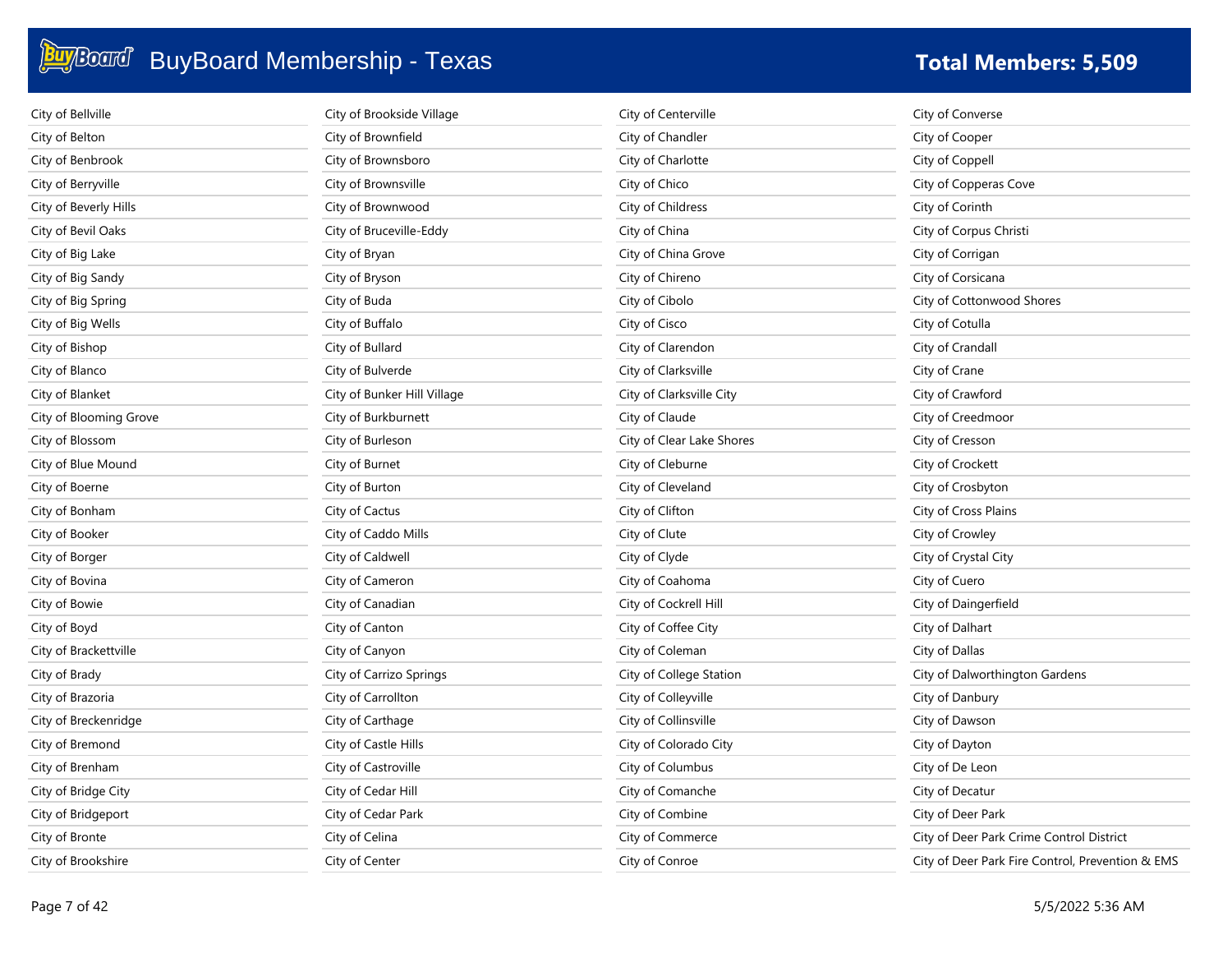| City of DeKalb                         | City of El Campo        | City of Fort Stockton  | City of Gonzales        |
|----------------------------------------|-------------------------|------------------------|-------------------------|
| City of Del Rio                        | City of El Cenizo       | City of Fort Worth     | City of Gorman          |
| City of Denison                        | City of El Paso         | City of Franklin       | City of Graham          |
| City of Denton                         | City of Eldorado        | City of Fredericksburg | City of Granbury        |
| City of Denver City                    | City of Electra         | City of Freeport       | City of Grand Prairie   |
| City of Deport                         | City of Elgin           | City of Freer          | City of Grand Saline    |
| City of DeSoto                         | City of Elkhart         | City of Friendswood    | City of Grandview       |
| City of Detroit                        | City of Elmendorf       | City of Friona         | City of Granger         |
| City of Devine                         | City of Elsa            | City of Frisco         | City of Granite Shoals  |
| City of Diboll                         | City of Emory           | City of Fritch         | City of Granjeno        |
| City of Dickens                        | City of Encinal         | City of Frost          | City of Grapeland       |
| City of Dickinson                      | City of Ennis           | City of Fulshear       | City of Grapevine       |
| City of Dilley                         | City of Escobares       | City of Gainesville    | City of Greenville      |
| City of Dimmitt                        | City of Euless          | City of Galena Park    | City of Gregory         |
| City of Domino                         | City of Eustace         | City of Galveston      | City of Grey Forest     |
| City of Donna                          | City of Evant           | City of Ganado         | City of Groesbeck       |
| City of Dripping Springs               | City of Everman         | City of Garden Ridge   | City of Groves          |
| City of Driscoll                       | City of Fair Oaks Ranch | City of Garland        | City of Gruver          |
| City of Dublin                         | City of Fairfield       | City of Garrett        | City of Gun Barrel City |
| City of Dumas                          | City of Falfurrias      | City of Garrison       | City of Gunter          |
| City of Duncanville                    | City of Farmers Branch  | City of Gatesville     | City of Hale Center     |
| City of Eagle Lake                     | City of Farmersville    | City of George West    | City of Hallettsville   |
| City of Eagle Pass                     | City of Fate            | City of Georgetown     | City of Hallsville      |
| City of Eagle Pass Water Works Systems | City of Fayetteville    | City of Gholson        | City of Haltom City     |
| City of Early                          | City of Ferris          | City of Giddings       | City of Hamilton        |
| City of Earth                          | City of Flatonia        | City of Gilmer         | City of Hamlin          |
| City of East Bernard                   | City of Florence        | City of Gladewater     | City of Harker Heights  |
| City of Eastland                       | City of Floresville     | City of Glen Rose      | City of Harlingen       |
| City of Ector                          | City of Floydada        | City of Glenn Heights  | City of Hart            |
| City of Edcouch                        | City of Follett         | City of Godley         | City of Haskell         |
| City of Eden                           | City of Forest Hill     | City of Goldsmith      | City of Haslet          |
| City of Edinburg                       | City of Forney          | City of Goldthwaite    | City of Hays            |
| City of Edna                           | City of Forsan          | City of Goliad         | City of Hearne          |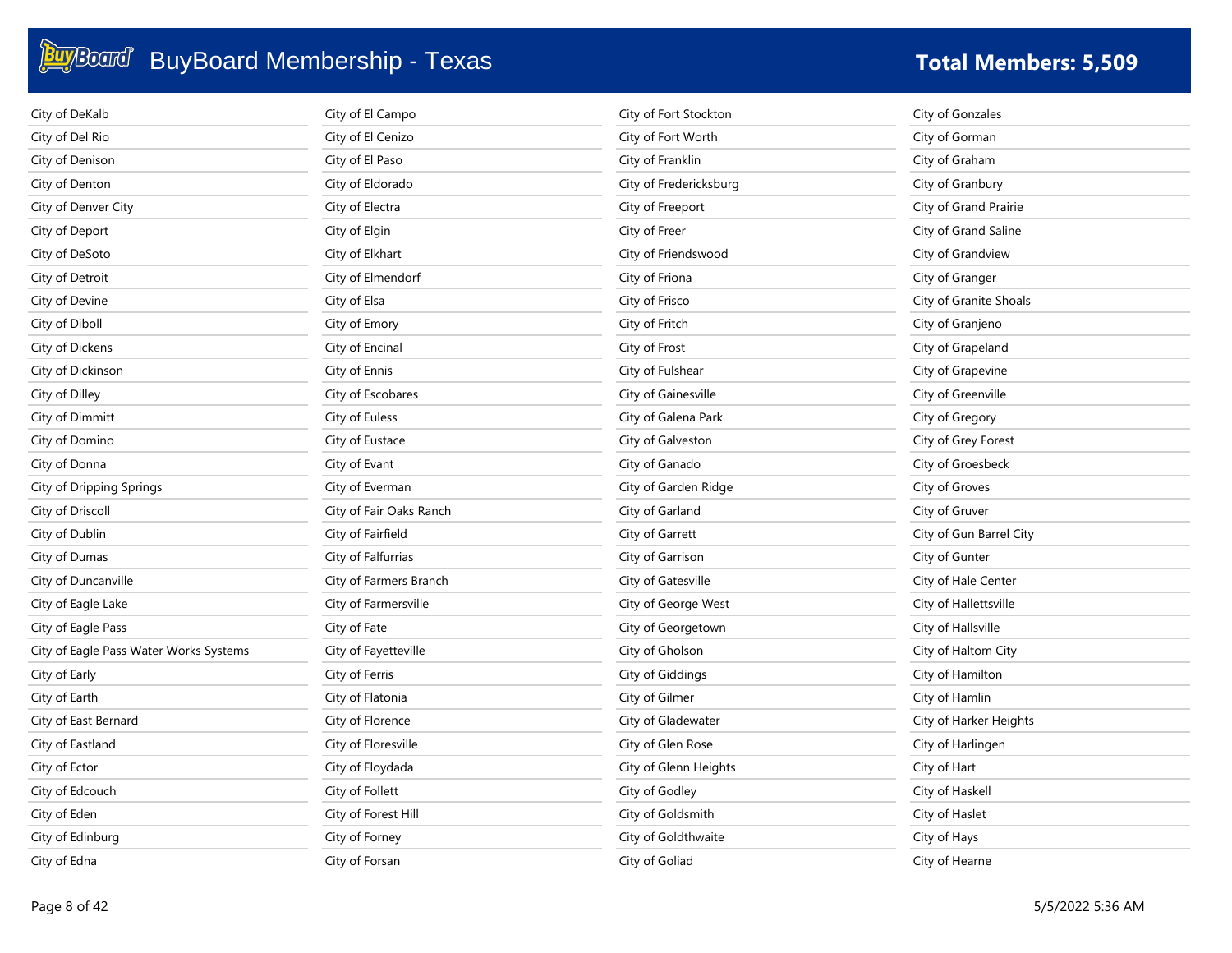| City of Heath                | City of Hutto          | City of Kemp          | City of Lancaster      |
|------------------------------|------------------------|-----------------------|------------------------|
| City of Hedley               | City of Huxley         | City of Kempner       | City of Laredo         |
| City of Hedwig Village       | City of Idalou         | City of Kenedy        | City of Lavon          |
| City of Helotes              | City of Ingleside      | City of Kennedale     | City of League City    |
| City of Hemphill             | City of Ingram         | City of Kermit        | City of Leander        |
| City of Hempstead            | City of Iowa Colony    | City of Kerrville     | City of Lefors         |
| City of Henderson            | City of Iowa Park      | City of Kilgore       | City of Leon Valley    |
| City of Henrietta            | City of Iraan          | City of Killeen       | City of Leonard        |
| City of Hereford             | City of Irving         | City of Kingsville    | City of Levelland      |
| City of Hewitt               | City of Italy          | City of Kirby         | City of Lewisville     |
| City of Hico                 | City of Ivanhoe        | City of Kirbyville    | City of Lexington      |
| City of Hidalgo              | City of Jacinto City   | City of Knox City     | City of Liberty        |
| City of Higgins              | City of Jacksboro      | City of Kosse         | City of Liberty Hill   |
| City of Highland Village     | City of Jacksonville   | City of Krugerville   | City of Lindale        |
| City of Hill Country Village | City of Jamaica Beach  | City of Krum          | City of Linden         |
| City of Hillcrest Village    | City of Jarrell        | City of Kyle          | City of Lipan          |
| City of Hillsboro            | City of Jasper         | City of La Coste      | City of Littlefield    |
| City of Hitchcock            | City of Jefferson      | City of La Feria      | City of Live Oak       |
| City of Holland              | City of Jersey Village | City of La Grange     | City of Livingston     |
| City of Holliday             | City of Jewett         | City of La Grulla     | City of Llano          |
| City of Hondo                | City of Johnson City   | City of La Joya       | City of Lockhart       |
| City of Honey Grove          | City of Jonestown      | City of La Marque     | City of Lockney        |
| City of Hooks                | City of Josephine      | City of La Porte      | City of Log Cabin      |
| City of Horseshoe Bay        | City of Joshua         | City of La Vernia     | City of Lometa         |
| City of Houston              | City of Jourdanton     | City of Lacy Lakeview | City of Lone Star      |
| City of Howe                 | City of Junction       | City of Ladonia       | City of Longview       |
| City of Hubbard              | City of Justin         | City of Lago Vista    | City of Lorena         |
| City of Hudson Oaks          | City of Karnes City    | City of Lake Dallas   | City of Lorenzo        |
| City of Humble               | City of Katy           | City of Lake Jackson  | City of Los Fresnos    |
| City of Huntington           | City of Kaufman        | City of Lake Worth    | City of Los Indios     |
| City of Huntsville           | City of Keene          | City of Lakeway       | City of Lovelady       |
| City of Hurst                | City of Keller         | City of Lamesa        | City of Lowry Crossing |
| City of Hutchins             | City of Kemah          | City of Lampasas      | City of Lubbock        |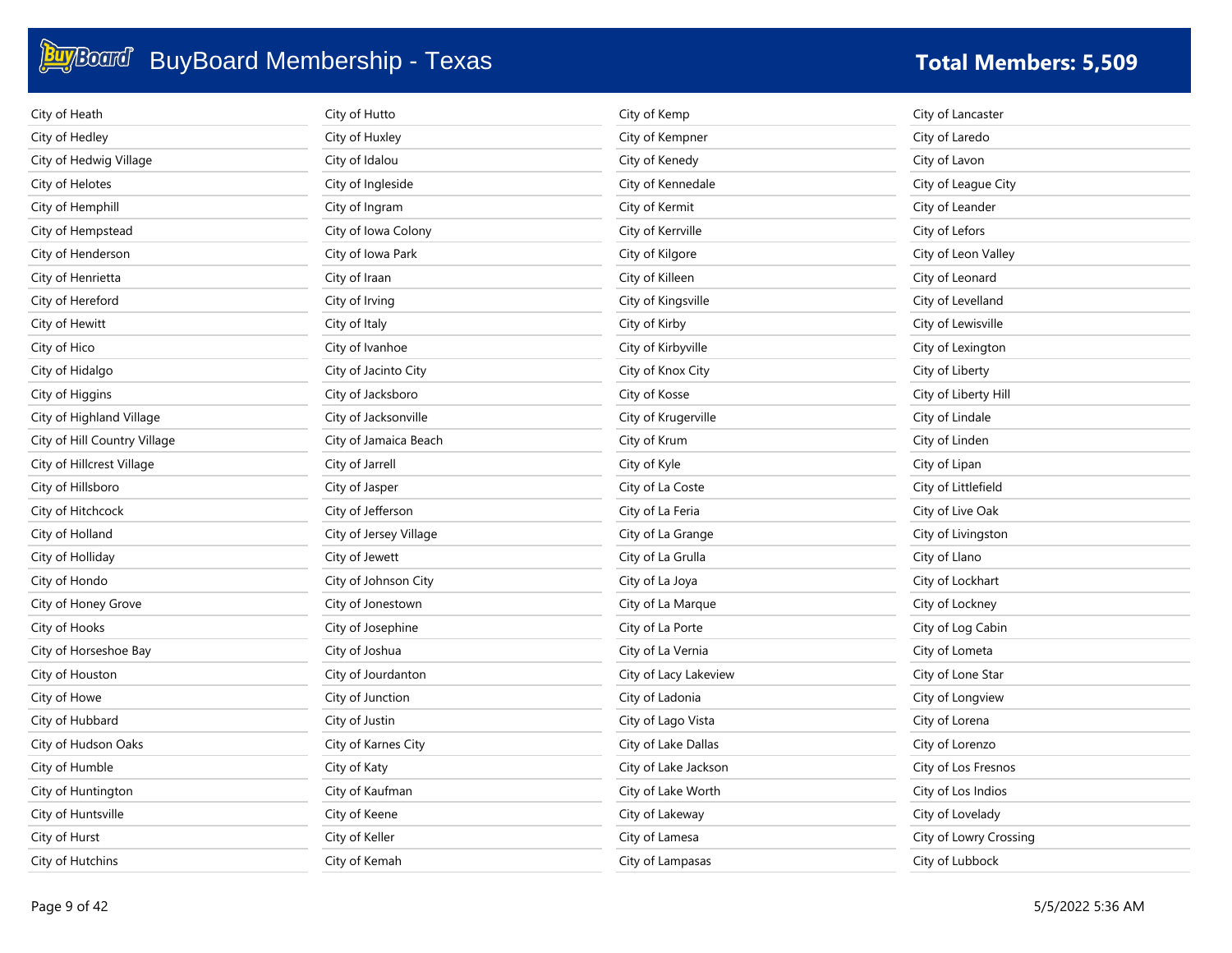| City of Lucas                                | City of Meadowlakes           | City of Munday                     | City of Olton            |
|----------------------------------------------|-------------------------------|------------------------------------|--------------------------|
| City of Lufkin                               | City of Meadows Place         | City of Murchison                  | City of Orange           |
| City of Luling                               | City of Melissa               | City of Murphy                     | City of Orange Grove     |
| City of Lumberton                            | City of Memphis               | City of Nacogdoches                | City of Orchard          |
| City of Lyford                               | City of Mercedes              | City of Naples                     | City of Ore City         |
| City of Lytle                                | City of Meridian              | City of Nash                       | City of Overton          |
| City of Mabank                               | City of Merkel                | City of Nassau Bay                 | City of Ovilla           |
| City of Madisonville                         | City of Mertzon               | City of Natalia                    | City of Oyster Creek     |
| City of Malakoff                             | City of Mesquite              | City of Navasota                   | City of Paducah          |
| City of Malone                               | City of Mexia                 | City of Nederland                  | City of Palacios         |
| City of Manor                                | City of Midland               | City of New Boston                 | City of Palestine        |
| City of Mansfield                            | City of Midlothian            | City of New Braunfels              | City of Palmer           |
| City of Manvel                               | City of Midway                | City of New Deal                   | City of Palmhurst        |
| City of Marble Falls                         | City of Milano                | City of New Fairview               | City of Palmview         |
| City of Marfa                                | City of Mineola               | City of New London                 | City of Pampa            |
| City of Marfa Parks & Recreation Development | City of Mineral Wells         | City of New Waverly                | City of Panhandle        |
| City of Marion                               | City of Mingus                | City of Newcastle                  | City of Panorama Village |
| City of Marlin                               | City of Mission               | City of Newton                     | City of Paradise         |
| City of Marquez                              | City of Missouri City         | City of Niederwald                 | City of Paris            |
| City of Marshall                             | City of Monahans              | City of Nixon                      | City of Parker           |
| City of Mart                                 | City of Mont Belvieu          | City of Nolanville                 | City of Pasadena         |
| City of Martindale                           | City of Montgomery            | City of Nordheim                   | City of Patton Village   |
| City of Mason                                | City of Moody                 | City of Normangee                  | City of Pearland         |
| City of Matador                              | City of Moran                 | City of North Richland Hills       | City of Pearsall         |
| City of Mathis                               | City of Morgan's Point        | City of Oak Leaf                   | City of Pelican Bay      |
| City of Maypearl                             | City of Morgan's Point Resort | City of Oak Point                  | City of Penitas          |
| City of McAllen                              | City of Morton                | City of Oak Ridge (Kaufman County) | City of Perryton         |
| City of McCamey                              | City of Moulton               | City of Oak Ridge North            | City of Petersburg       |
| City of McGregor                             | City of Mount Enterprise      | City of Odem                       | City of Pflugerville     |
| City of McKinney                             | City of Mount Pleasant        | City of Odessa                     | City of Pharr            |
| City of McLean                               | City of Mount Vernon          | City of O'Donnell                  | City of Pilot Point      |
| City of McLendon-Chisholm                    | City of Muenster              | City of Olmos Park                 | City of Pine Forest      |
| City of Meadow                               | City of Muleshoe              | City of Olney                      | City of Pinehurst        |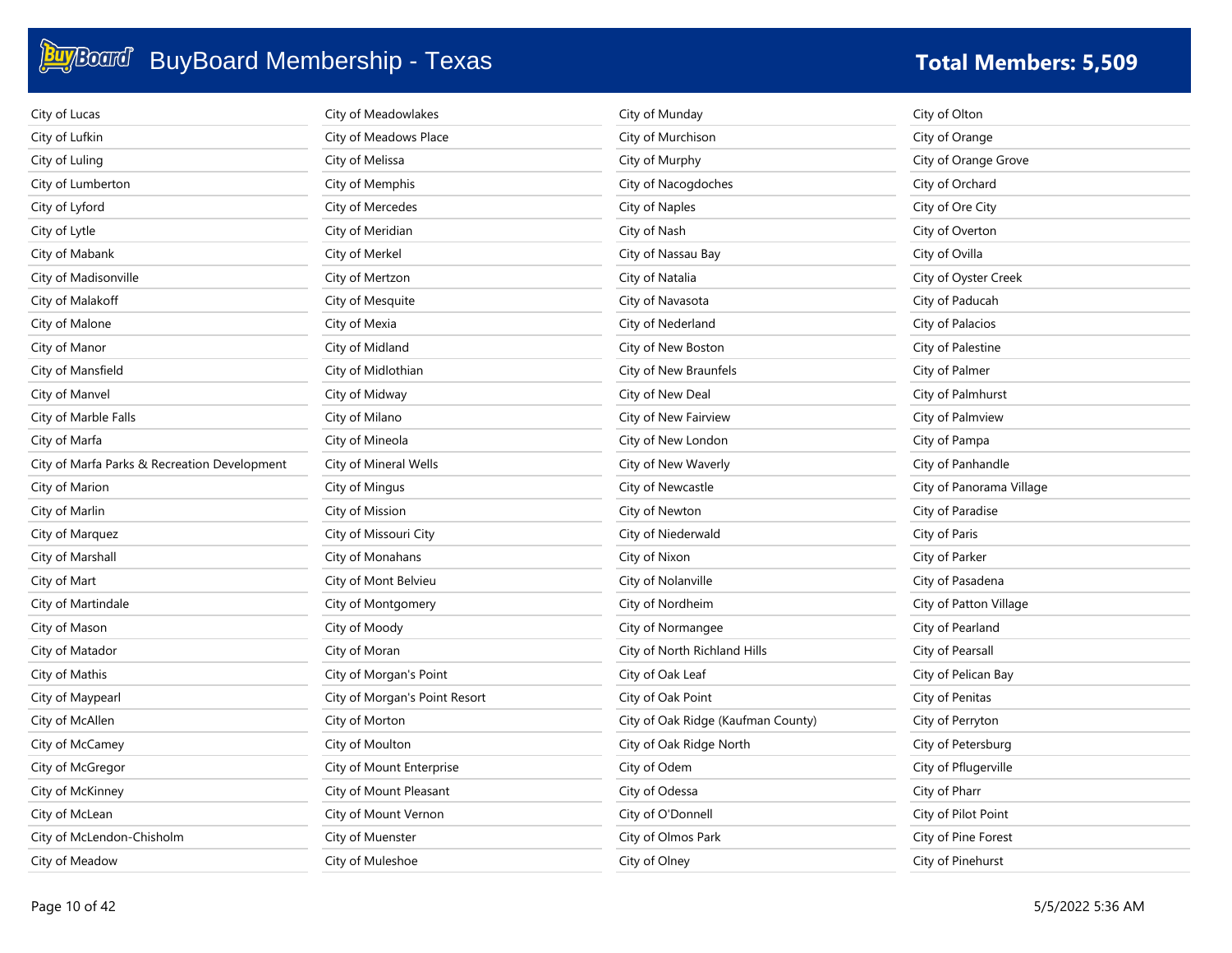| City of Piney Point Village | City of Redwater             | City of Royse City   | City of Seymour            |
|-----------------------------|------------------------------|----------------------|----------------------------|
| City of Pittsburg           | City of Reno                 | City of Runaway Bay  | City of Shallowater        |
| City of Plains              | City of Reno (Parker County) | City of Runge        | City of Shamrock           |
| City of Plainview           | City of Rhome                | City of Rusk         | City of Shavano Park       |
| City of Plano               | City of Rice                 | City of Sabinal      | City of Shenandoah         |
| City of Pleasanton          | City of Richardson           | City of Sachse       | City of Shepherd           |
| City of Point Comfort       | City of Richland Hills       | City of Saginaw      | City of Sherman            |
| City of Port Aransas        | City of Richmond             | City of Saint Jo     | City of Shiner             |
| City of Port Arthur         | City of Richwood             | City of San Angelo   | City of Shoreacres         |
| City of Port Isabel         | City of Rio Bravo            | City of San Antonio  | City of Silsbee            |
| City of Port Lavaca         | City of Rio Grande City      | City of San Benito   | City of Silverton          |
| City of Port Neches         | City of Rio Hondo            | City of San Diego    | City of Simonton           |
| City of Portland            | City of Rio Vista            | City of San Elizario | City of Sinton             |
| City of Post                | City of Rising Star          | City of San Juan     | City of Slaton             |
| City of Post Oak Bend       | City of River Oaks           | City of San Marcos   | City of Smithville         |
| City of Poteet              | City of Roanoke              | City of San Perlita  | City of Smyer              |
| City of Poth                | City of Robinson             | City of San Saba     | City of Snyder             |
| City of Pottsboro           | City of Robstown             | City of Sandy Oaks   | City of Socorro            |
| City of Prairie View        | City of Rockdale             | City of Sanger       | City of Somerset           |
| City of Premont             | City of Rockport             | City of Sansom Park  | City of Somerville         |
| City of Presidio            | City of Rockwall             | City of Santa Fe     | City of Sonora             |
| City of Primera             | City of Rogers               | City of Santa Rosa   | City of Sour Lake          |
| City of Princeton           | City of Rollingwood          | City of Schertz      | City of South Houston      |
| City of Progreso            | City of Roma                 | City of Schulenburg  | City of South Padre Island |
| City of Quanah              | City of Roman Forest         | City of Seabrook     | City of Southlake          |
| City of Queen City          | City of Ropesville           | City of Seadrift     | City of Southmayd          |
| City of Quinlan             | City of Roscoe               | City of Seagoville   | City of Spearman           |
| City of Quitaque            | City of Rose City            | City of Seagraves    | City of Splendora          |
| City of Quitman             | City of Rose Hill Acres      | City of Sealy        | City of Spofford           |
| City of Ranger              | City of Rosebud              | City of Seguin       | City of Spring Valley      |
| City of Ransom Canyon       | City of Rosenberg            | City of Selma        | City of Springtown         |
| City of Raymondville        | City of Round Rock           | City of Seminole     | City of Stafford           |
| City of Red Oak             | City of Rowlett              | City of Seven Points | City of Stamford           |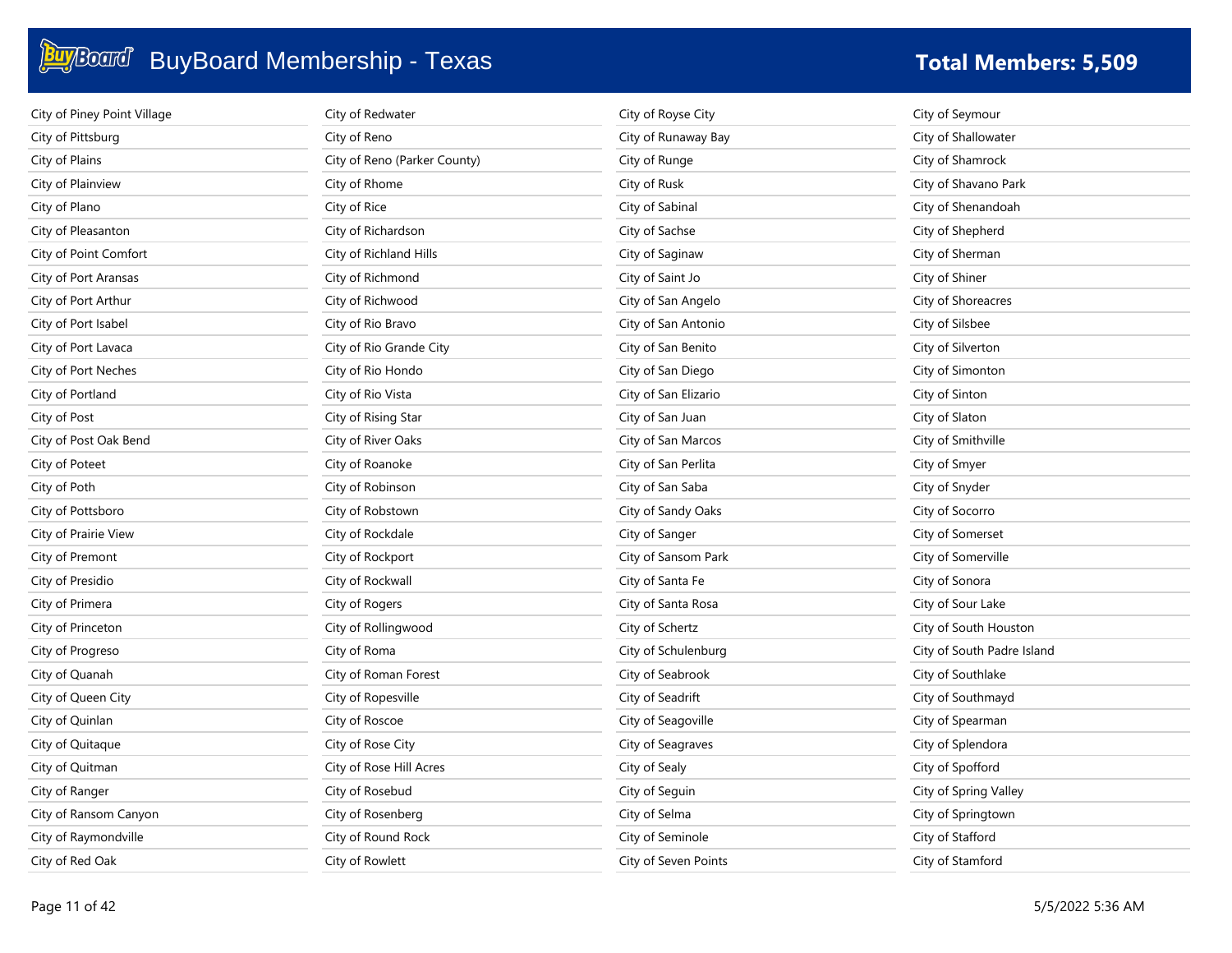| City of Staples               | City of Tolar           | City of Weatherford           | City of Wolfe City                             |
|-------------------------------|-------------------------|-------------------------------|------------------------------------------------|
| City of Stephenville          | City of Tomball         | City of Webster               | City of Wolfforth                              |
| City of Stinnett              | City of Tool            | City of Weimar                | City of Woodcreek                              |
| City of Stratford             | City of Toyah           | City of Wellington            | City of Woodville                              |
| City of Sudan                 | City of Trenton         | City of Wellman               | City of Woodway                                |
| City of Sugar Land            | City of Trinidad        | City of Weslaco               | City of Wortham                                |
| City of Sullivan City         | City of Trinity         | City of West                  | City of Wylie                                  |
| City of Sulphur Springs       | City of Troup           | City of West Columbia         | City of Yoakum                                 |
| City of Sundown               | City of Troy            | City of West Lake Hills       | City of Yorktown                               |
| City of Sunray                | City of Tulia           | City of West Orange           | City View ISD                                  |
| City of Sunrise Beach Village | City of Tuscola         | City of West Tawakoni         | Cityscape Schools                              |
| City of Sunset Valley         | City of Tye             | City of West University Place | CitySquare                                     |
| City of Sweeny                | City of Tyler           | City of Westworth Village     | Civil Air Patrol, Nighthawk Composite Squadron |
| City of Sweetwater            | City of Universal City  | City of Wharton               | Clarendon CISD                                 |
| City of Taft                  | City of University Park | City of White Deer            | Clarendon College                              |
| City of Tahoka                | City of Uvalde          | City of White Oak             | Clarksville ISD                                |
| City of Tatum                 | City of Valley Mills    | City of White Settlement      | Claude ISD                                     |
| City of Taylor                | City of Van             | City of Whiteface             | Clay County                                    |
| City of Teague                | City of Van Alstyne     | City of Whitehouse            | Clay Road MUD                                  |
| City of Temple                | City of Vega            | City of Whitesboro            | Clear Creek Baptist Church                     |
| City of Tenaha                | City of Venus           | City of Whitewright           | Clear Creek ISD                                |
| City of Terrell               | City of Vernon          | City of Whitney               | Clear Lake City Water Authority                |
| City of Terrell Hills         | City of Victoria        | City of Wichita Falls         | Clear Lake Emergency Medical Corps.            |
| City of Texarkana             | City of Vidor           | City of Willis                | Clear Lake UMC                                 |
| City of Texas City            | City of Von Ormy        | City of Willow Park           | Clearwater Underground Water Conservation      |
| City of Texline               | City of Waco            | City of Wills Point           | Cleburne ISD                                   |
| City of The Colony            | City of Wake Village    | City of Wilmer                | Clements Boys and Girls Club                   |
| City of Thorndale             | City of Waller          | City of Wimberley             | Cleveland ISD                                  |
| City of Three Rivers          | City of Wallis          | City of Windcrest             | Clifton ISD                                    |
| City of Throckmorton          | City of Walnut Springs  | City of Wink                  | Clint ISD                                      |
| City of Timpson               | City of Waskom          | City of Winnsboro             | Clyde CISD                                     |
| City of Tioga                 | City of Watauga         | City of Winona                | <b>CNP Utility District</b>                    |
| City of Todd Mission          | City of Waxahachie      | City of Winters               | Coahoma ISD                                    |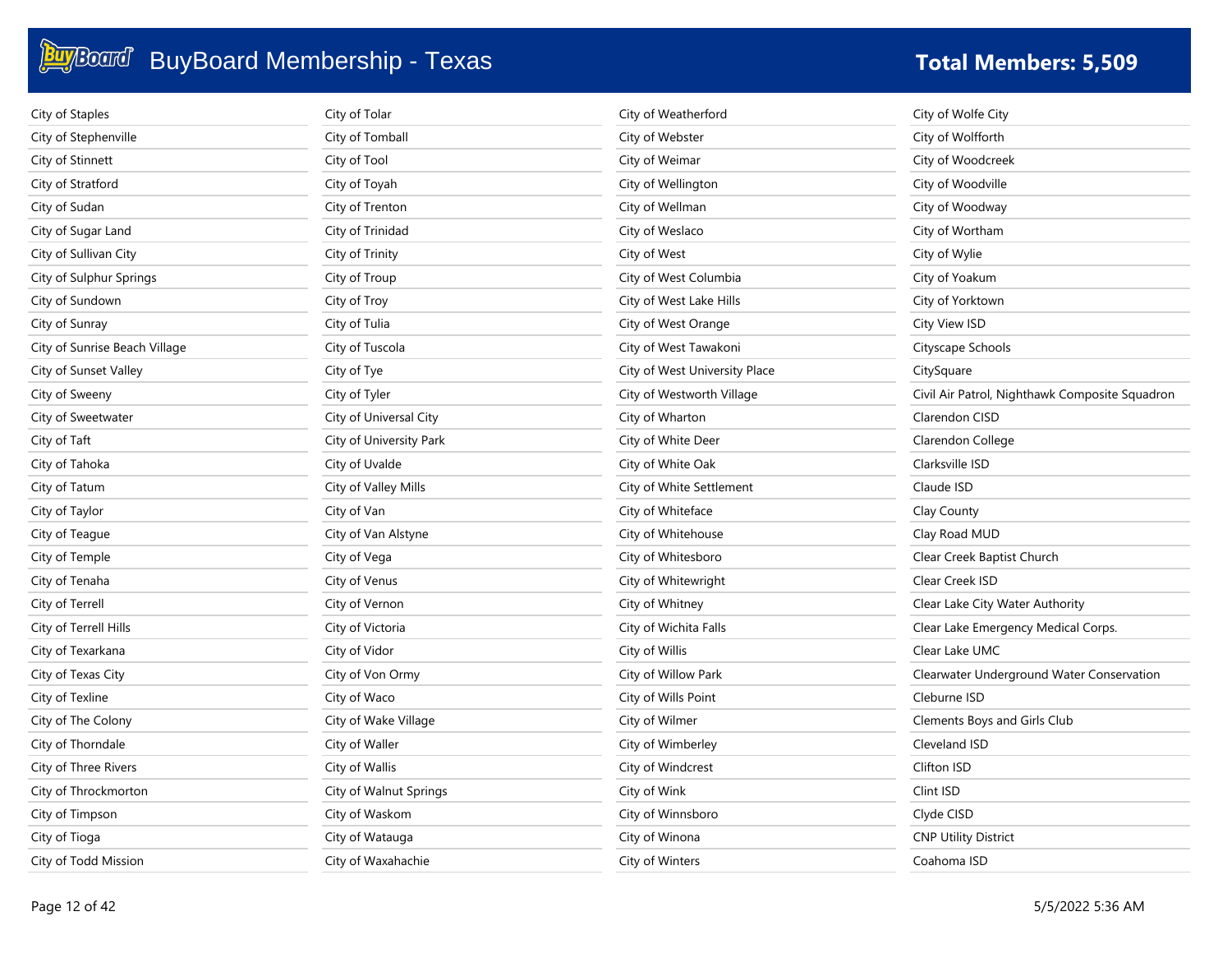| Coalition for Barrier Free Living/Houston Center | Colmesneil ISD                                | Communities in Schools of the Coastal Bend     | Concho Valley Baptist Association              |
|--------------------------------------------------|-----------------------------------------------|------------------------------------------------|------------------------------------------------|
| Coastal Bend Alcohol & Drug Rehabiliation        | Colonial Hills United Methodist Church        | Communities in Schools of the Heart of Texas   | Concho Valley Council of Governments           |
| Coastal Bend Blood Center                        | Colony Kids                                   | Communities in Schools of the South Plains     | Concho Valley Electric Cooperative             |
| Coastal Bend College                             | Colorado County                               | Communities of Abilene FCU                     | Concho Valley Regional Advisory Council        |
| Coastal Bend Community Foundation                | Colorado ISD                                  | Community Action Committee of Victoria         | Concord Missionary Baptist Church              |
| Coastal Bend Court Ordered Residential           | Colorado River Municipal Water District       | Community Action Corporation of South Texas    | Concordia Academy High School                  |
| Coastal Bend Family Worship Center               | Colorado Valley Telephone Cooperative         | Community Action Council of South Texas        | Concordia Lutheran High School                 |
| Coastal Bend Wildlife Habitat                    | Columbia-Brazoria ISD                         | Community Action, Inc. of Hays, Caldwell, and  | Concordia University                           |
| <b>Coastal Plains Community Center</b>           | Columbus Avenue Baptist Church (Waco)         | Community Advisory Board for the Southern      | Congregation Beth Torah                        |
| Coastal Water Authority                          | <b>Columbus Community Hospital</b>            | Community Bible Church (San Antonio)           | Congregation Brith Shalom                      |
| Cochran County                                   | Columbus ISD                                  | Community Care Foundation                      | Congregation Emanu El                          |
| Cochran Memorial Hospital                        | Com Aquatics                                  | Community Christian Fellowship (Lindale)       | Congregation Mount Sinai (Temple Mount Sinai)  |
| Cockrell Hill Fire Dept.                         | Comal Appraisal District                      | Community Council of South Central Texas, Inc. | Connally ISD                                   |
| Cody Stephens Memorial Foundation                | Comal County                                  | Community Educational Television, Inc.         | Conroe ISD                                     |
| Coke County                                      | Comal County ESD #3                           | Community First Health                         | Contractors Safety Council of the Coastal Bend |
| Coker United Methodist Church                    | Comal County ESD #4                           | Community Food Drive                           | Contractors Safety Council of the Texas Mid-   |
| Coldspring-Oakhurst CISD                         | Comal County Family Violence Shelter Inc      | Community Health Center of Lubbock, Inc.       | Cooke County                                   |
| Coleman County                                   | Comal County Habitat for Humanity             | Community Health Charities Texas               | Coolidge ISD                                   |
| Coleman County SUD                               | Comal ISD                                     | Community Health Service Agency, Inc.          | Cooper ISD                                     |
| Coleman County Telephone Coop                    | Comanche County                               | Community Healthcore (Sabine Valley Regional   | Copeville SUD                                  |
| Coleman ISD                                      | Comanche County Cons Hospital District -      | Community Homes for Adults, Inc.               | Coppell ISD                                    |
| Colinasway, INc.                                 | Comanche Electric Cooperative Assn            | Community ISD                                  | Copperas Cove Economic Development             |
| Collaborative for Children                       | Comanche ISD                                  | Community Partnership (The Homeless Green      | Copperas Cove ISD                              |
| College of the Mainland                          | Comanche Special Services SSA                 | Community Service Agency of South Texas, Inc.  | Coram Deo Academy                              |
| College Station ISD                              | <b>Combined Consumers SUD</b>                 | Community Supervision & Corrections (Caldwell, | Corinthian Point MUD #2                        |
| College Street Church of Christ                  | Comfort ISD                                   | Como First Baptist Church                      | Cornerstone Baptist Church (Arlington)         |
| Collin CAD                                       | Commemorative Airforce                        | Como-Pickton CISD                              | Cornerstone Baptist Church (Sherman)           |
| Collin College                                   | <b>Commerce Housing Authority</b>             | Compass Academy Charter School                 | Cornerstone Baptist Church of Trenton, Inc.    |
| Collin County                                    | Commerce ISD                                  | Complex Community Federal Credit Union         | Cornerstone Christian Academy                  |
| Collingsworth County                             | Commission to Every Nation                    | Comstock ISD                                   | Cornerstone Church-San Antonio                 |
| Collingsworth General Hospital                   | Commonwealth Institute of Funeral Service     | Concan VFD                                     | Corporation for the Economic Development of    |
| Collinsville Church of Christ                    | Communication Workers of America (Local 6215) | Concho County                                  | Corpus Christi Cathedral                       |
| Collinsville ISD                                 | Communion Chapel Evangelical Free Church      | Concho Educators FCU                           | Corpus Christi Chamber of Commerice            |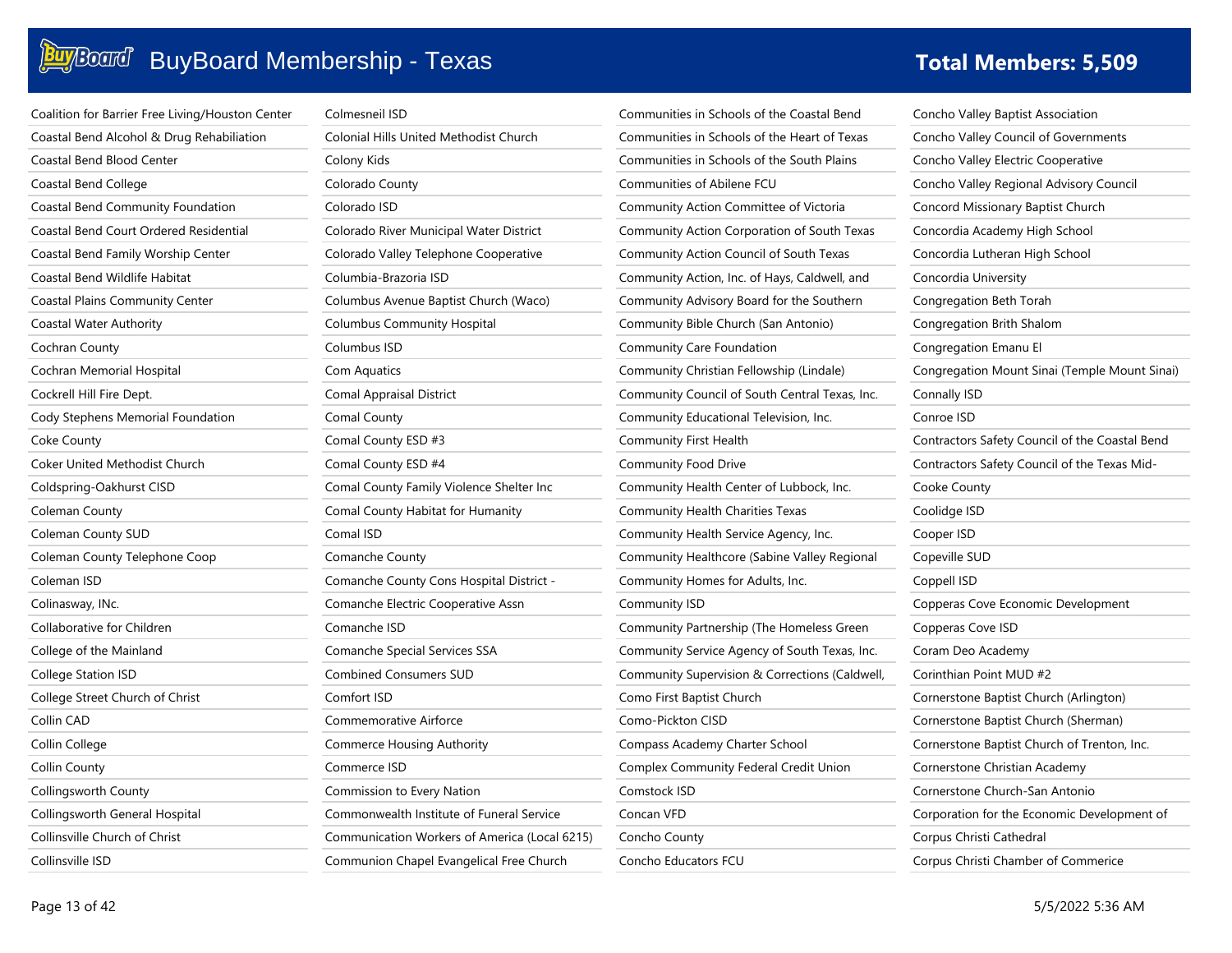|  | <b>Fotal Members: 5,509</b> |
|--|-----------------------------|
|  |                             |

| Corpus Christi Christian Fellowship             | Cowboy Fellowship of Atascosa County       |
|-------------------------------------------------|--------------------------------------------|
| Corpus Christi Downtown Management District     | Cozby Germany Hospital                     |
| Corpus Christi ISD                              | <b>CPS Energy</b>                          |
| Corpus Christi Regional Tranportation Authority | Craft Training Center of the Coastal Bend  |
| Corpus Christi Seventh Day Adventist Church     | Crandall ISD                               |
| Corpus Christi Symphony Society, Inc.           | Crane County                               |
| Corrigan-Camden ISD                             | Crane County Hospital District             |
| Corsicana ISD                                   | Crane ISD                                  |
| Coryell Community Church                        | Cranfills Gap ISD                          |
| Coryell County                                  | Crawford ISD                               |
| Coryell Memorial Healthcare System              | Credit Human (previously San Antonio Creo  |
| Cottle County                                   | Credit Union of Texas                      |
| <b>Cotton Center ISD</b>                        | Crescent Park Baptist Church               |
| Cottonwood Baptist Church                       | Crestview Baptist Church (Georgetown)      |
| Cotulla ISD                                     | Crestview Church of Christ (Waco)          |
| Council on Alcohol/Drug Abuse-Coast Bend        | Crime Stoppers of Houston, Inc.            |
| Coupland ISD                                    | Cristo Rey Fort Worth High School          |
| Court Appointed Special Advocates of Travis     | Cristo Rey Jesuit College Preparatory High |
| Courtyard of Wesley Village                     | Crockett Co Groundwater Conservation Dis   |
| Couts Christian Academy                         | Crockett County                            |
| Cove Christian School                           | Crockett County Consolidated CSD           |
| Covenant Baptist Church (Corpus Christi)        | Crockett County WCID #1                    |
| Covenant Christian Academy (McAllen)            | Crockett ISD-Houston County                |
| Covenant Church (Carrolton)                     | Crosby County                              |
| <b>Covenant Classical School</b>                | Crosby ISD                                 |
| Covenant Foundation                             | Crosby MUD                                 |
| Covenant Health Systems                         | Crosbyton CISD                             |
| Covenant International Worship Center           | Cross Church                               |
| Covenant Lutheran Church (Temple)               | Cross Lutheran Church & School             |
| Covenant Presbyterian Church (Austin)           | <b>Cross Plains ISD</b>                    |
| Covenant Presbyterian Church (Sherman)          | Cross Roads ISD                            |
| Covenant United Methodist Church                | Cross Roads SUD                            |
| Covington ISD                                   | Cross Timbers Community Church (Argyle)    |

| Cowboy Fellowship of Atascosa County              | Cross Timb        |
|---------------------------------------------------|-------------------|
| Cozby Germany Hospital                            | Cross Timb        |
| <b>CPS Energy</b>                                 | Cross Timb        |
| Craft Training Center of the Coastal Bend         | Cross Track       |
| Crandall ISD                                      | Crossbridg        |
| Crane County                                      | Crosslife Ch      |
| Crane County Hospital District                    | Crosspoint,       |
| Crane ISD                                         | Crossroads        |
| Cranfills Gap ISD                                 | Crossroads        |
| Crawford ISD                                      | Crowell ISD       |
| Credit Human (previously San Antonio Credit       | Crowley ISI       |
| Credit Union of Texas                             | Crystal City      |
| Crescent Park Baptist Church                      | Crystal Clea      |
| Crestview Baptist Church (Georgetown)             | CSA of Sou        |
| Crestview Church of Christ (Waco)                 | Cuero Com         |
| Crime Stoppers of Houston, Inc.                   | Cuero Hou:        |
| Cristo Rey Fort Worth High School                 | Cuero ISD         |
| Cristo Rey Jesuit College Preparatory High School | <b>CUFI Churc</b> |
| Crockett Co Groundwater Conservation Dis          | Culberson         |
| Crockett County                                   | Culberson         |
| Crockett County Consolidated CSD                  | Culberson         |
| Crockett County WCID #1                           | Culleoka W        |
| Crockett ISD-Houston County                       | Cumby ISD         |
| Crosby County                                     | Cushing ISI       |
| Crosby ISD                                        | Custer Roa        |
| Crosby MUD                                        | Cypress Ch        |
| Crosbyton CISD                                    | Cypress Sp        |
| Cross Church                                      | Cypress-Fa        |
| Cross Lutheran Church & School                    | Daily Bread       |
| Cross Plains ISD                                  | Daingerfiel       |
| Cross Roads ISD                                   | Daingerfiel       |
| Cross Roads SUD                                   | Dalhart ISD       |

| Cross Timbers Emergency Response Team       | Dallas Baptist U  |
|---------------------------------------------|-------------------|
| <b>Cross Timbers Family Services</b>        | Dallas Bible Chu  |
| <b>Cross Timbers MS Band Boosters</b>       | Dallas Children's |
| Cross Track Church                          | Dallas College    |
| Crossbridge Fellowship                      | Dallas County     |
| Crosslife Christian Academy                 | Dallas County P.  |
| Crosspoint, Inc.                            | Dallas County U   |
| Crossroads Baptist Church                   | Dallas Ft. Worth  |
| Crossroads Christian Church (Grand Prairie) | Dallas Habitat fo |
| Crowell ISD                                 | Dallas Housing.   |
| Crowley ISD                                 | Dallas Internatio |
| Crystal City ISD                            | Dallas ISD        |
| Crystal Clear SUD                           | Dallas Light Hou  |
| CSA of South Texas, Inc.                    | Dallas Safari Clu |
| <b>Cuero Community Hospital</b>             | Dallas Theologio  |
| <b>Cuero Housing Authority</b>              | Dallas West Chu   |
| Cuero ISD                                   | Damon ISD         |
| <b>CUFI Church Association</b>              | Damon VFD         |
| <b>Culberson County</b>                     | Danbury ISD       |
| <b>Culberson County Hospital District</b>   | Darrouzett ISD    |
| Culberson County-Allamoore ISD              | Daughters of Ch   |
| Culleoka Water Supply Corp.                 | Daughters of th   |
| Cumby ISD                                   | David Chapel M    |
| Cushing ISD                                 | Dawson County     |
| Custer Road UMC                             | Dawson County     |
| Cypress Christian School                    | Dawson Housin     |
| Cypress Springs SUD                         | Dawson ISD-Da     |
| Cypress-Fairbanks ISD                       | Dawson ISD-Na     |
| Daily Bread Ministries                      | Dawson VFD        |
| Daingerfield Church of Christ               | Daystar Residen   |
| Daingerfield-Lone Star ISD                  | Dayton ISD        |
| Dalhart ISD                                 | De Leon ISD       |
| Dallam County                               | De Witt County    |

tist University Church dren's Advocacy Center ege nty nty Park Cities MUD nty Utilities and Reclamations District Vorth Hospital Council (DFWHC itat for Humanity ising Authority mational School t House for the Blind (Envision Dallas) ri Club ological Seminary t Church of Christ Damon ISD D. Danbury ISD : ISD of Charity Health Svcs-Austin of the Republic of Texas bel Missionary Baptist Church bunty bunty Hospital District dba Medical Arts busing Authority D-Dawson County D-Navarro County -D sidential, Inc. Dayton ISD De Leon ISD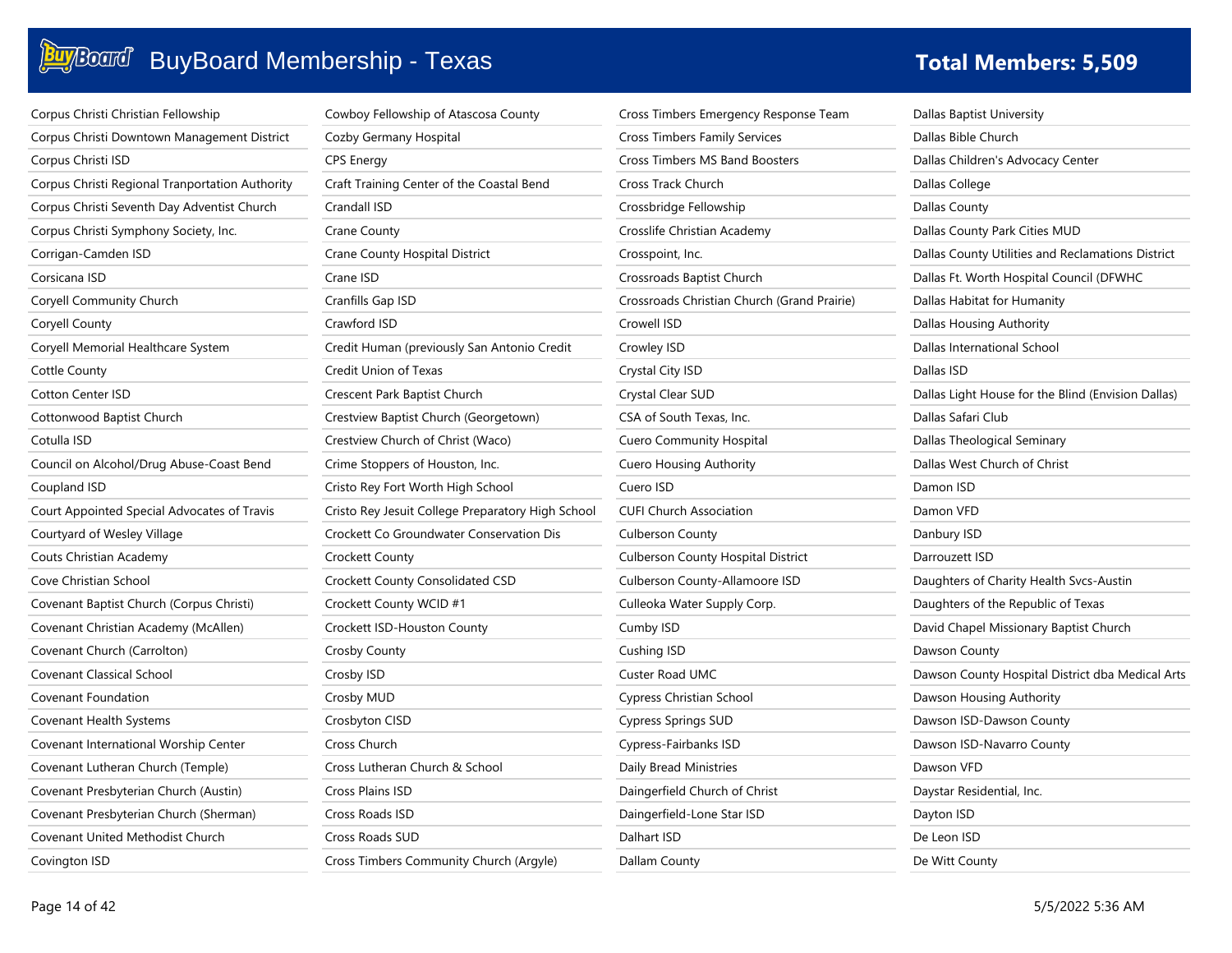| Deaf Smith County                             | Destiny World Outreach Center, Inc.           | Donna ISD                                      | East Texas Baptist University                     |
|-----------------------------------------------|-----------------------------------------------|------------------------------------------------|---------------------------------------------------|
| Deaf Smith County Hospital District           | Detroit ISD                                   | Dora Roberts Rehabilitation Center             | East Texas Child Advocates, Inc.                  |
| Dean Water Supply Corp.                       | Devers ISD                                    | Doss Consolidated CSD                          | East Texas Child Care (East Texas COG)            |
| Decatur ISD                                   | Devine ISD                                    | Douglass ISD                                   | East Texas Council of Governments                 |
| Deep East Texas Electric Cooperative          | Dew ISD                                       | Dripping Springs ISD                           | East Texas Medical Center (Pittsburg)             |
| Deer Park ISD                                 | Deweyville ISD                                | <b>Dripping Springs Pigskins</b>               | East Texas Mental Health, Inc.                    |
| DeKalb ISD                                    | Dewitt County Drainage District #1            | Driscoll Children's Hospital                   | East Texas MUD                                    |
| Del Mar College                               | <b>DFW Airport</b>                            | Driscoll ISD                                   | East Texas Union Progression                      |
| Del Valle ISD                                 | D'Hanis ISD                                   | Dublin Housing Authority                       | East Waco CPCA                                    |
| Dell City ISD                                 | Diboll ISD                                    | Dublin ISD                                     | <b>Easter Seals Central Texas</b>                 |
| Dell Telephone Cooperative                    | Dickens Co. - Spur Public Library             | Duchesne Academy of the Sacred Heart           | Easter Seals North Texas                          |
| Delta County                                  | Dickens County                                | Dumas ISD                                      | <b>Eastland County</b>                            |
| Delta Delta Delta                             | Dickinson ISD                                 | Duncanville Church of Christ                   | Eastland County Water Supply Dirict               |
| Delta Lake Irrigation District                | Dilley ISD                                    | Duncanville ISD                                | Eastland ISD                                      |
| Denco Area 911 District                       | Dime Box ISD                                  | Durham Park Water Supply Corp.                 | Eastland Memorial Hospital                        |
| Denison ISD                                   | Dimmitt County                                | Duval County                                   | Ebenezer Baptist Church-Beaumont                  |
| Denison Little League                         | Dimmitt ISD                                   | DWIPOD Corp.                                   | Ebenezer Baptist Church-Marshall                  |
| Denton Baptist Association                    | Diocese of Austin                             | E3 Partners Ministry (I Am Second)             | Ebenezer Child Development Center                 |
| Denton Chamber of Commerce                    | Diocese of Corpus Christi                     | Eagle Mountain-Saginaw ISD                     | <b>Ector County</b>                               |
| Denton Community Theatre                      | Diocese of Galveston                          | Eagle Pass ISD                                 | Ector County Hospital District dba Medical Center |
| Denton County                                 | Diocese of Victoria                           | Eanes ISD                                      | <b>Ector County ISD</b>                           |
| Denton County Fresh Water Supply District #10 | Disability Services of the Southwest, Inc.    | Early Head Start (Urban Strategies)            | Ector ISD-Fannin County                           |
| Denton County Fresh Water Supply District #1A | Discalced Carmelite Nuns                      | Early ISD                                      | Ecumenical Center for Religion and Health         |
| Denton County MHMR Center                     | Dismas Charities, Inc.                        | East Bernard ISD                               | <b>Ed Rachel Foundation</b>                       |
| Denton County Transportation Authority        | District 7 Fire Rescue                        | East Cedar Creek FWSD                          | <b>Edcouch Housing Authority</b>                  |
| Denton Housing Authority                      | District Council West Texas Assemblies of God | <b>East Central ISD</b>                        | Edcouch-Elsa ISD                                  |
| Denton ISD                                    | Divide ISD                                    | East Central SUD                               | Eden CISD                                         |
| Denton Wesley Foundation, Inc.                | Divine Savior Academy (Santa Rita Ranch)      | East Chambers ISD                              | Edgewood ISD-Bexar County                         |
| Denver City ISD                               | Dodd City ISD                                 | East Dallas Christian Church                   | Edgewood ISD-Van Zandt County                     |
| Dept. of Texas VFW                            | Don Harrington Discovery Center               | East Fork SUD                                  | Edinburg CISD                                     |
| DeSoto ISD                                    | Donley County                                 | East Medina County SUD                         | <b>Edinburg Housing Authority</b>                 |
| Desoto Private School                         | Donley County Hospital District               | East Montgomery County Improvement District    | Edna ISD                                          |
| Destiny Learning Center                       | Donna Irrigation District Hidalgo County #1   | East Texas Area Council, Boy Scouts of America | Edna Presbyterian Church                          |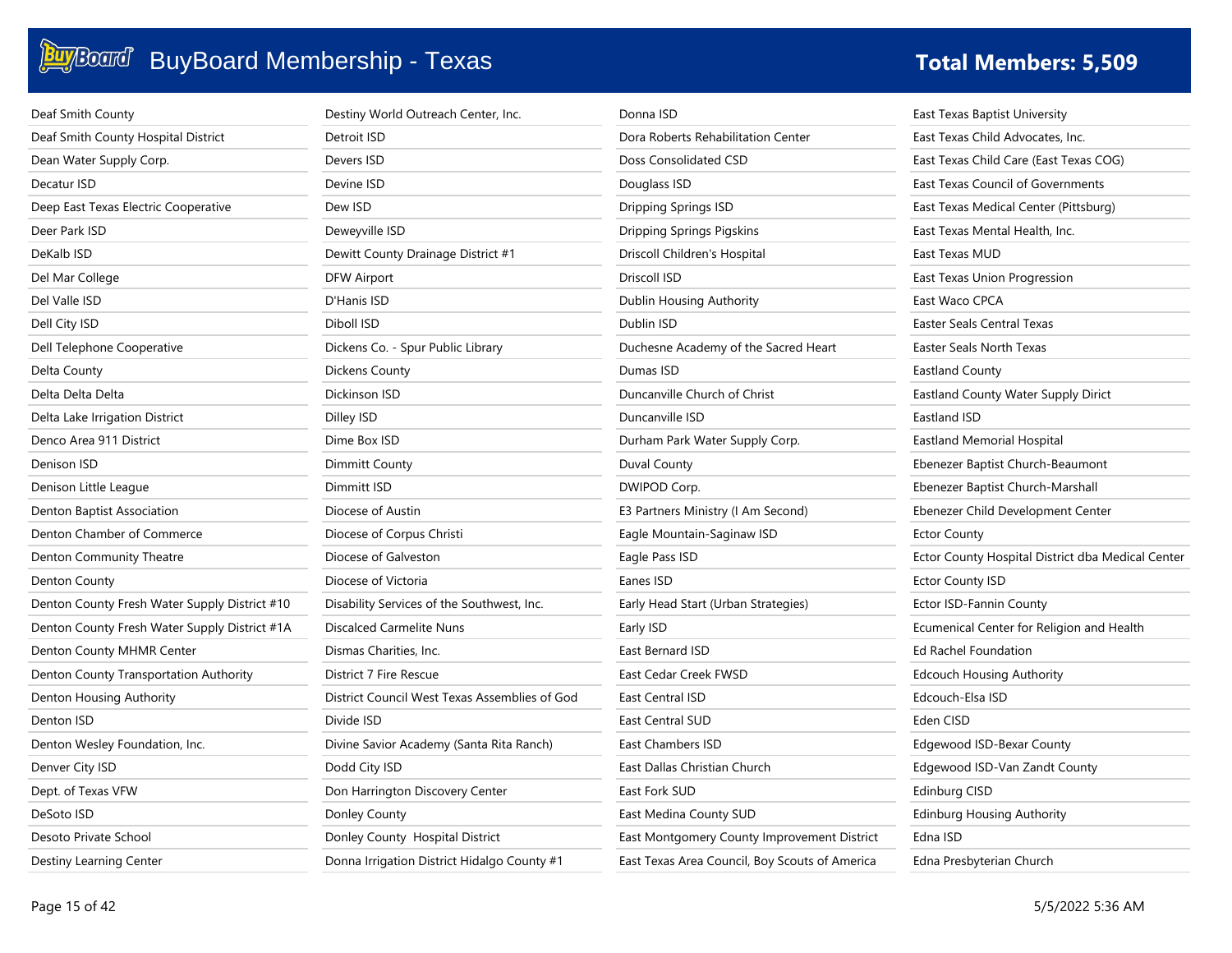| <b>Education Employee's Credit Union</b>            | <b>Ellis County</b>                          | Etoile Water Supply Corp.                       | <b>Falls County</b>                       |
|-----------------------------------------------------|----------------------------------------------|-------------------------------------------------|-------------------------------------------|
| <b>Education FCU</b>                                | Ellis County ESD #1                          | Eula ISD                                        | <b>Fallspointe Church</b>                 |
| <b>Education Service Center Region 11</b>           | Elmo VFD                                     | Eustace ISD                                     | Family Abuse Center                       |
| Education Service Center Region 12                  | Elysian Fields ISD                           | Evadale ISD                                     | Family of Faith Lutheran Church           |
| <b>Education Service Center Region 13</b>           | Emancipet                                    | Evangel Temple                                  | Family Promise of Midland Texas, Inc.     |
| <b>Education Service Center Region 15</b>           | <b>EMDR International Association</b>        | Evangelical Lutheran Church of America          | Family Service Association of San Antonio |
| <b>Education Service Center Region 2</b>            | Emergency Medical First Responders, Inc.     | Evant ISD                                       | Fannin Baptist Association                |
| Edwards Aquifer Authority                           | Emergency Response Team                      | Everman ISD                                     | <b>Fannin County</b>                      |
| <b>Edwards County</b>                               | Emergency Services Foundation of Texas, Inc. | Evers Road Christian Church                     | Fannin County Adult Probation             |
| El Buen Pastor UMC                                  | Emily Ann Theatre & Gardens                  | Excellence 2000, Inc.                           | Fannin County Electric Coop               |
| El Buen Samaritano Episcopal Mission                | <b>Emmanuel Baptist Church</b>               | <b>Excelsior ISD</b>                            | Fannin County Family Crisis Center        |
| El Campo Area Workshop for Developmental            | Emmanuel Episcopal Church (Houston)          | <b>Experience Excellence</b>                    | Fannin Federal Credit Union               |
| El Campo Chamber of Commerce/Agriculture            | Emmaus Catholic Parish                       | Experience Works, Inc.                          | Fannindel ISD                             |
| El Campo ISD                                        | Encinal Water Supply Corp.                   | Explore Austin, Inc.                            | <b>Farmers Cooperative Compress</b>       |
| El Centro del Barrio (CentroMed)                    | <b>Engelman Irrigation District</b>          | Ex-Students' Association of the University of   | Farmers Electronic Cooperative (TX)       |
| El Oso Water Supply Corp.                           | Ennis Economic Development Corporation       | Extend-A-Care for Kids, Inc.                    | Farmersville ISD                          |
| El Paso Academy East Inc.                           | Ennis ISD                                    | Ezzell ISD                                      | Farwell ISD                               |
| El Paso Community Foundation                        | EOAC- Economic Opportunities Advancement     | Fabens ISD                                      | Father Yermo Schools                      |
| El Paso County                                      | EODC of AKW Counties (Jourdanton)            | Fairfield ISD                                   | <b>Fayette County</b>                     |
| El Paso County Community College District           | Epiphany Episcopal School                    | Fairfield Library Association, Inc.             | Fayette Electric Cooperative, Inc.        |
| El Paso County ESD #2 - Socorro Fire Dept.          | Epiphany of the Lord Catholic Community      | Fairmont Park Church of Christ                  | Fayetteville ISD                          |
| El Paso County WCID #1                              | Episcopal Day School (Brownsville)           | Fairview Baptist Church (Austin)                | Fellowship Baptist Church (Liberty Hill)  |
| El Paso County WCID #4                              | Episcopal Diocese of Dallas                  | Faith Academy of Marble Falls                   | Fellowship Bible Church (Dallas)          |
| El Paso ISD                                         | Episcopal Diocese of West Texas              | Faith and Mission and Help Center, Inc.         | Fellowship of The Woodlands (Woodlands    |
| El Paso MHMR                                        | Episcopal High School (Bellaire)             | Faith Assembly of God Church (Houston)          | Fern Bluff MUD                            |
| El Paso Water Utilities Public Service Board        | Episcopal School of Dallas                   | Faith Family Academy of Oak Cliff               | Ferris ISD                                |
| Eleanor Kolitz Hebrew Language Academy              | Equest Therapeutic Horsemanship              | Faith Family Church, Inc. (Victoria)            | First Assembly of God (Aransas Pass)      |
| Electra Housing Authority                           | Era ISD                                      | Faith in Practice                               | First Assembly of God (Belton)            |
| Electra ISD                                         | Erath County                                 | Faith Lutheran Church (Austin)                  | First Assembly of God (Bonham)            |
| Electric Reliability Council of Texas, Inc. (ERCOT) | Erath County VFD                             | Faith Lutheran Church and School (Stephenville) | First Assembly of God (Caldwell)          |
| Elgin ISD                                           | Esperanza Peace & Justice Center             | Faith United Church of Christ, Inc. (Bryan)     | First Assembly of God (Gainesville)       |
| <b>Elkhart ISD</b>                                  | Esplande Gardens                             | Faith United Methodist Church                   | First Assembly of God Church (Denison)    |
| Elkins Lake Recreation Corp.                        | Etoile ISD                                   | Falls City ISD                                  | First Assembly of God-Kerrville           |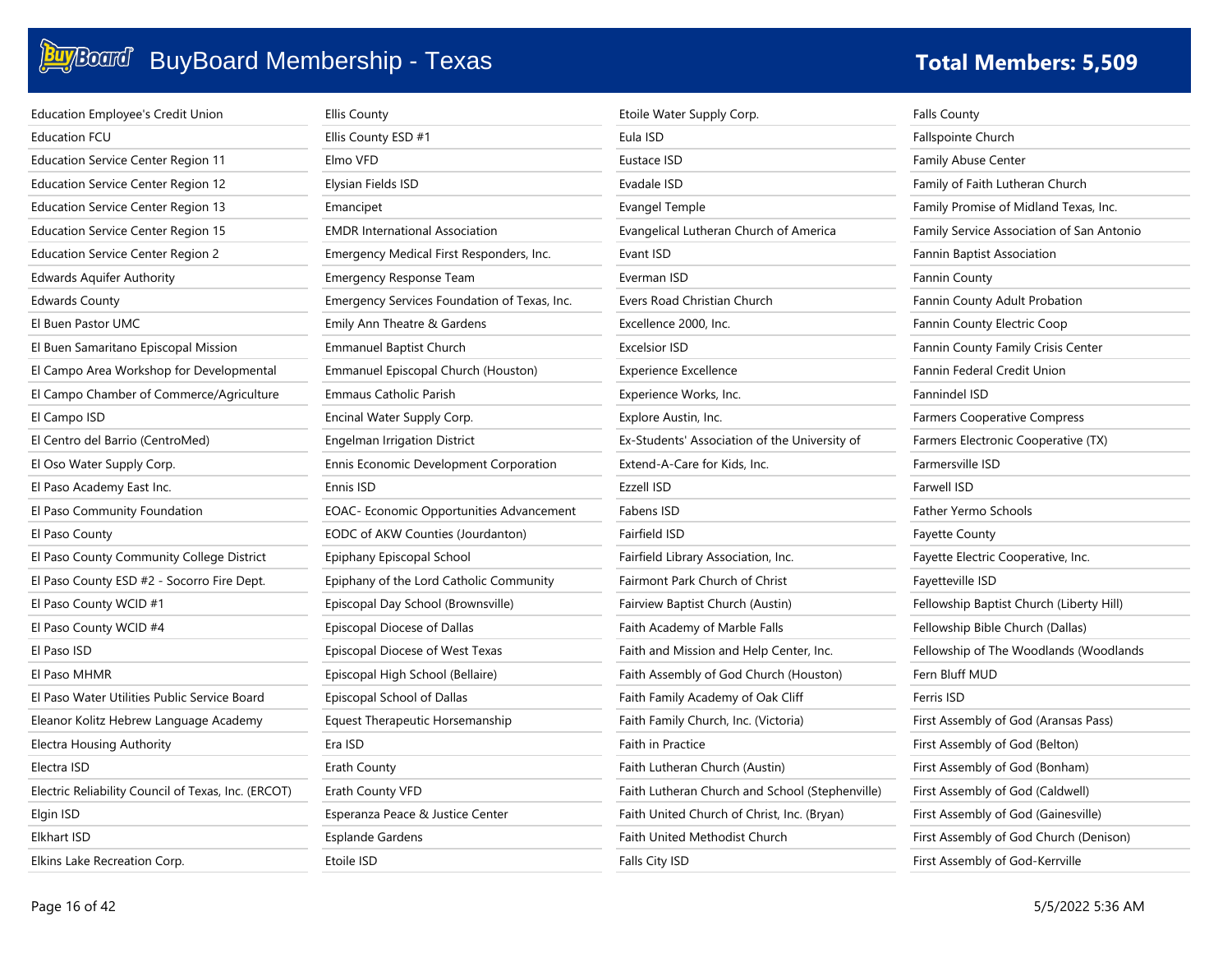| First Baptist Academy (Dallas)                 | First Baptist Church-Elgin          | First Baptist Church-McAllen      | First Baptist Church-Wichita Falls              |
|------------------------------------------------|-------------------------------------|-----------------------------------|-------------------------------------------------|
| First Baptist Christian Academy                | First Baptist Church-Farmersville   | First Baptist Church-McKinney     | First Baptist School-Brownsville                |
| First Baptist Church and School-Corpus Christi | First Baptist Church-Forney         | First Baptist Church-Meridian     | First Baptist School-Caldwell                   |
| First Baptist Church School-Brenham            | First Baptist Church-Fredericksburg | First Baptist Church-Midland      | First Basin Credit Union                        |
| First Baptist Church Weekday                   | First Baptist Church-Garland        | First Baptist Church-New Waverly  | First Christian Church-Athens                   |
| First Baptist Church-Allen                     | First Baptist Church-Gatesville     | First Baptist Church-Nocona       | First Christian Church-El Campo                 |
| First Baptist Church-Alta Loma                 | First Baptist Church-Georgetown     | First Baptist Church-Normangee    | First Christian Church-Huntsville               |
| First Baptist Church-Angleton                  | First Baptist Church-Gilmer         | First Baptist Church-Paris        | First Christian Church-Kingsville               |
| First Baptist Church-Anna                      | First Baptist Church-Gladewater     | First Baptist Church-Pasadena     | First Christian Church-Lubbock                  |
| First Baptist Church-Austin                    | First Baptist Church-Grand Prarie   | First Baptist Church-Pharr        | First Christian Church-McKinney                 |
| First Baptist Church-Bandera                   | First Baptist Church-Groves         | First Baptist Church-Port Aransas | First Christian Church-Wichita Falls            |
| First Baptist Church-Bedford                   | First Baptist Church-Gunter         | First Baptist Church-Refugio      | First Church of God (Hubbard)                   |
| First Baptist Church-Belton                    | First Baptist Church-Hearne         | First Baptist Church-Richardson   | First Church Preschool / First Christian Church |
| First Baptist Church-Blanco                    | First Baptist Church-Helotes        | First Baptist Church-Riesel       | First Colony Community Association              |
| First Baptist Church-Blue Ridge                | First Baptist Church-Henderson      | First Baptist Church-Rockport     | First Dallas Media, Inc.                        |
| First Baptist Church-Bonham                    | First Baptist Church-Hewitt         | First Baptist Church-Rogers       | First Evangelical Church                        |
| First Baptist Church-Brenham                   | First Baptist Church-Houston        | First Baptist Church-Round Rock   | First Evangelical Free Church (Austin)          |
| First Baptist Church-Bryan                     | First Baptist Church-Inez           | First Baptist Church-Salado       | First Evangelical Lutheran Church               |
| First Baptist Church-Bulverde                  | First Baptist Church-Iredell        | First Baptist Church-Sanger       | First Lutheran Church (El Campo)                |
| First Baptist Church-Burleson                  | First Baptist Church-Katy           | First Baptist Church-Schertz      | First Methodist Church-Mexia                    |
| First Baptist Church-Carrollton                | First Baptist Church-Kaufman        | First Baptist Church-Sinton       | First Presbyterian Chruch (Bay City)            |
| First Baptist Church-Celina                    | First Baptist Church-Kerrville      | First Baptist Church-Somerville   | First Presbyterian Church USA                   |
| First Baptist Church-Cleburne                  | First Baptist Church-Killeen        | First Baptist Church-Stephenville | First Presbyterian Church-Arlington             |
| First Baptist Church-Clifton                   | First Baptist Church-Kingsland      | First Baptist Church-Sugarland    | First Presbyterian Church-Austin                |
| First Baptist Church-Copperas Cove             | First Baptist Church-Kosse          | First Baptist Church-Temple       | First Presbyterian Church-Clifton               |
| First Baptist Church-Corpus Christi            | First Baptist Church-Lake Jackson   | First Baptist Church-Trenton      | First Presbyterian Church-Corpus Christi        |
| First Baptist Church-Corsicana                 | First Baptist Church-Lewisville     | First Baptist Church-Troy         | First Presbyterian Church-El Campo              |
| First Baptist Church-Crockett                  | First Baptist Church-Loeb           | First Baptist Church-Victoria     | First Presbyterian Church-Henderson             |
| First Baptist Church-Daisetta                  | First Baptist Church-Lolita         | First Baptist Church-Waskom       | First Presbyterian Church-Kerrville             |
| First Baptist Church-Dayton                    | First Baptist Church-Lubbock        | First Baptist Church-Watauga      | First Presbyterian Church-Midland               |
| First Baptist Church-Dripping Springs          | First Baptist Church-Madisonville   | First Baptist Church-West         | First Presbyterian Church-Portland              |
| First Baptist Church-El Campo                  | First Baptist Church-Marble Falls   | First Baptist Church-Wharton      | First Presbyterian Church-Waco                  |
| First Baptist Church-El Paso                   | First Baptist Church-Mart           | First Baptist Church-Whitney      | First Rowlett United Methodist Church           |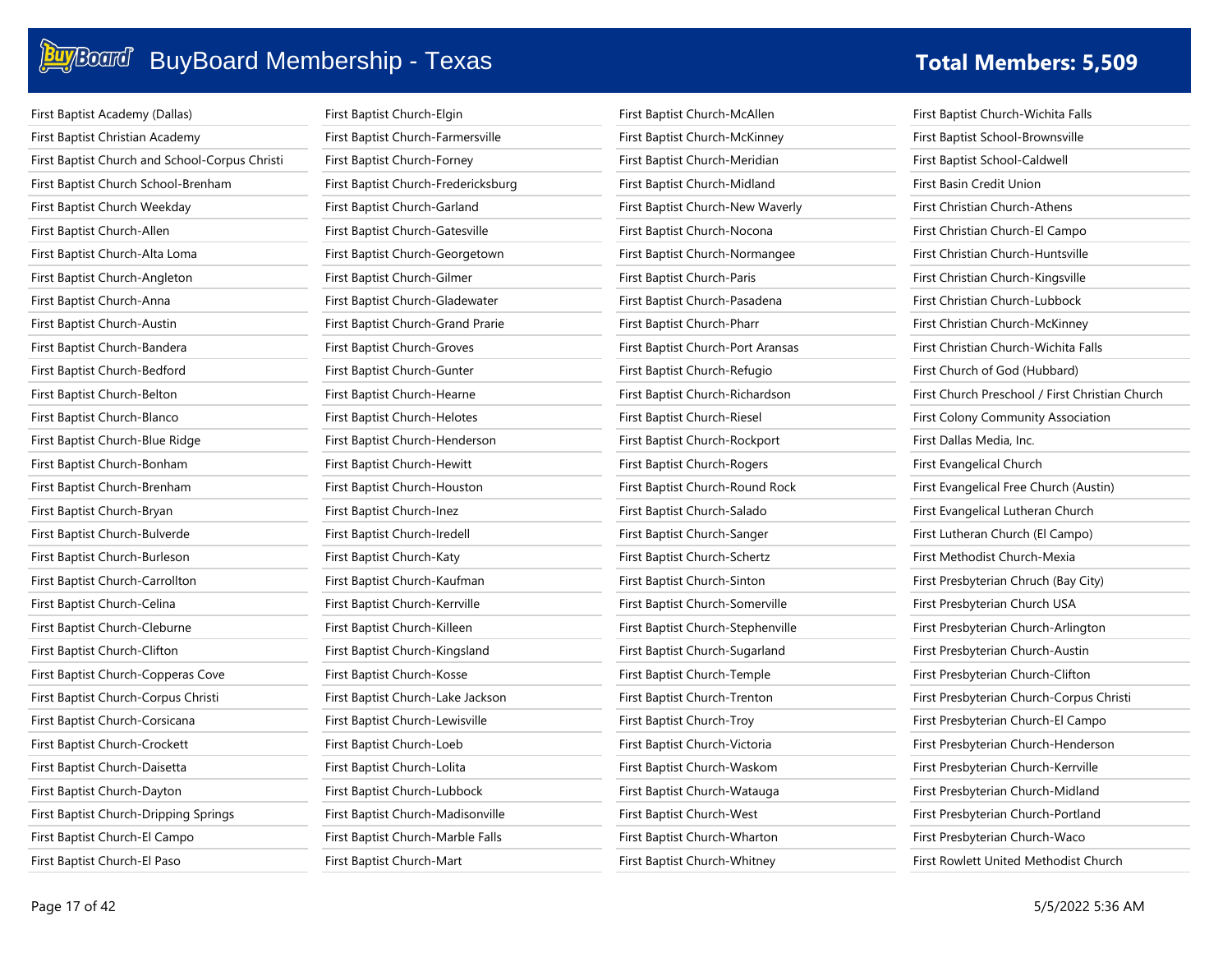### Buy Board BuyBoard Membership - Texas **The Contract of Total Members: 5,509**

| First Street Church of Christ-Lampasas        |
|-----------------------------------------------|
| First United Methodist Church & Methodist Day |
| First United Methodist Church (Conroe)        |
| First United Methodist Church Wkday Sch       |
| First United Methodist Church-Angleton        |
| First United Methodist Church-Aransas Pass    |
| First United Methodist Church-Arlington       |
| First United Methodist Church-Austin          |
| First United Methodist Church-Bishop          |
| First United Methodist Church-Bryan           |
| First United Methodist Church-Burnet          |
| First United Methodist Church-Carthage        |
| First United Methodist Church-Celina          |
| First United Methodist Church-Clifton         |
| First United Methodist Church-Corpus Chr      |
| First United Methodist Church-Dayton          |
| First United Methodist Church-Dickinson       |
| First United Methodist Church-Duncanville     |
| First United Methodist Church-Edna            |
| First United Methodist Church-El Campo        |
| First United Methodist Church-Fort Worth      |
| First United Methodist Church-Georgetown      |
| First United Methodist Church-Hallsville      |
| First United Methodist Church-Harlingen       |
| First United Methodist Church-Hempstead       |
| First United Methodist Church-Hillsboro       |
| First United Methodist Church-Houston         |
| First United Methodist Church-Howe            |
| First united Methodist Church-Hubbard         |
| First United Methodist Church-Kingsville      |
| First United Methodist Church-Krum            |
| First United Methodist Church-Lancaster       |
| First United Methodist Church-Leonard         |

| First United Methodist Church-Lubbock        |
|----------------------------------------------|
| First United Methodist Church-Marble Fal     |
| First United Methodist Church-Marlin         |
| First United Methodist Church-Mason          |
| First United Methodist Church-McKinney       |
| First United Methodist Church-Mexia          |
| First United Methodist Church-Nacogdoches    |
| First United Methodist Church-Naples         |
| First United Methodist Church-Navasota       |
| First United Methodist Church-Pflugerville   |
| First United Methodist Church-Pilot Point    |
| First United Methodist Church-Port Lavac     |
| First United Methodist Church-Richardson     |
| First United Methodist Church-Rockport       |
| First United Methodist Church-Rosenburg      |
| First United Methodist Church-Sinton         |
| First United Methodist Church-Sugar Land     |
| <b>First United Methodist Church-Taft</b>    |
| First United Methodist Church-Tom Bean       |
| First United Methodist Church-Van Alstyne    |
| First United Methodist Church-Wharton        |
| Fisher County                                |
| Fisher County Hospital District              |
| Fitzhugh Baptist Church                      |
| Five Area Telephone Coop                     |
| <b>Flatonia Fire and Rescue</b>              |
| Flatonia ISD                                 |
| Flo Community Water Supply Corporation       |
| Florence ISD                                 |
| Floresville Economic Development Corporation |
| Floresville Electric Light/Power System      |
| Floresville ISD                              |
| Floresville VFD                              |

| Flour Bluff ISD                                | Fort Elliott CISD                             |
|------------------------------------------------|-----------------------------------------------|
| <b>Floyd County</b>                            | Fort Griffin SUD                              |
| Floydada Collegiate ISD                        | Fort Hancock ISD                              |
| Floydada Housing Authority                     | Fort Sam Houston ISD                          |
| <b>Foard County</b>                            | Fort Stockton ISD                             |
| <b>Follett ISD</b>                             | Fort Worth Art Association (dba) Modern Art   |
| Food Bank of the Golden Crescent               | Fort Worth Convention and Visitors Bureau     |
| Food Bank RGV, Inc                             | Fort Worth Country Day School                 |
| Forest Creek Golf Club                         | Fort Worth Housing Authority                  |
| Forestburg ISD                                 | Fort Worth ISD                                |
| Forney ISD                                     | Fort Worth Scottish Rite                      |
| Forsan ISD                                     | Fort Worth Symphony                           |
| Fort Belknap Electric Cooperative Inc          | Fort Worth Zoological Association             |
| Fort Belknap Water Supply Corp.                | Foster Angels of South Texas                  |
| Fort Bend Central Appraisal District           | <b>Foundation Communities</b>                 |
| Fort Bend County                               | Foundry United Methodist Church               |
| Fort Bend County ESD #2                        | Four Pines Water Supply                       |
| Fort Bend County ESD #7                        | Frank Phillips College                        |
| Fort Bend County Fair Association              | Franklin County                               |
| Fort Bend County Firefighters Assoc.           | Franklin ISD                                  |
| Fort Bend County Levee Improvement District #2 | Franklin VFD                                  |
| Fort Bend County MUD # 23                      | Frankston ISD                                 |
| Fort Bend County MUD # 25                      | Fred Moore Day Nursery School, Inc.           |
| Fort Bend County MUD # 34                      | Fredericksburg ISD                            |
| Fort Bend County MUD # 42                      | Fredericksburg United Methodist Church        |
| Fort Bend County MUD # 48                      | Fredericksburg Victory Fellowship             |
| Fort Bend County MUD #124                      | Freer ISD                                     |
| Fort Bend County MUD #155                      | Freer Water Control & Improvement District    |
| Fort Bend County MUD #162                      | <b>Freestone County</b>                       |
| Fort Bend County WCID #2                       | Frenship ISD                                  |
| Fort Bend ISD                                  | Friends of Cibolo Wilderness                  |
| Fort Bend Seniors Meals on Wheels              | Friends of Round Rock Softball                |
| Fort Davis ISD                                 | Friends of the Bryan & College Station Public |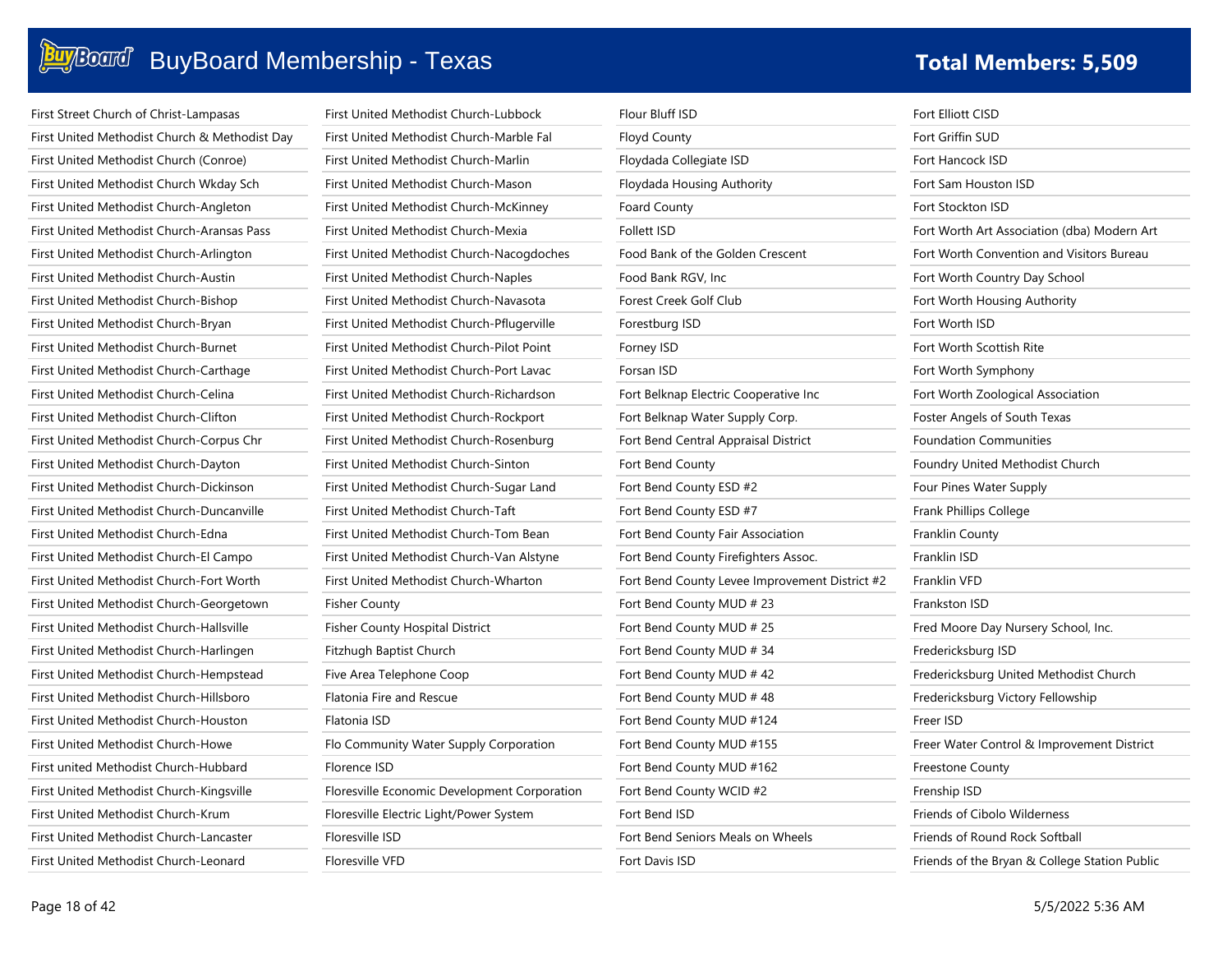### **Buy**Board BuyBoard Membership - Texas **Total Members: 5,509 Total Members: 5,509**

| Friends of the San Marcos Public Library        | Garner Ted Armstrong Evangelistic Association | Gi |
|-------------------------------------------------|-----------------------------------------------|----|
| Friendship United Methodist Church              | Garrison ISD                                  | Gi |
| Friendswood ISD                                 | Gary ISD                                      | GI |
| Frio County                                     | Garza County                                  | GI |
| Frio County ESD #1                              | Gaston Water Supply Corp.                     | Gl |
| <b>Frio Hospital District</b>                   | Gatesville Church of Christ                   | Gl |
| Friona ISD                                      | Gatesville ISD                                | GI |
| Frisco ISD                                      | Gateway Church (Southlake)                    | Gl |
| Front Steps, Inc.                               | Gateway Community Church                      | Gl |
| Frost ISD                                       | Gause ISD                                     | Gl |
| <b>Fruitvale ISD</b>                            | Genco Federal Credit Union                    | Go |
| Fry Road MUD                                    | General Association of Davidian Seventh       | Go |
| Ft. Bend Family Health Center, Inc.             | General Conference Corporation of Seventh-Day | Go |
| <b>Fulshear Simonton Fire Dept</b>              | Generations FCU                               | Go |
| G&H Equitas Foundation                          | Genesis Full Life Fellowship Church           | Go |
| <b>Gaines County</b>                            | Genesis Women's Shelter and Support           | G٥ |
| Gainesville ISD                                 | George I. Sanchez Charter School              | Go |
| Galena Park ISD                                 | George W. Brackenridge Foundation             | Go |
| Galvan Revivals                                 | George West ISD                               | Go |
| Galveston College                               | Georgetown Baptist Church                     | Go |
| <b>Galveston County</b>                         | Georgetown Healthcare System, Inc.            | Go |
| Galveston County Consolidated Drainage District | Georgetown ISD                                | Go |
| Galveston County Drainage District #1           | Georgetown Pop Warner Association             | G٥ |
| Galveston County Drainage District #2           | Gethsemane MBC                                | Go |
| Galveston County ESD #2                         | Gholson ISD                                   | Go |
| <b>Galveston County Health District</b>         | Giddings ISD                                  | Go |
| Galveston County MUD #12                        | Giddings Public Library                       | Go |
| Galveston County WCID #1                        | Gillespie County                              | Go |
| Galveston County WCID #8                        | Gilmer ISD                                    | Go |
| Galveston ISD                                   | Girl Scouts Bluebonnet Council, Inc.          | Go |
| Ganado ISD                                      | Girl Scouts of Central Texas (Waco)           | Go |
| Garland ISD                                     | Girl Scouts of Northeast Texas                | Go |
| Garner ISD                                      | Girl Scouts of Southwest Texas                | G٥ |

| Girl Scouts of Texas Oklahoma Plains          | Goodv  |
|-----------------------------------------------|--------|
| Girl Scouts of the Desert Southwest           | Goodv  |
| <b>Gladewater Former Students Association</b> | Goodv  |
| Gladewater ISD                                | Goodv  |
| Glasscock County                              | Goodv  |
| <b>Glasscock County ISD</b>                   | Goose  |
| Glen Rose Convention & Visitors Bureau        | Gordo  |
| Glen Rose ISD                                 | Gorma  |
| Glen Rose Medical Center                      | Gorma  |
| Glory of Zion International Ministries, Inc.  | Gospe  |
| Godley ISD                                    | Grace  |
| God's Will Missionary Baptist Church          | Grace  |
| Goforth SUD                                   | Grace  |
| Gold-Burg ISD                                 | Grace  |
| Golden Crescent Regional Planning Commission  | Grace  |
| Golden Rule Charter School                    | Grace  |
| Golden Rule Services                          | Grace  |
| Goldthwaite Consolidated ISD                  | Grace  |
| Golf Course Road Church of Christ             | Grace  |
| <b>Goliad County</b>                          | Grace  |
| Goliad ISD                                    | Grace  |
| <b>Gonzales County</b>                        | Grace  |
| Gonzales County ESD #1                        | Grace  |
| <b>Gonzales Housing Authority</b>             | Grace  |
| Gonzales ISD                                  | Grace  |
| Gonzalez Ed Rec Comm Center (GERCC)           | Grace  |
| Good Samaritan Center of San Antonio          | Grace  |
| Good Shepherd Episcopal School (Austin)       | Grace  |
| Good Shepherd Episcopal School (Dallas)       | Grace  |
| Good Shepherd Medical Center                  | Grace  |
| Goodall-Witcher Healthcare Foundation         | Grace  |
| Goodrich ISD                                  | Grady  |
| Goodwater Montessori School                   | Grafor |

will - West Texas will Industries of Central Texas, Inc. will Industries of San Antonio will of Northeast Texas, Inc. will Temporary Services, Inc. Creek CISD Gordon ISD an Housing Authority an ISD I for Asia Academy (Georgetown) **Bible Church** Christian Center Church (Wichita Falls) Church of San Antonio Community Assembly of God Community Bible Church (Richmond) Community Church Community Fellowship (Needville) Community School (Tyler) Covenant Church Episcopal Church (Alvin) Episcopal Church (Georgetown) Fellowship Lutheran Church (Sinton) Presbyterian Church-Corpus Christi Presbyterian Church-Round Rock Presbyterian Church-Temple School Temple Assembly of God UMC (Corpus Christi) **ISD** Graford ISD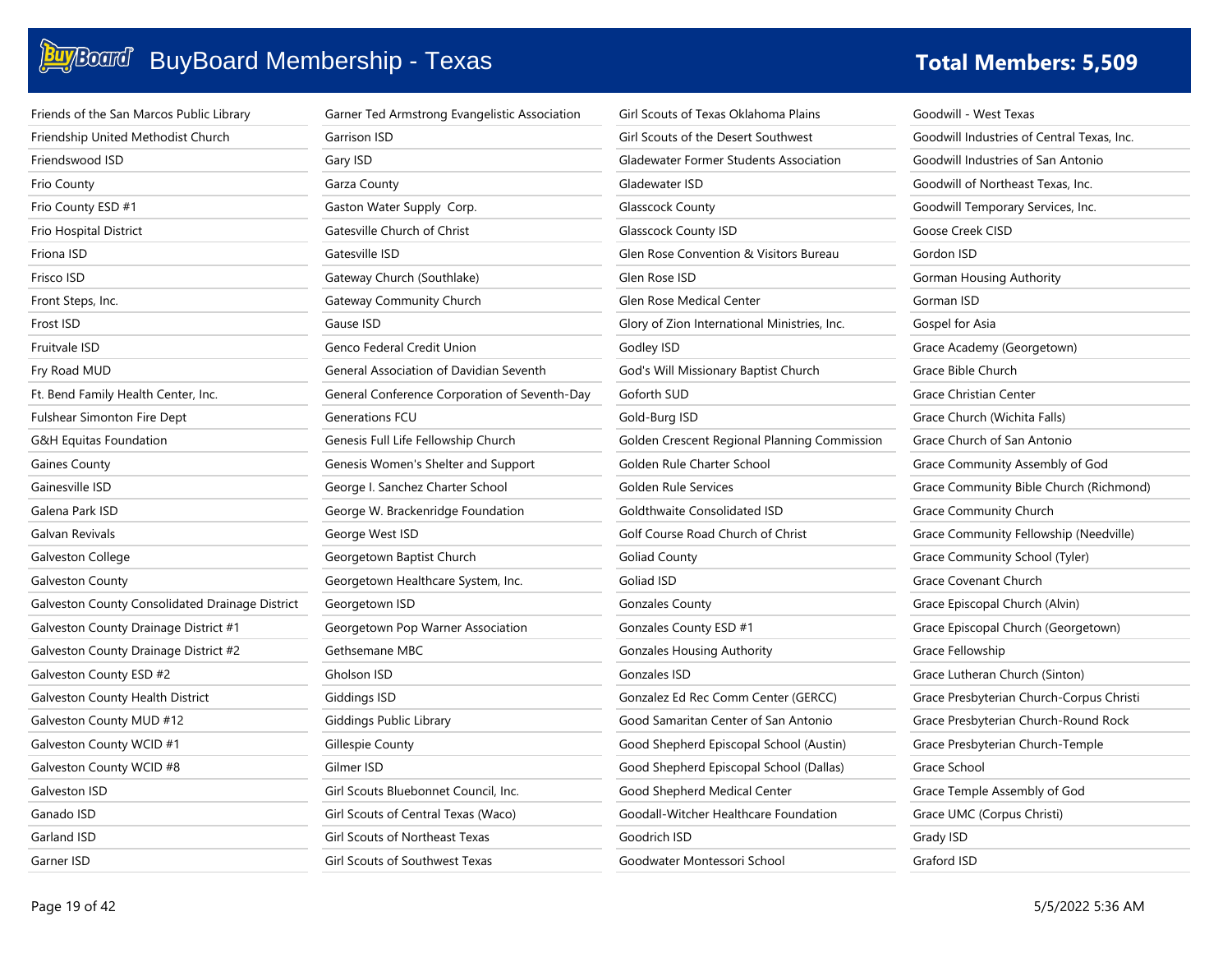| <b>Graham General Hospital</b>                 | Greater Texas FCU                                | <b>Gulf Coast Authority</b>                   | Hardin ISD                                      |
|------------------------------------------------|--------------------------------------------------|-----------------------------------------------|-------------------------------------------------|
| Graham ISD                                     | Greater Texoma Utility Authority                 | Gulf Coast Council of La Raza, Inc.           | Hardin-Jefferson ISD                            |
| Granbury ISD                                   | <b>Greater Vision Community Church</b>           | <b>Gulf Coast Water Authority</b>             | Hardin-Simmons University                       |
| Grand Parkway Baptist Church                   | Greater Zion Missionary Baptist Church           | Gunter ISD                                    | Harlandale ISD                                  |
| Grand Prairie ISD                              | Greatest in the Kingdom Ministries               | Gustine ISD                                   | Harleton ISD                                    |
| Grand Saline ISD                               | Green Spaces Alliance of South Texas             | <b>Guthrie CSD</b>                            | Harlingen CISD                                  |
| Grandfalls-Royalty ISD                         | Green Tree Country Club                          | H.E. Butt Foundation, Laity Lodge Foundation, | Harlingen Housing Authority                     |
| Grandview ISD                                  | <b>Green Valley SUD</b>                          | Habitat for Humanity-Victoria                 | Harlingen Irrigation District Cameron County #1 |
| Grandview-Hopkins ISD                          | Greenbelt Municipal & Industiral Water Authority | Haciendas Del Norte WID                       | Harlingen Water Works Systems                   |
| Granger ISD                                    | Greenhill School                                 | Hagerman Baptist Church                       | Harmony ISD                                     |
| Grant AME Worship Center                       | Greenlawn Church of Christ                       | Hale Center ISD                               | Harmony School Of Excellence (Houston)          |
| Grant Chapel Baptist Church                    | Greenville Avenue Church of Christ               | <b>Hale County</b>                            | Harmony School Of Exploration- Houston          |
| Grape Creek ISD                                | Greenville Chamber of Commerce                   | <b>Hall County</b>                            | Harmony School Of Science (Houston)             |
| Grapeland ISD                                  | Greenville Housing Authority                     | Hallettsville Chamber of Commerce             | Harmony Science Academy (Austin)                |
| Grapevine-Colleyville Band Booster Club        | Greenville ISD                                   | Hallettsville ISD                             | Harmony Science Academy (El Paso)               |
| Grapevine-Colleyville ISD                      | Greenwood ISD                                    | Hallmark University                           | Harmony Science Academy (Houston)               |
| <b>Gray County</b>                             | Greenwood-Slidell VFD                            | Hallsburg ISD                                 | Harmony Science Academy (San Antonio)           |
| Grayson College                                | <b>Gregg County</b>                              | Hallsville ISD                                | Harmony Science Academy (Waco)                  |
| <b>Grayson County</b>                          | Gregg County ESD #2                              | <b>Hamilton County</b>                        | Harper ISD                                      |
| Grayson County Juvenile Alternatives Inc       | Gregg County ESD #3                              | Hamilton County Electric Cooperative          | Harris County                                   |
| <b>Great Hearts Texas</b>                      | Greggton United Methodist Church                 | Hamilton Healthcare System                    | Harris County Appraisal District                |
| Greater Austin Chamber of Commerce             | Gregory-Portland ISD                             | Hamilton Housing Authority                    | Harris County Department of Education           |
| Greater Austin Hispaninc Chamber of Commerce   | <b>Grimes County</b>                             | Hamilton ISD                                  | Harris County Deputies Oganization              |
| <b>Greater Coffey Memorial</b>                 | Groesbeck ISD                                    | Hamlin Collegiate ISD                         | Harris County Emergency Corps                   |
| Greater East End Management District           | Groom ISD                                        | Hamshire-Fannett ISD                          | Harris County ESD #01                           |
| Greater Fort Hood Area United Way              | Groveton ISD                                     | Hansford County                               | Harris County ESD #04                           |
| Greater Houston Builders Association           | Gruver ISD                                       | Happy Faces Early Learning Center             | Harris County ESD #07                           |
| Greater Houston Convention and Visitors Bureau | <b>Guadalupe County</b>                          | Happy ISD                                     | Harris County ESD #08                           |
| Greater Irving Las Colinas Chamber of Commerce | Guadalupe Valley Electric Cooperative            | Hardeman County                               | Harris County ESD #09 (Cy-Fair Fire Dept)       |
| Greater Killeen Chamber of Commerce            | Guadalupe Valley Telephone Coop                  | Hardeman County Hospital District             | Harris County ESD #10                           |
| Greater Killeen Free Clinic                    | Guadalupe-Blanco River Authority                 | <b>Hardeman Health Services</b>               | Harris County ESD #11                           |
| Greater Laredo Development Foundation          | Guardian First FCU                               | Hardin County                                 | Harris County ESD #12 (Cloverleaf Fire Dept)    |
| Greater New Prospect Missionary Baptist Church | Gulf Bend Mental Health Mental Retardation       | Hardin County ESD #2                          | Harris County ESD #16                           |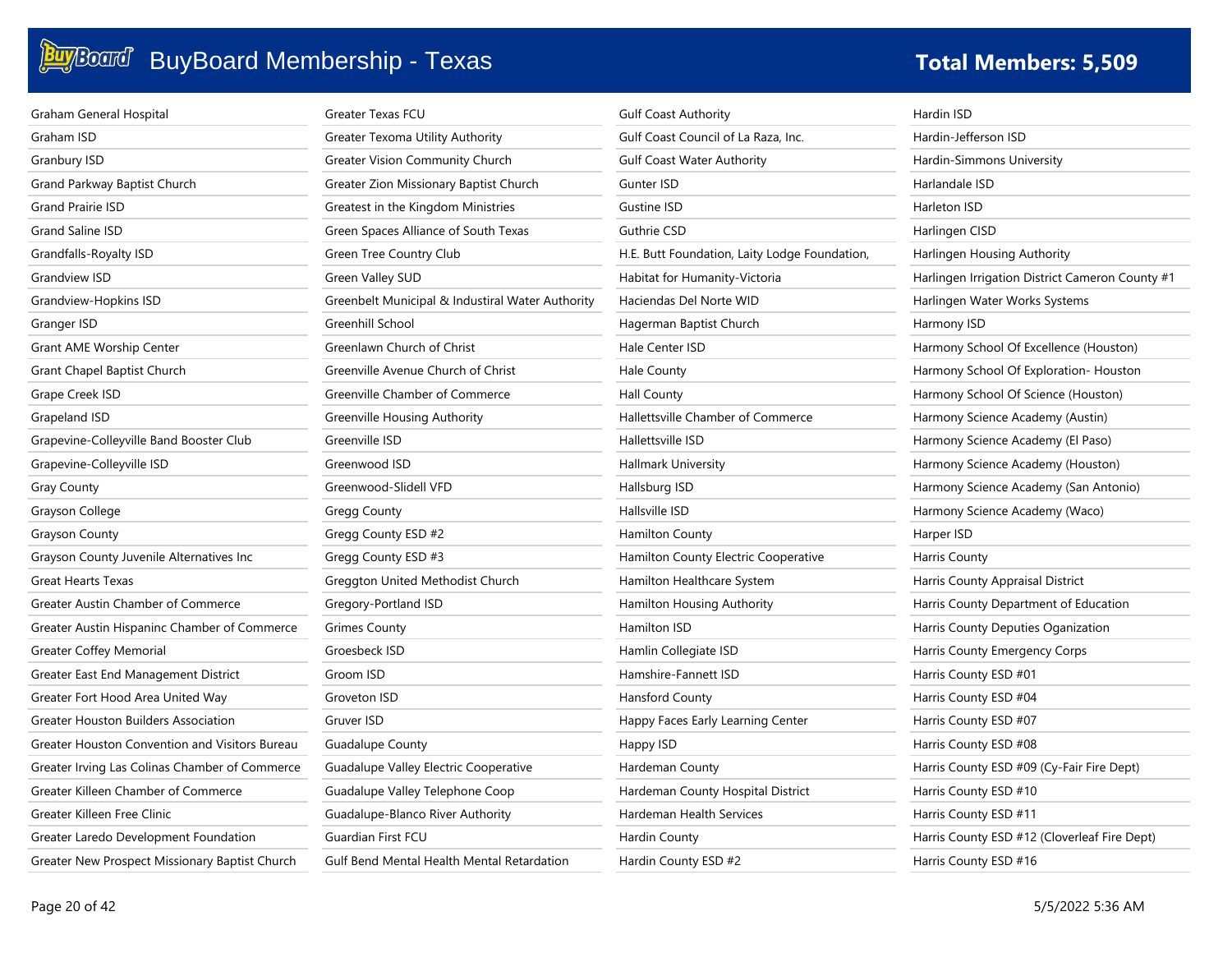| Harris County ESD #17                          | Harris County MUD #365               | Haskell-Knox SSA                            | Hendrick Health System                            |
|------------------------------------------------|--------------------------------------|---------------------------------------------|---------------------------------------------------|
| Harris County ESD #24 (Aldine Fire and Rescue) | Harris County MUD #371               | Haven for Hope                              | Henly VFD                                         |
| Harris County ESD #25                          | Harris County MUD #373               | Haven Health Clinics                        | Henrietta ISD                                     |
| Harris County ESD #29                          | Harris County MUD #46                | Hawkins ISD                                 | Henrietta VFD                                     |
| Harris County ESD #48                          | Harris County MUD #460               | Hawley ISD                                  | Herald of Truth                                   |
| Harris County ESD #50                          | Harris County MUD #468               | Hawley VFD                                  | Hereford FCU                                      |
| Harris County ESD #80                          | Harris County MUD #55                | Hays CISD                                   | Hereford ISD                                      |
| Harris County ESD 13                           | Harris County MUD #64                | Hays County                                 | Heritage Academy Charter Schools                  |
| Harris County FCU                              | Harris County MUD #71                | Hays County ESD #3                          | Heritage of Faith Christian Center (Jerry Savelle |
| Harris County Fresh Water Supply District #27  | Harris County Utility District #6    | Hays County ESD #4                          | Hermann Park Conservancy                          |
| Harris County Fresh Water Supply District #47  | Harris County WCID #110              | Hays County ESD #5                          | Hermleigh ISD                                     |
| Harris County Fresh Water Supply District #6   | Harris County WCID #116              | Hays County WCID #2                         | Hero Labradors                                    |
| Harris County Fresh Water Supply District #61  | Harris County WCID #21               | Hays Hills Baptist Church                   | Hewitt Community Church                           |
| Harris County FWSD #51                         | Harris County WCID #36               | Head Start of Greater Dallas, Inc.          | Hickory Creek SUD                                 |
| Harris County Housing Authority                | Harris County WCID #50               | Hearne ISD                                  | <b>Hico Housing Authority</b>                     |
| Harris County Improvement District #18         | Harris County WCID #91               | Hearne VFD                                  | Hico ISD                                          |
| Harris County Improvement District #4          | Harris County WCID #96               | Heart O' Texas Federal Credit Union         | Hidalgo & Cameron Counties Irrigation Dist #9     |
| Harris County Medical Society                  | Harris County WCID 74                | Heart of Texas Community Health Center      | Hidalgo County                                    |
| Harris County MUD #109                         | Harris Creek Baptist Church          | Heart of Texas Community Health Center (dba | Hidalgo County Appraisal District                 |
| Harris County MUD #119                         | Harris-Fort Bend ESD #100            | Heart of Texas Council of Governments       | Hidalgo County Drainage District #1               |
| Harris County MUD #120                         | Harris-Galveston Subsidence District | Heart of Texas MHMR                         | Hidalgo County Irrigation District #1             |
| Harris County MUD #130                         | <b>Harrison County</b>               | Heart of Texas Workforce Development Board, | Hidalgo County Irrigation District #2             |
| Harris County MUD #148                         | Harrison County ESD #9               | <b>Heartland National TB Center</b>         | Hidalgo County Irrigation District #5             |
| Harris County MUD #153                         | Harrison Street Church of Christ     | <b>Heartland Special Education SSA</b>      | Hidalgo County Irrigation District #6             |
| Harris County MUD #155                         | Harrold ISD                          | Heatherloch MUD                             | Hidalgo County Regional Mobility Authority        |
| Harris County MUD #156                         | Hart ISD                             | Hedley ISD                                  | Hidalgo County Water Imp. District #3             |
| Harris County MUD #165                         | <b>Hartley County</b>                | Helen Farabee Centers                       | Hidalgo County WCID #19                           |
| Harris County MUD #168                         | Hartley ISD                          | Helping Restore Ability                     | Hidalgo ISD                                       |
| Harris County MUD #179                         | Harts Bluff ISD                      | <b>Hemphill County</b>                      | Hidden Army Ministries                            |
| Harris County MUD #230                         | Harvest Time Church of God           | Hemphill ISD                                | High Hopes Sports and Afterschool                 |
| Harris County MUD #239                         | Haskell CISD                         | Hempstead ISD                               | High Island ISD                                   |
| Harris County MUD #286                         | Haskell County                       | <b>Henderson County</b>                     | High Plains Childrens Home                        |
| Harris County MUD #33                          | Haskell Housing Authority            | Henderson ISD                               | High Point Water Supply Corp.                     |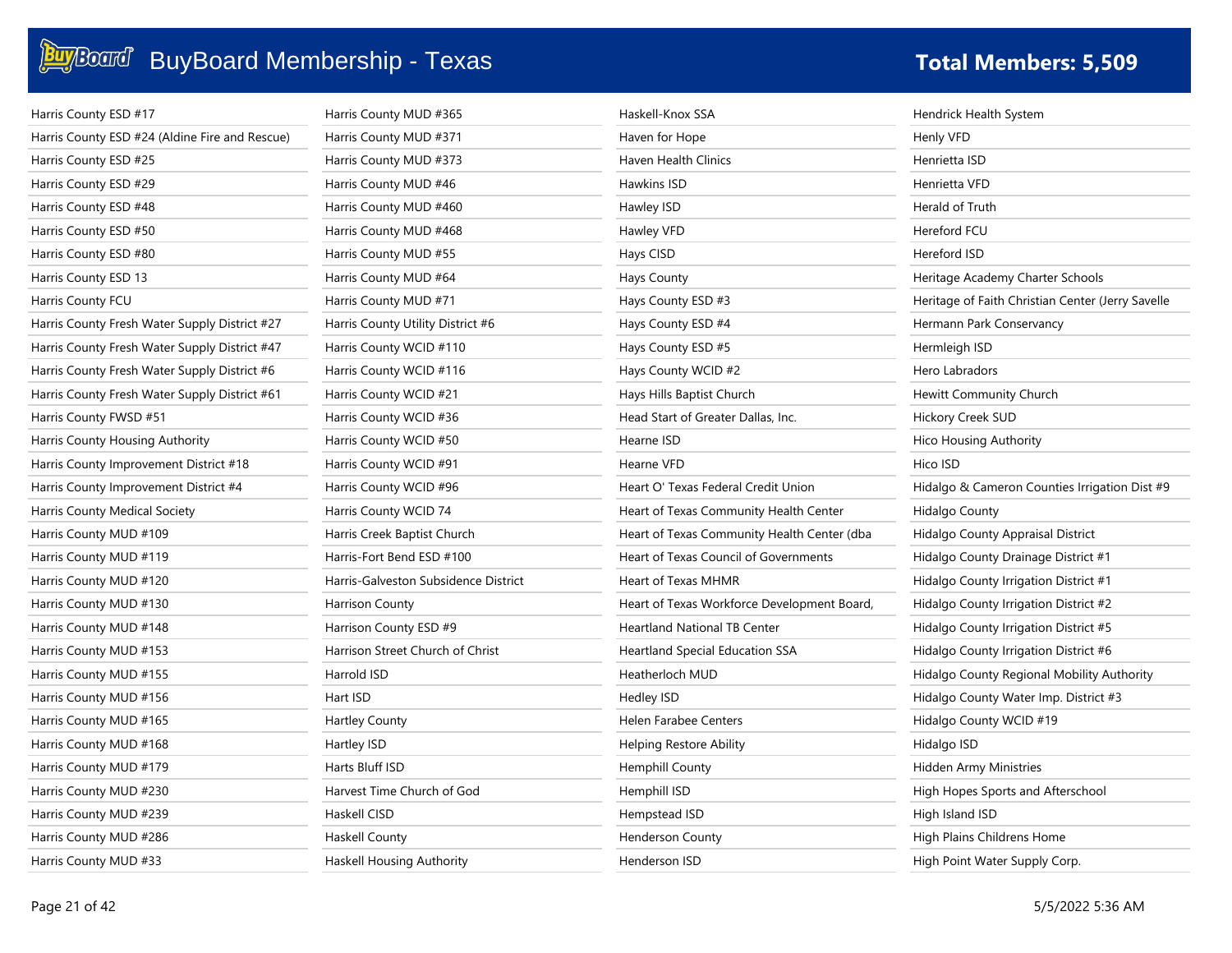| High Pointe Baptist Church                     | Hillsboro Church of Christ                | Hope Assembly of God                            | Housing Authority of the City of Eagle Pass    |
|------------------------------------------------|-------------------------------------------|-------------------------------------------------|------------------------------------------------|
| High Sky Children's Ranch, Inc.                | Hillsboro ISD                             | Hope Children's Center (Austin)                 | Housing Authority of the City of Galveston     |
| Highland Baptist Church (Waco)                 | Hillside Christian Church                 | Hope Evangelical Free Church (College Station)  | Housing Authority of the City of Laredo        |
| Highland Baptist Church of Denton              | Hillside Fellowship                       | Hope House of Austin                            | Housing Authority of the City of Mission       |
| Highland ISD                                   | HIP- Healthy Innovative Processes         | Hope Presbyterian Church (Austin)               | Housing Authority of the City of Monahans      |
| Highland Park Baptist Church                   | Hispanic Scholarship Fund, Inc.           | <b>Hopkins County</b>                           | Housing Authority of the City of Moody         |
| Highland Park ISD-Dallas County                | Hisportic Christian Mission               | Hopkins County Animal Protection League         | Housing Authority of the City of New Braunfels |
| Highland Park ISD-Potter County                | Hitchcock ISD                             | Hopkins County Memorial Hospital                | Housing Authority of the City of Paris         |
| Highland Park Lutheran Church                  | Hitchcock VFD                             | Horizon Montessori Public Schools               | Housing Authority of the City of Pharr         |
| Highland Park United Methodist Church (Dallas) | Hobby Area Management District            | Hospice Austin                                  | Housing Authority of the City of Port Arthur   |
| Highland Terrace Baptist Church                | <b>Hockley County</b>                     | Hospice Brazos Valley                           | Housing Authority of the City of Roma          |
| Highland Village Church of Christ              | Holland ISD                               | Hospice of East Texas                           | Housing Authority of the City of San Antonio   |
| Highway 44 Church of Christ                    | Holliday ISD                              | Hospice of El Paso, Inc.                        | Housing Authority of the City of San Marcos    |
| Highway District 21 FCU                        | Holly Lake Ranch Association              | Hospice of Lubbock                              | Housing Authority of the City of Sherman       |
| HILCO Electric Cooperative, Inc.               | Holy Comforter Church                     | Hospice of South Texas, Inc.                    | Housing Authority of the City of Texarkana     |
| Hill College                                   | Holy Comforter Episcopal School           | House of Destiny                                | Housing Authority of the City of Trinidad      |
| Hill Country Bible Church NW                   | Holy Cross Catholic Church                | Housing Authority of the City of El Paso        | Housing Authority of the City of Victoria      |
| Hill Country Bible Church SW                   | Holy Cross Catholic School                | Housing Authority of the City of Winnsboro      | Housing Authority of the County of Hidalgo     |
| Hill Country Christian School-Austin           | Holy Cross Christian Academy              | Housing Authority of Lott                       | Houston Area Urban League Inc.                 |
| Hill Country Community Action Assn, Inc.       | Holy Cross Lutheran Church                | Housing Authority of San Angelo                 | Houston Ballet Foundation                      |
| Hill Country Community MHMR Center             | Holy Cross of San Antonio                 | Housing Authority of Starr County               | Houston Baptist University                     |
| Hill Country Faith Ministries                  | Holy Family Catholic Church               | Housing Authority of the City of Aransas Pass   | Houston Bar Association                        |
| Hill Country Fellowship                        | Holy Family Church (Laredo)               | Housing Authority of the City of Austin         | Houston Community College                      |
| Hill Country Memorial Hospital                 | Holy Ghost Lutheran Church                | Housing Authority of the City of Baird          | <b>Houston County</b>                          |
| Hill Country Science Mill                      | Holy Spirit Catholic School (San Antonio) | Housing Authority of the City of Beaumont       | Houston County Electric Cooperative, Inc.      |
| Hill Country Telephone Cooperative, Inc.       | Holy Trinity Catholic School              | Housing Authority of the City of Beeville       | Houston Firefighter's Relief & Retirement Fund |
| Hill Country Youth Ranch                       | Holy Word Evangelical Church              | Housing Authority of the City of Brenham        | Houston Food Bank                              |
| Hill County                                    | Home Hospice of Grayson County, Inc.      | Housing Authority of the City of Copperas Cove  | Houston Grand Opera                            |
| Hill County ESD #1                             | Hondo ISD                                 | Housing Authority of the City of Corpus Christi | Houston Housing Authority                      |
| Hill County Water Supply                       | Honey Grove ISD                           | Housing Authority of the City of Crockett       | Houston ISD                                    |
| Hillcrest Assembly of God                      | <b>Hood County</b>                        | Housing Authority of the City of Crosbyton      | Houston Livestock Show & Rodeo                 |
| Hillcrest Baptist Church                       | Hood County Committee on Aging            | Housing Authority of the City of Diboll         | Houston Methodist Hospital                     |
| Hillsboro Chamber of Commerce                  | Hooks ISD                                 | Housing Authority of the City of Donna          | Houston Municipal Employees Pension System     |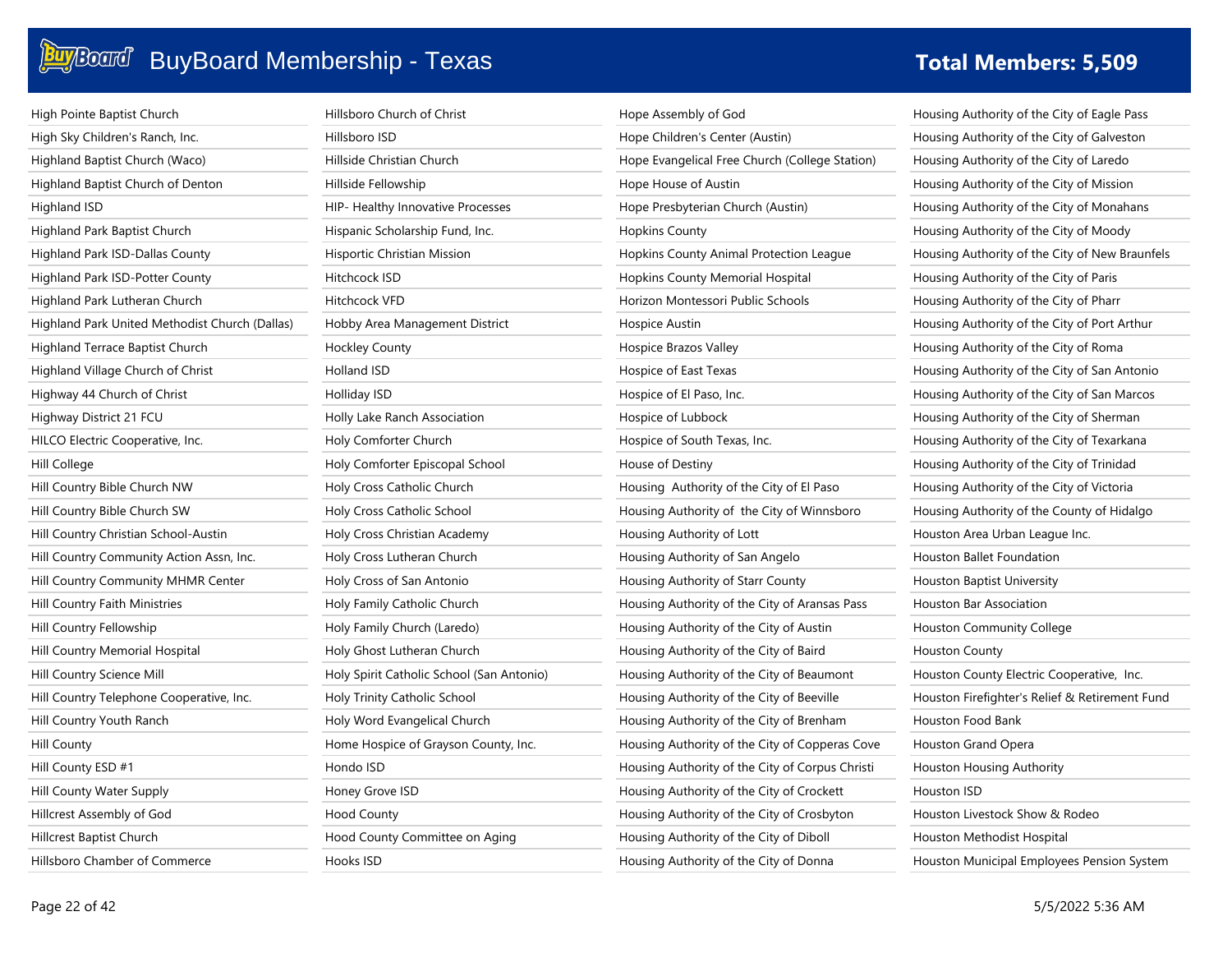| Houston Museum of Natural Science              | Hutto ISD                                      | <b>Island Foundation</b>                          | Jewish Community Center of Houston                |
|------------------------------------------------|------------------------------------------------|---------------------------------------------------|---------------------------------------------------|
| <b>Houston Northwest Church</b>                | Hyde Park Baptist Church                       | Italy ISD                                         | Jewish Community Council                          |
| Houston Parks Board (Governmental)             | Hyde Park Schools                              | Itasca ISD                                        | Jim Hogg County                                   |
| Houston Parks Board (Non-Profit)               | <b>IBEW Local 602</b>                          | Jack County                                       | Jim Hogg County ISD                               |
| <b>Houston Police Foundation</b>               | Idalou ISD                                     | Jacksboro ISD                                     | Jim Ned CISD                                      |
| Houston Zoo, Inc.                              | <b>IDEA Public Schools</b>                     | Jackson County                                    | Jim Wells County                                  |
| Howard College                                 | Iglesia Christiana Sinai                       | Jackson County Hospital District                  | Joaquin ISD                                       |
| <b>Howard County</b>                           | Iglesia Tu Libertador                          | Jackson County, County Wide Drainage Dist         | Joe Barnhart Foundation                           |
| Howard Payne University                        | Imagine Educational Foundation                 | Jackson Electric Cooperative                      | John Hagee Ministries                             |
| Howe ISD                                       | Immaculate Conception Church (Goliad)          | Jackson Water Supply                              | John Paul II Catholic High School (New Braunfels) |
| Hubbard ISD-Bowie County                       | Immaculate Conception School (Rio Grande City) | Jacksonville ISD                                  | John Paul II High School (Corpus Christi)         |
| Hubbard ISD-Hill County                        | Immanuel Evangelical Church (Needville)        | Jamaica Beach VFD                                 | John Paul II High School (Plano)                  |
| Huckabay ISD                                   | Immanuel Lutheran Church and School            | James E. Bragg VFW Post #4852                     | Johnson City ISD                                  |
| Hudson ISD                                     | Imperial Oaks Parks P.O.A.                     | Jarrell ISD                                       | Johnson County                                    |
| Hudspeth Co Conservsation and Reclamation Dist | Incarnate Word Academy                         | Jarrell Schwernter Water Supply                   | Johnson County ESD #1                             |
| Hudspeth County                                | Indiana Avenue Baptist Church                  | Jarvis Christian Colllege                         | Johnson County SUD                                |
| Hudspeth County WCID #1                        | Industrial ISD                                 | Jasper County                                     | Johnson Street Church of Christ                   |
| Huffman ISD                                    | Ingleside ISD                                  | Jasper County Appraisal District                  | Jonah Water SUD                                   |
| Hughes Springs ISD                             | Ingram ISD                                     | Jasper County WCID #1                             | Jones County                                      |
| Hull-Daisetta ISD                              | Inspiring Body of Christ Church                | Jasper Housing Authority                          | Jonesboro ISD                                     |
| Humane Society of Austin                       | Interfaith Education Fund                      | Jasper ISD                                        | Josephine Community Development Corp.             |
| Humane Society of North Texas                  | International Educational Services, Inc. (IES) | Jasper-Newton Electric Cooperative                | Joshua Christian Academy                          |
| Humble ISD                                     | International Leadership of Texas (ILT)        | Jayton-Girard ISD                                 | Joshua Expeditions, Inc.                          |
| <b>Hunt County</b>                             | International School of Texas                  | Jefferson County                                  | Joshua ISD                                        |
| Hunt ISD                                       | International Union of Elevator Constructors   | Jefferson County Appraisal District               | Jourdanton ISD                                    |
| Huntington ISD                                 | Iola ISD                                       | Jefferson County Drainage District #6             | Jourdanton VFD                                    |
| Huntsville ISD                                 | Iowa Park CISD                                 | Jefferson County Drainage District #7             | Journey Christian Community                       |
| Huntsville Junior Service League               | Ira ISD                                        | Jefferson County ESD #4                           | Journey Church                                    |
| Hurst Creek MUD                                | Iraan-Sheffield ISD                            | Jefferson County WCID #10                         | Joven                                             |
| Hurst-Euless-Bedford ISD                       | Iredell ISD                                    | Jefferson ISD                                     | Judicial District Juvenile Probation              |
| Huston-Tillotson University                    | <b>Irion County</b>                            | Jesuit College Preparatory School of Dallas, Inc. | Judson ISD                                        |
| <b>Hutchinson County</b>                       | Irion County ISD                               | Jewish Community Association of Austin (JCAA)     | Judson Montessori School                          |
| Hutchinson County Hospital District            | Irving ISD                                     | Jewish Community Center of Dallas                 | Junction ISD                                      |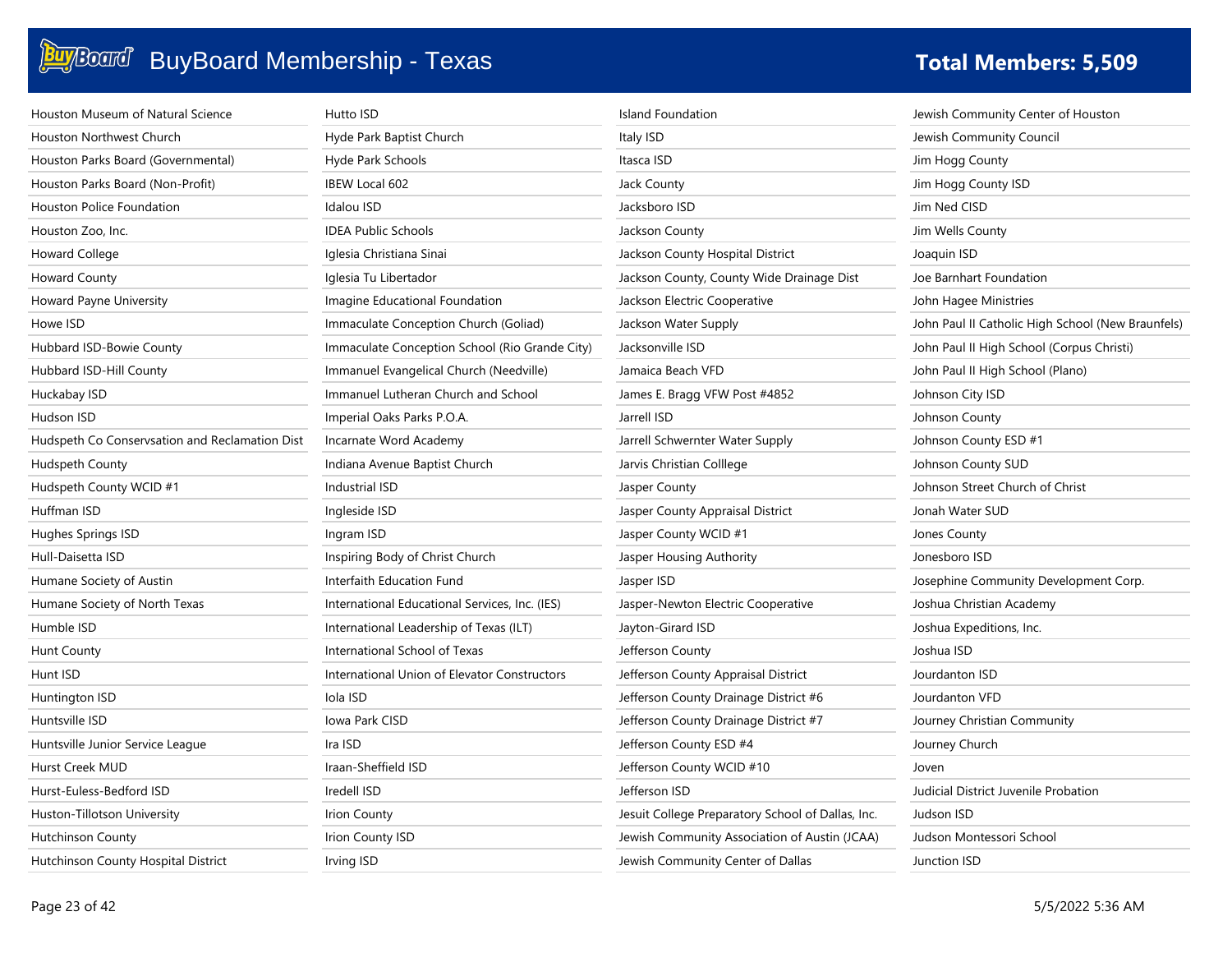| June Shelton School and Evaluation Center     | Keystone School                                 | Kountze ISD                             | Lake Travis ISD                                |
|-----------------------------------------------|-------------------------------------------------|-----------------------------------------|------------------------------------------------|
| Junior Achievment of the Chisholm Trail, Inc. | Kids Are First, Inc.                            | Kountze VFD                             | Lake Travis United Methodist Church            |
| Junior League of Austin Inc.                  | Kilgore College                                 | Kress ISD                               | Lake Worth ISD                                 |
| Junior League of Galveston County             | Kilgore ISD                                     | Krum ISD                                | Lakeside Baptist Church (Granbury)             |
| Karnack ISD                                   | Killeen ISD                                     | La Esperanza Clinic, Inc.               | Lakeside Church of Christ dba Eastridge Church |
| Karnes City ISD                               | Kimbell Art Museum                              | La Feria ISD                            | Lakeview Church of Christ                      |
| Karnes County                                 | Kimble County                                   | La Gloria ISD                           | Lakeview Church of the Nazarene                |
| Katy ISD                                      | King of Kings Lutheran Church                   | La Grange ISD                           | Lakeview Police Department                     |
| Kaufman County                                | King William Association                        | La Joya Housing Authority               | Lakeway Church                                 |
| Kaufman County MUD #12                        | Kings Crossing Church of Christ                 | La Joya ISD                             | Lakeway MUD                                    |
| Kaufman ISD                                   | Kingsland MUD                                   | La Joya VFD                             | Lakewood Church                                |
| Keene ISD                                     | Kingsland Water Supply Corporation              | La Porte ISD                            | Lamar CISD                                     |
| Keller ISD                                    | Kingsville Affordable Housing, Inc.             | La Pryor ISD                            | Lamar County                                   |
| Kelton ISD                                    | Kingsville ISD                                  | La Salle County                         | Lamar County Water Supply District             |
| Kemp ISD                                      | Kingwood High School Choir Boosters             | La Vega ISD                             | Lamar Institute of Technology-Agency #789      |
| Kendall County                                | Kinney County                                   | La Vernia ISD                           | Lamar State College (Orange)                   |
| Kenedy County                                 | Kiowa Homeowners Water Supply Corp              | La Vernia VFD                           | Lamar State College (Port Arthur)              |
| Kenedy County Fire & ESD #1                   | KIPP: Texas Public Schools                      | La Villa ISD                            | Lamar University                               |
| Kenedy County Wide CSD                        | Kirbyville CISD                                 | Lackland ISD                            | Lamar VFD                                      |
| Kenedy Housing Authority                      | Kirkmont MUD of Harris County                   | Ladies Auxiliary Dept of Texas          | Lamb County                                    |
| Kenedy ISD-Karnes County                      | Kleberg County                                  | Lago Vista ISD                          | Lamb County Electric Cooperative               |
| Kenedy Memorial Foundation                    | Klein ISD                                       | Lago Vista Property Owner's Association | Lamb County Hospital (Lamb County Healthcare   |
| Kennard ISD                                   | Klein VFD                                       | Laguna Madre Water District             | Lamesa ISD                                     |
| Kennedale ISD                                 | Klondike ISD                                    | Lake Arlington Baptist Church           | Lampasas County                                |
| Kenneth Copeland Ministries                   | KNCA Education, Inc.                            | Lake Bridgeport VFD                     | Lampasas County Museum Foundation              |
| Kent County                                   | Knights of Columbus Council 2801                | Lake Brownwood VFD                      | Lampasas ISD                                   |
| Kerens ISD                                    | Knights Templar Eye Foundation Inc. (Flower     | Lake Cities Municipal Utility Authority | Lancaster ISD                                  |
| Kermit ISD                                    | Knights Templar Eye Foundation Inc. (Southlake) | Lake Dallas ISD                         | Land Heritage Institute Foundation             |
| Kerr County                                   | Knippa ISD                                      | Lake Highlands Church                   | Laneville ISD                                  |
| Kerr County ESD #1                            | Knox City-O'Brien CISD                          | Lake Hills Church                       | LaPoynor ISD                                   |
| Kerrville Convention and Visitors Bureau      | Knox County                                     | Lake Livingston Water Supply Corp.      | Laredo Christian Center                        |
| Kerrville ISD                                 | Kokoro Judo of Austin                           | Lake Ridge United Methodist Church      | Laredo Church of the Crossroads                |
| Key School                                    | Kopperl ISD                                     | Lake Travis Community Library District  | Laredo College                                 |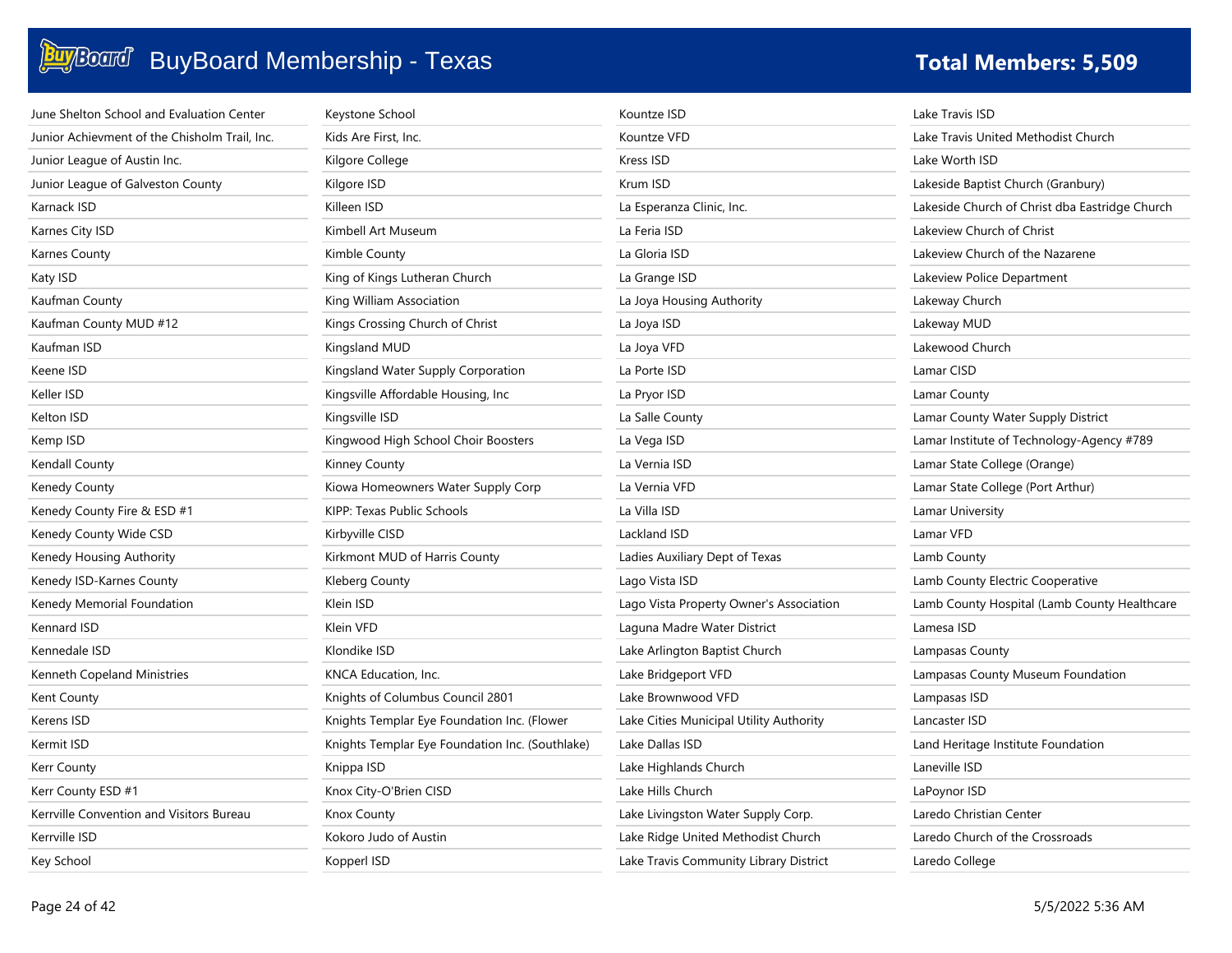| Laredo First Assembly of God                  | Letourneau University                      | Linden-Kildare CISD                         | Lone Star High School Band Booster Assocation |
|-----------------------------------------------|--------------------------------------------|---------------------------------------------|-----------------------------------------------|
| Laredo ISD                                    | Levelland ISD                              | Lindsay ISD                                 | Lone Star Legal Aid                           |
| Lasara ISD                                    | Leverett's Chapel ISD                      | Lingleville ISD                             | Lone Star Lions Eye Bank                      |
| Latexo ISD                                    | Lewisville ISD                             | Lipan ISD                                   | Lonestar Soccer Club                          |
| Launchability                                 | Lewisville SDA Church                      | Lipscomb County                             | Longview Habitat for Humanity                 |
| Lavaca County                                 | Lexington ISD                              | Lisle Fellowship                            | Longview ISD                                  |
| Lavaca- Navidad River Authority               | Liberty Baptist Church (Longview)          | Little Cypress-Mauriceville CISD            | Longview Missionary Baptist Church            |
| Lawndale Art and Performance Center           | Liberty Christian School (Argyle)          | Little Elm ISD                              | Longview Transit Management Inc.              |
| Lazbuddie ISD                                 | Liberty City Water Supply Corporation      | Little League Baseball, Inc.                | Longview Wellness Center                      |
| Leadership Network                            | <b>Liberty County</b>                      | Little York VFD                             | Loop ISD                                      |
| League City Chamber of Commerce               | Liberty County Drainage District #2        | Littlefield ISD                             | Loraine ISD                                   |
| Leakey ISD                                    | Liberty County ESD #2                      | Live Oak Classical                          | Lord of Life Lutheran Church                  |
| Leander ISD                                   | Liberty County WCID #1                     | Live Oak County                             | Lords Vineyard Christian                      |
| Learn Educational Talent Search               | Liberty Hill Baptist Church                | <b>LIVESTRONG Foundation</b>                | Lorena ISD                                    |
| LearnThink Media                              | Liberty Hill ISD                           | Living Stone Worship Center                 | Lorenzo ISD                                   |
| Leary ISD                                     | Liberty ISD                                | Living Water Christian School               | Loretto Academy                               |
| Lee College                                   | Liberty Winona Baptist Church              | Livingston ISD                              | Los Barrios Unidos Community Clinic           |
| Lee County                                    | Liberty-Eylau ISD                          | Llano Chamber of Commerce                   | Los Fresnos CISD                              |
| Lee County CSCD - Judicial Dist               | Life Church of the Assemblies of God, Inc. | Llano County                                | Lost Creek HOA, Inc.                          |
| Lefors ISD                                    | Life Foursquare Church                     | Llano ISD                                   | Lost Creek Limited District                   |
| Legacy Bible Church                           | Life Ministry of San Angelo, Inc.          | Lockhart Church of Christ                   | Louise ISD                                    |
| Legacy Christian Academy                      | Life Outreach International                | Lockhart ISD                                | Lovejoy ISD                                   |
| Legacy Community Health Services, Inc.        | Lifegate Church                            | Lockney ISD                                 | Lovelady ISD                                  |
| Legacy Oaks Christian School                  | LifeNet                                    | Lohn ISD                                    | Lovers Lane UMC                               |
| Legacy Preparatory (Waco)                     | Lighthouse for the Blind of Houston        | Lometa ISD                                  | Loving County                                 |
| Leggett ISD                                   | Lillian VFD                                | Lon Morris College Foundation               | Loving VFD                                    |
| Lena Pope Home, Inc.                          | Lilly of the Valley Missionary Baptist     | London ISD                                  | Lower Colorado River Authority                |
| Leon County                                   | Limestone County                           | Lone Oak ISD                                | Lower Neches Valley Authority                 |
| Leon County Domestic Violence Advocates, Inc. | Limestone County ESD #2                    | Lone Pine WSC                               | Lower Rio Grande Valley Development Council   |
| Leon ISD                                      | Limestone County FSA                       | Lone Star Association of Charitable Clinics | Lower Valley Water District                   |
| Leon Valley Baptist Church                    | Lindale Assembly of God Church             | Lone Star Circle of Care                    | Lubbock Area United Way, Inc.                 |
| Leonard Housing Authority                     | Lindale ISD                                | Lone Star College System                    | Lubbock Christian School                      |
| Leonard ISD                                   | Lindale Rural Water Supply Corporation     | Lone Star Family Health Center              | Lubbock Christian University                  |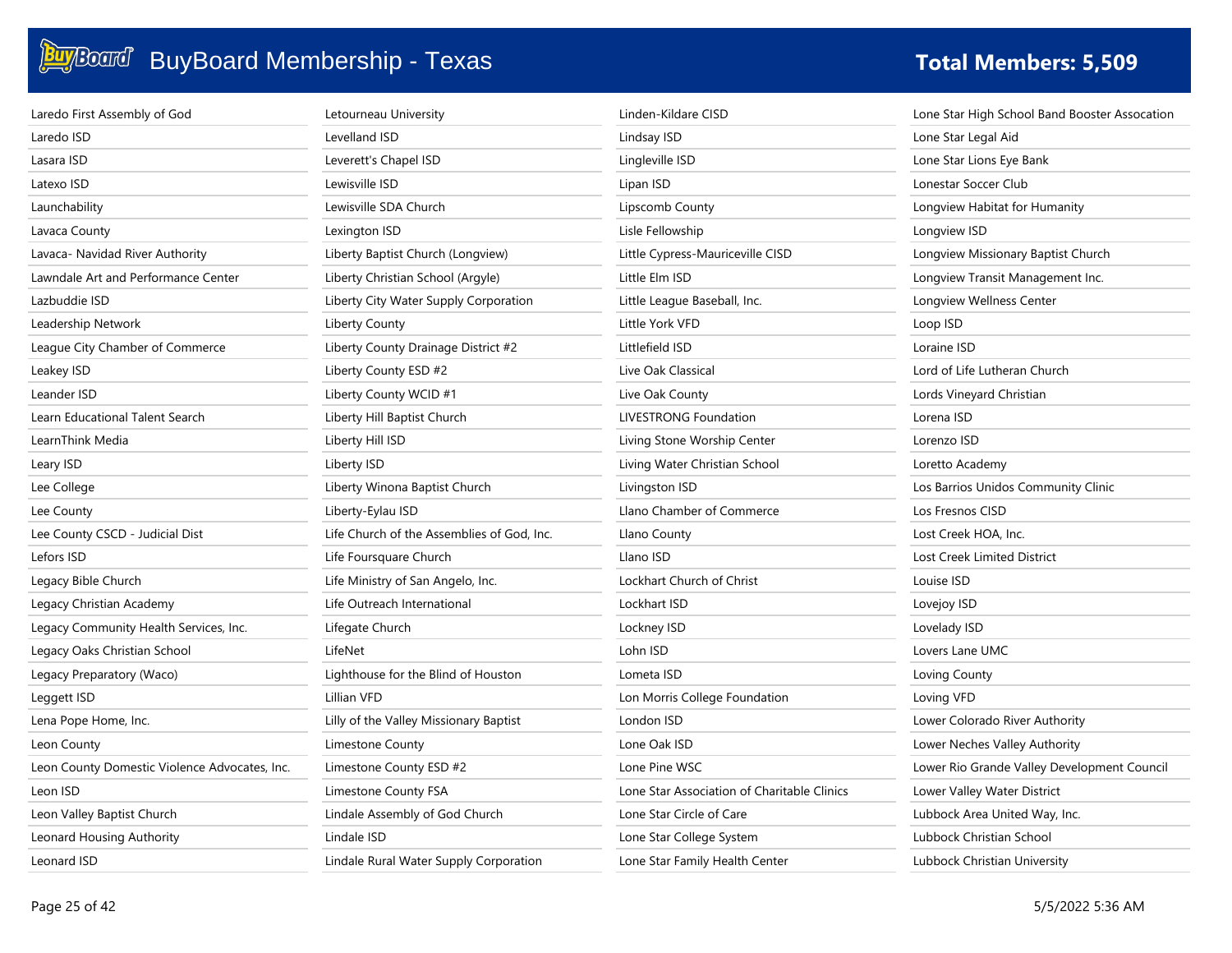| Lubbock County                             | Madisonville CISD                             | Mart ISD                                    | McCamey County Hospital District               |
|--------------------------------------------|-----------------------------------------------|---------------------------------------------|------------------------------------------------|
| Lubbock Economic Development Alliance      | Magellan International School                 | Martin County                               | McCamey ISD                                    |
| Lubbock Housing Authority                  | Magnolia ISD                                  | Martin County Hospital District             | <b>McCulloch County</b>                        |
| Lubbock ISD                                | Main Street Baptist Church (Georgetown)       | Martin's Mill ISD                           | McDade ISD                                     |
| Lubbock Power & Light                      | Main Street Childrens Center (Georgetown)     | Martinsville ISD                            | <b>McGregor Housing Authority</b>              |
| Lubbock Reese Redevelopment Authority      | Majic Valley Electric Coop, Inc.              | Marvin United Methodist Church              | McGregor ISD                                   |
| Lubbock-Cooper ISD                         | Make-A-Wish Foundation of Central & South     | Mary Help of Christrians School             | McKinney Avenue Transit Authority              |
| Lucas Christian Academy                    | Malakoff ISD                                  | Mary Queen of the Third Millennium          | McKinney Chamber of Commerce                   |
| Lueders-Avoca ISD                          | Malone ISD                                    | Mason County                                | McKinney Economic Development Corp.            |
| Luella SUD                                 | Malta ISD                                     | Mason Creek Utility District                | McKinney ISD                                   |
| Lufkin ISD                                 | Manchaca United Methodist Church              | Mason ISD                                   | McKinney MUD #1 (Collin County)                |
| Lulac Project Amistad                      | Manned Space Flight Education Foundation Inc. | Matagorda County                            | McLean ISD                                     |
| Luling ISD                                 | Manor ISD                                     | Matagorda County WCID #2                    | <b>McLennan Community College</b>              |
| Lumberton ISD                              | Mansfield ISD                                 | Matagorda Episcopal Health Outreach Program | <b>McLennan County</b>                         |
| Lumberton MUD                              | Mansfield ISD Education Foundation            | Matagorda ISD                               | McLennan County Medical Society                |
| Lumin Education                            | Manville Water Supply Corp.                   | Matagorda Wharton County Adult Probation    | McLeod ISD                                     |
| Lutheran High School of San Antonio        | Maranatha Temple, Inc.                        | <b>Mathis Housing Authority</b>             | <b>McMullen County</b>                         |
| Lutheran Social Services of the South      | Marathon ISD                                  | Mathis ISD                                  | McMullen County ISD                            |
| Lutherhill Ministries                      | Marble Falls Area VFD                         | Mathis Public Library                       | <b>McMurry University</b>                      |
| Lyford CISD                                | Marble Falls ISD                              | Maud ISD                                    | McQueeney Baptist Church                       |
| Lynn County                                | Marfa ISD                                     | Mauriceville Assembly of God                | Meadow ISD                                     |
| Lynn County Hospital District              | Marilee SUD                                   | Maverick County                             | Meadowbrook Baptist Church (Rockdale)          |
| Lyntegar Electric Cooperative              | Marine Military Academy                       | Maverick County Hospital District           | Meadowbrook Baptist Church (Waco)              |
| Lytle ISD                                  | Marion County                                 | Maverick County Solid Waste Authority, Inc. | Meadows at Chandler Creek MUD                  |
| Lytle Lake WCID                            | Marion ISD                                    | Maverick County WCID #1                     | Meadows Baptist Church (Plano)                 |
| Mabank Housing Authority                   | Markham MUD                                   | Maxwell Community VFD                       | Meals on Wheels (Tarrant County)               |
| Mabank ISD                                 | Marlboro Heights Missionary Baptist Church    | Maxwell Water Supply                        | Meals on Wheels of Johnson and Ellis Counties, |
| MacBee SUD                                 | Marlin Housing Authority                      | May ISD                                     | Medina CAD                                     |
| Macedonia Baptist Church                   | Marlin ISD                                    | Mayde Creek MUD                             | Medina Children's Home                         |
| Macedonia Ministries                       | Marriage Mentors Inc. dba Strong Marriages    | Maypearl ISD                                | Medina County                                  |
| Macedonia-Eylau MUD                        | Mars Hill Production                          | McAllen Economic Development Corporation    | Medina County ESD #1                           |
| Mackenzie Municipal Water Authority (MMWA) | Marshall Housing Authority                    | McAllen Foreign Trade Zone, Inc.            | Medina Electric Cooperative, Inc.              |
| <b>Madison County</b>                      | Marshall ISD                                  | McAllen ISD                                 | Medina ISD                                     |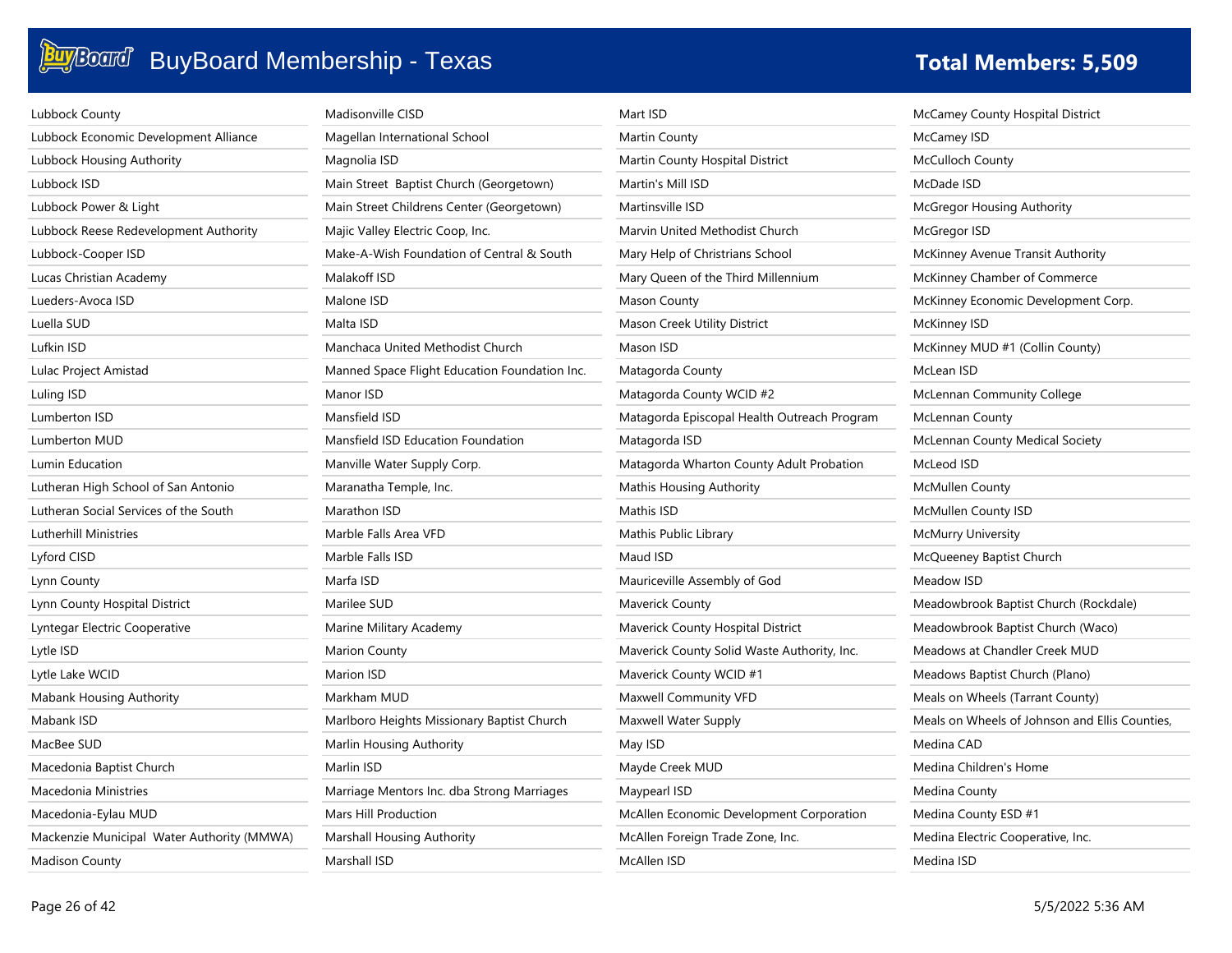| Medina Valley ISD                               | Metroport Meals on Wheels                     | Military Highway Water Supply Corp.            | Montgomery County ESD #1                       |
|-------------------------------------------------|-----------------------------------------------|------------------------------------------------|------------------------------------------------|
| Melissa ISD                                     | Mexia ISD                                     | Miller Grove ISD                               | Montgomery County ESD #10                      |
| Melrose Water Supply Corp.                      | Mexican American Catholic College             | Mills County                                   | Montgomery County ESD #12                      |
| Memorial Baptist Academy                        | Meyersville ISD                               | Millsap ISD                                    | Montgomery County ESD #14                      |
| Memorial Baptist Church                         | Meyersville VFD                               | Milwood Baptist Church                         | Montgomery County ESD #2                       |
| Memorial Christian Church                       | MHMR Authority of Brazos Valley               | Mims Baptist Church                            | Montgomery County ESD #3                       |
| Memorial Church of Christ                       | <b>MHMR of Tarrant County</b>                 | Mineola Civic Center, Inc.                     | Montgomery County ESD #4 (Needham Fire &       |
| Memorial Hermann Healthcare System              | Miami ISD                                     | Mineola ISD                                    | Montgomery County ESD #8                       |
| Memorial Medical Center                         | Miami-Roberts County VFD                      | Mineral Wells ISD                              | Montgomery County ESD #9                       |
| <b>Memorial MUD</b>                             | Mid Plains Rural Telephone Coop, Inc.         | Miracle Parent, Inc.                           | Montgomery County Hospital Distrct             |
| Memorial Park Conservancy                       | Mid Valley Christian School                   | Mission Bend MUD #1                            | Montgomery County MUD #113                     |
| Memorial Villages Police Department             | Middle Rio Grande Development Council         | Mission Bend United Methodist Church           | Montgomery County MUD #128A                    |
| Memphis ISD                                     | Midland Christian School                      | <b>Mission CISD</b>                            | Montgomery County MUD #94                      |
| Menard County                                   | Midland College                               | Mission Economic Development Corporation       | Montgomery County MUD 121                      |
| Menard County Hospital District (Menard Manor)  | Midland Community Theatre                     | <b>Mission Waco</b>                            | Montgomery ISD                                 |
| Menard ISD                                      | Midland County                                | Missionary Baptist Foundation of America, Inc. | Moody ISD                                      |
| Menniger Clinic                                 | Midland County Hospital District (Midland     | Missionary Servants of St. Anthony             | Moore County                                   |
| Mental Health Mental Retardation Center for     | Midland ISD                                   | Mitchell County                                | Moran ISD                                      |
| Merced Housing Texas                            | Midland Judicial Dist Community Supervision & | Mitchell County Girls Softball Assn            | Morgan ISD                                     |
| Mercedes ISD                                    | Midland Shared Spaces, Inc.                   | MLK Church of Christ                           | Morgan Mill ISD                                |
| Mercy Ships                                     | Midland Teachers Credit Union                 | Mobberly Baptist Church                        | Morgan Mill VFD                                |
| Mereta Cooperative Gin Co.                      | Midlothian ISD                                | Mobile Loaves & Fishes                         | Morris County                                  |
| Meridian Hospital Authority                     | Midway Baptist Church-Aubrey                  | <b>MOBILITY Credit Union</b>                   | Morton ISD                                     |
| Meridian ISD                                    | Midway ISD-Clay County                        | Mobiloil FCU                                   | Mosaic                                         |
| Merkel ISD                                      | Midway ISD-McLennan County                    | Moffat Water Supply Corp.                      | Most Blessed Sacrament Church                  |
| Merkel VFD                                      | Midwestern State University                   | Monahans-Wickett-Pyote ISD                     | Most Precious Blood Church (Corpus Christi)    |
| Mesa Community Church                           | <b>Mike Barber Ministries</b>                 | Monaville VFD                                  | Most Worshipful Prince Hall                    |
| Mesquite ISD                                    | Milam County                                  | Montague County                                | Mothers Against Drunk Driving                  |
| Messiah Lutheran Church                         | Milano ISD                                    | Montague ISD                                   | Motivation, Education and Training, Inc. (MET) |
| Methodist Children's Home                       | Mildred ISD                                   | Monte Alto ISD                                 | <b>Motley County</b>                           |
| Methodist Day School (Victoria)                 | Miles ISD                                     | Monterey Church of Christ                      | Motley County ISD                              |
| Metropolitan Baptist Church                     | Miles Memorial C.M.E. Church                  | Montgomery Central Appraisal District          | Moulton ISD                                    |
| Metropolitan Transit Authority of Harris County | Milford ISD                                   | <b>Montgomery County</b>                       | Mount Calm ISD                                 |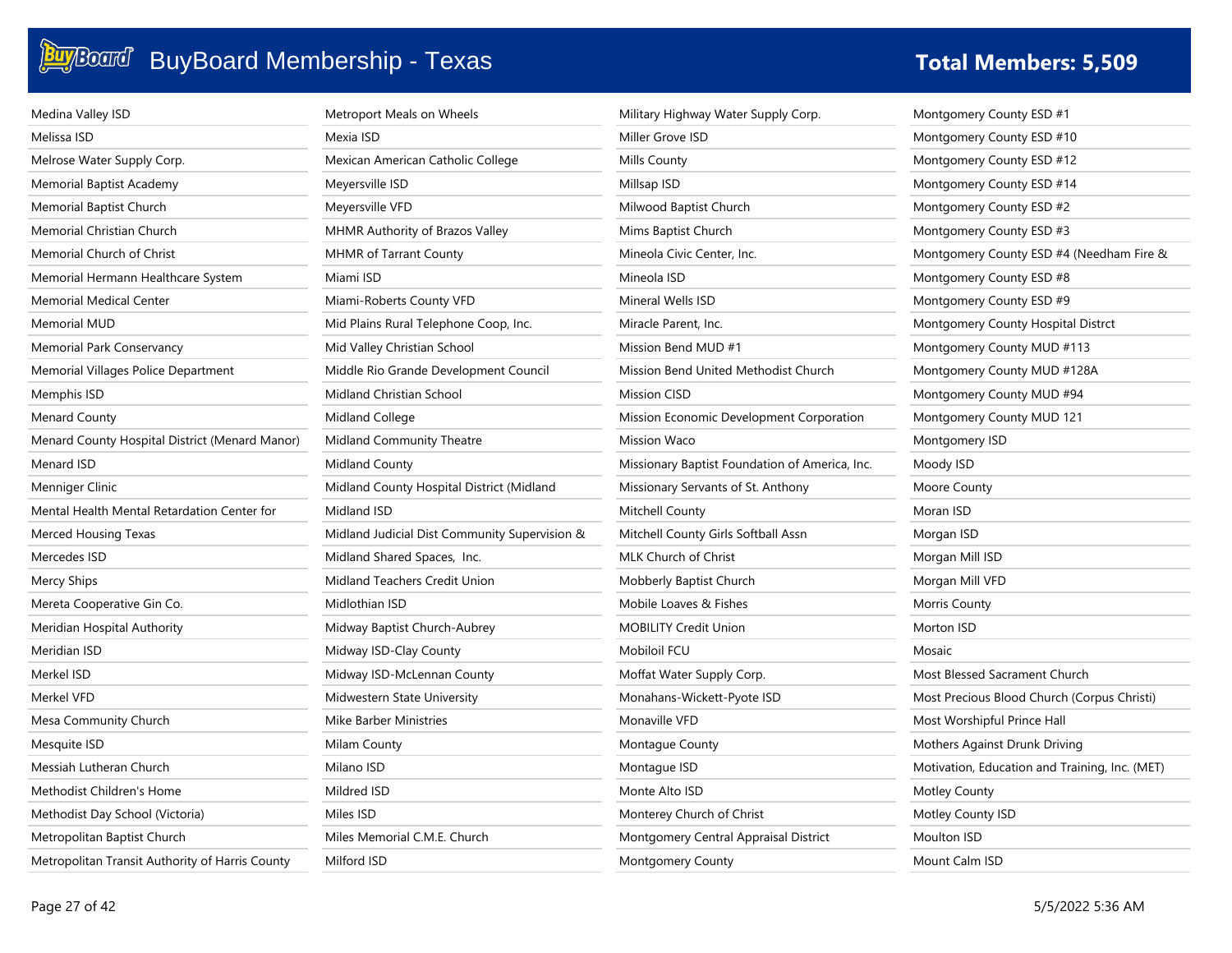### **BuyBoard** BuyBoard Membership - Texas **The Contract of Table 19 and Total Members: 5,509**

| Mount Carmel Home                              | National Butterfly Center                    |
|------------------------------------------------|----------------------------------------------|
| Mount Enterprise ISD                           | National Campus and Community Development    |
| Mount Enterprise VFD                           | National Council of Jewish Women             |
| Mount Hebron Baptist Church                    | National Council of La Raza                  |
| Mount Olive Baptist Church (Austin)            | National Cowgirl Museum                      |
| Mount Olivet Cemetery Association              | National Domestic Violence Hotline           |
| <b>Mount Pleasant ISD</b>                      | National Independent Automotive Dealers      |
| Mount Vernon ISD                               | National Skeet Shooting Association          |
| Mountain Home VFD                              | National Sorghum Producers (formerly - Texas |
| Mountain Peak SUD                              | Nativity of Blessed Virgin Mary Church       |
| Mt Carmel Baptist Church-Whitehouse            | Navarro College                              |
| Mt Sylvan Baptist Church                       | Navarro County                               |
| Mt. Calvary Lutheran Preschool                 | Navarro County ESD #1                        |
| Mt. Corinth Baptist Church                     | Navarro ISD                                  |
| Mt. Olive Lutheran Church & Preschool          | Navasota ISD                                 |
| Mt. Zion Baptist Church (Austin)               | Navasota Valley Electric Cooperative         |
| Mt. Zion CME Church                            | Nazareth ISD                                 |
| Muenster Hospital District                     | Near Northwest Management District           |
| Muenster ISD                                   | Neches ISD                                   |
| Muleshoe Area Hospital District                | Neches River Baptist Association             |
| Muleshoe ISD                                   | Nederland ISD                                |
| Mullin ISD                                     | Needville Fire Department                    |
| Mumford ISD                                    | Needville ISD                                |
| Munday CISD                                    | Needville Youth Fair                         |
| Municipal Golf Association dba Alamo City Golf | Neighborhood Housing Svcs of Waco, Inc.      |
| Murchison ISD                                  | NeighborWorks Laredo                         |
| Museum of Nature and Science                   | Network of Community Ministries              |
| Mustang SUD                                    | Nevada VFD                                   |
| Nacogdoches County                             | Nevada Water Supply Corp.                    |
| Nacogdoches County ESD #1                      | New Beginnings Baptist Church (Longview)     |
| Nacogdoches County Hospital District           | New Beginnings Church-Evadale                |
| Nacogdoches ISD                                | New Beginnings Fellowship (Sinton)           |
| Natalia ISD                                    | New Boston ISD                               |

| New Braunfels Christian Academy                 | Newm               |
|-------------------------------------------------|--------------------|
| <b>New Braunfels ISD</b>                        | Newpo              |
| New Braunfels Kids Club                         | Newto              |
| New Braunfels Parks Foundation                  | Newto              |
| New Braunfels Utilities                         | Newto              |
| New Caney ISD                                   | Newto              |
| New Caney MUD                                   | <b>Nexus</b>       |
| New Covenate Church (Tyler)                     | NGCC               |
| New Creation Christian Fellowship               | Nichol             |
| New Deal ISD                                    | Nichol:            |
| New Diana ISD                                   | Nixon-             |
| New Elam Missionary Baptist Church              | Nocon              |
| New Foundation Church                           | Nocon              |
| New Hebron Baptist Church                       | Nocon              |
| New Home ISD                                    | Nolan              |
| New Hope Baptist Church (Tyler)                 | Nolan              |
| New Hope Community Church                       | Nolan              |
| New Hope First Baptist Church                   | Nordh <sub>'</sub> |
| New Life Baptist Church-Austin                  | Nor'Kir            |
| New Life Christian Center (San Antonio)         | Norma              |
| New Life Church-Sanger                          | North.             |
| New Life United Penecostal Church               | North .            |
| New Light Baptist Church                        | North              |
| New Light Church World Outreach Center          | North              |
| New River Fellowship Church                     | North              |
| New Summerfield ISD                             | North (            |
| New Territory Residential Community Association | North              |
| New Ulm VFD                                     | North              |
| New Waverly ISD                                 | North              |
| New Waverly Public Library                      | North              |
| New Waverly VFD                                 | North              |
| New Zion Baptist Church                         | North              |
| Newcastle ISD                                   | North l            |

an International Academy Of Arlington ort MUD n CAD n County n Housing Authority n ISD Recovery Center, Inc. Inc. dba New Generation Child Care Center as P. Sims Library & Lyceum s Street Church of Christ -Smiley CISD a Hospital District a Housing Authority na ISD Catholic High School County County Hospital District dba Rolling Plains eim ISD rk Presbyterian Church Normangee ISD **Austin Christian Church** Austin MUD #1 Blanco County EMS Bosque EMS, Inc. Central Texas College Central Texas Council of Government Channel EMS Creek Baptist Church Dallas Community Bible East ISD East Texas Regional Mobility Authority Green MUD Hardin WSC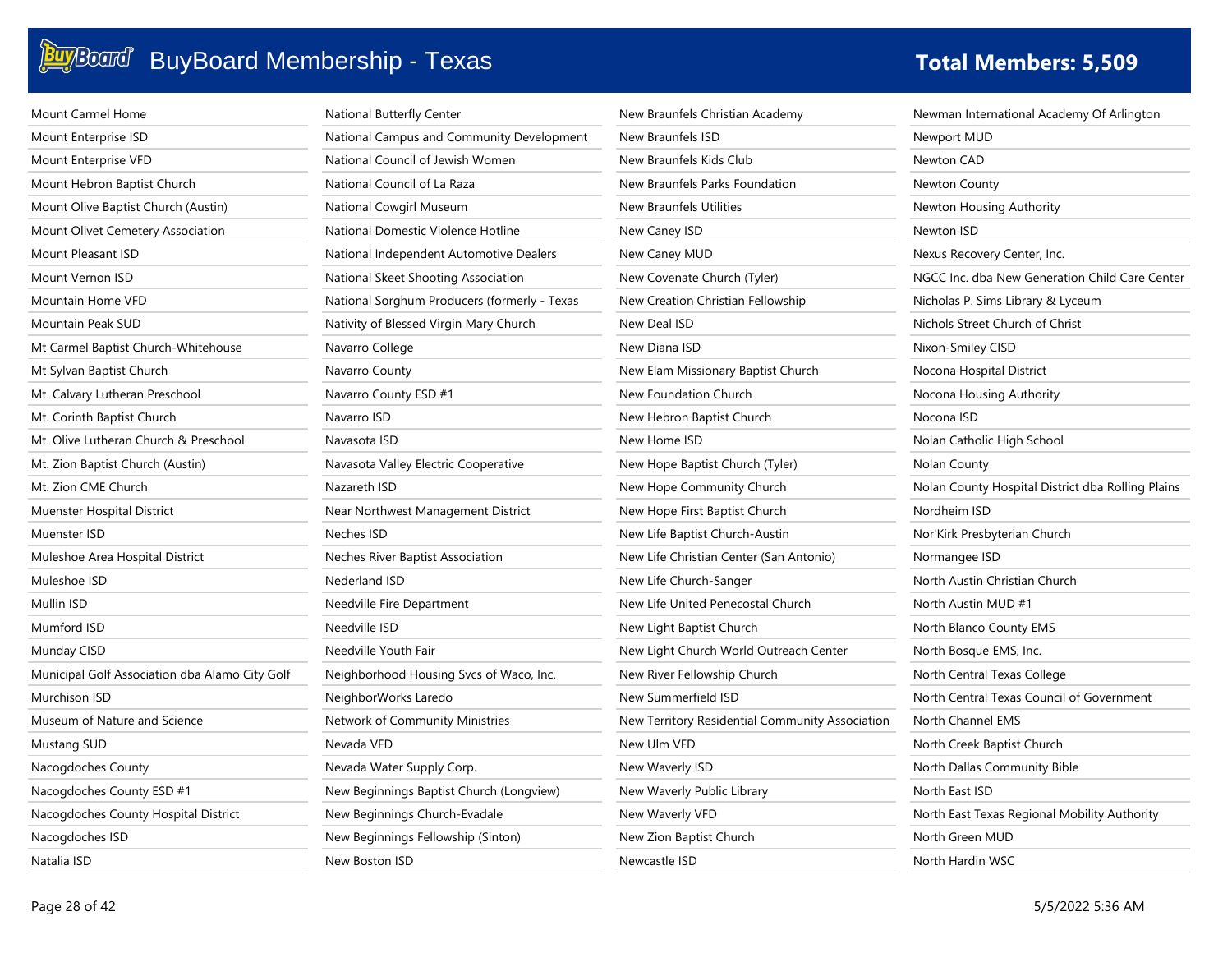### **BuyBoard BuyBoard Membership - Texas**

| <b>Fotal Members: 5,509</b> |  |
|-----------------------------|--|
|-----------------------------|--|

| North Harris County Regional Water Authority   | Northside ISD-Bexar County           |
|------------------------------------------------|--------------------------------------|
| North Hays County Fire & Rescue (Hays County   | Northside ISD-Wilbarger County       |
| North Hopkins ISD                              | Northtown MUD                        |
| North Houston Development Corp. (City of       | Northview Baptist Church             |
| North Houston District (Greenspoint District)  | Northway Christian Church            |
| North Hunt SUD                                 | Northwest EMS                        |
| North Lamar ISD                                | Northwest Forest Homeowners Associat |
| North Richland Hills Baptist Hills             | Northwest Forest MUD                 |
| North Runnels Water Supply                     | Northwest Grayson Co WCID #1         |
| North Rural Water Supply Corp.                 | Northwest Harris County MUD #16      |
| North Shore VFD                                | Northwest Harris County MUD #19      |
| North Texas Area United Way                    | Northwest Harris County MUD #29      |
| North Texas Community Hospital                 | Northwest Hays County ESD #5         |
| North Texas Conference of the United Methodist | Northwest Hills Baptist Church       |
| North Texas Emergency Communication Center     | Northwest ISD                        |
| North Texas Medical Center                     | Northwest Texas Conference Center    |
| North Texas Municipal Water District           | Northwest VFD                        |
| North Texas Rehabilitation Center              |                                      |
|                                                | Nueces Canyon CISD                   |
| North Texas Tollway Authority                  | <b>Nueces County</b>                 |
| North Zulch ISD                                | Nueces County Appraisal District     |
| North Zulch VFD                                | Nueces County Drainage District #2   |
| Northampton MUD                                | Nueces County ESD #1                 |
| Northcrest Baptist Church                      | Nueces County ESD #2                 |
| Northeast Bible Church                         | Nueces County Hospital District      |
| Northeast Texas Community College              | Nueces County WCID #3                |
| Northeast Texas FCU                            | Nueces County WCID #4                |
| Northeast Texas Public Health District         | Nueces Electric Cooperative, Inc.    |
| Northeast Texas Treatment Center               | <b>Nueces MHMR</b>                   |
| Northern Hudspeth County EMS                   | Nueces River Authority               |
| Northgate Crossing MUD #1                      | Nueces Water Supply Corp.            |
| Northpark Presbyterian Church (Dallas)         | Nuestra Clinica del Valle            |
| Northplace Church                              | Nursery ISD                          |
| Northside Health Center Inc                    | Nutrition & Services for Seniors     |

|     | Oak Cliff Bible Fellowship                    |
|-----|-----------------------------------------------|
|     | Oak Hills Church                              |
|     | Oak Lawn Baptist Daycare                      |
|     | Oakalla VFD                                   |
|     | Oakmont Public Utility District (PUD)         |
|     | Oakwood ISD                                   |
| ion | Oasis Center (Dallas)                         |
|     | Oblate School of Thelogy                      |
|     | Ochiltree County                              |
|     | Odem-Edroy ISD                                |
|     | Odessa Board of Realtors                      |
|     | Odessa Chamber of Commerce                    |
|     | Odessa College                                |
|     | O'Donnell ISD                                 |
|     | Odyssey Academy Inc                           |
|     | Oficina Legal del Pueblo Unido, Inc.          |
|     | Oglesby ISD                                   |
|     | Old River Drainage District #1                |
|     | Oldham County                                 |
|     | Olfen ISD                                     |
|     | Olive Bethel Missionary Baptist Church        |
|     | Olney Housing Authority                       |
|     | Olney ISD                                     |
|     | Olton ISD                                     |
|     | Onalaska ISD                                  |
|     | Onalaska Water Supply Corp.                   |
|     | One Accord Fellowship (Oakwood Baptist Church |
|     | Open Door Mission                             |
|     | Optimist Village, Inc.                        |
|     | Options for Women                             |
|     | Orange County                                 |
|     | Orange County Drainage District               |
|     | Orange County ESD #1                          |

|                 | Orange County ESD #2                             |
|-----------------|--------------------------------------------------|
|                 | Orange County ESD #3                             |
|                 | Orange County WCID #1                            |
|                 | Orange County WCID 2                             |
|                 | Orange Grove ISD                                 |
| Orangefield ISD |                                                  |
|                 | Orangefield Water Supply Corp.                   |
| Ore City ISD    |                                                  |
|                 | Our Lady of Angels Catholic Church               |
|                 | Our Lady of Good Counsel Church                  |
|                 | Our Lady of Guadalupe (Carrizo Springs)          |
|                 | Our Lady of Guadalupe Church (Bay City)          |
|                 | Our Lady of Guadalupe Church (San Antonio)       |
|                 | Our Lady of Guadalupe Church (Sinton)            |
|                 | Our Lady of Guadalupe Church (Tivoli)            |
|                 | Our Lady of Perpetual Help Academy/Church        |
|                 | Our Lady of Sorrows                              |
|                 | Our Lady of the Gulf Catholic Church (Pt.Lavaca) |
|                 | Our Redeemer Lutheran Church                     |
|                 | Our Savior Lutheran Church (Houston)             |
|                 | Our Savior Lutheran Church (McAllen)             |
| Overton ISD     |                                                  |
|                 | Padre Isles Property Owners Association          |
| Paducah ISD     |                                                  |
| Paint Creek ISD |                                                  |
| Paint Rock ISD  |                                                  |
|                 | Palacios Community Medical Center                |
| Palacios ISD    |                                                  |
| Palestine ISD   |                                                  |
| Palmer ISD      |                                                  |
|                 | Palmer Memorial Episcopal Church                 |
|                 | Palo Duro River Authority                        |
|                 | Palo Pinto County                                |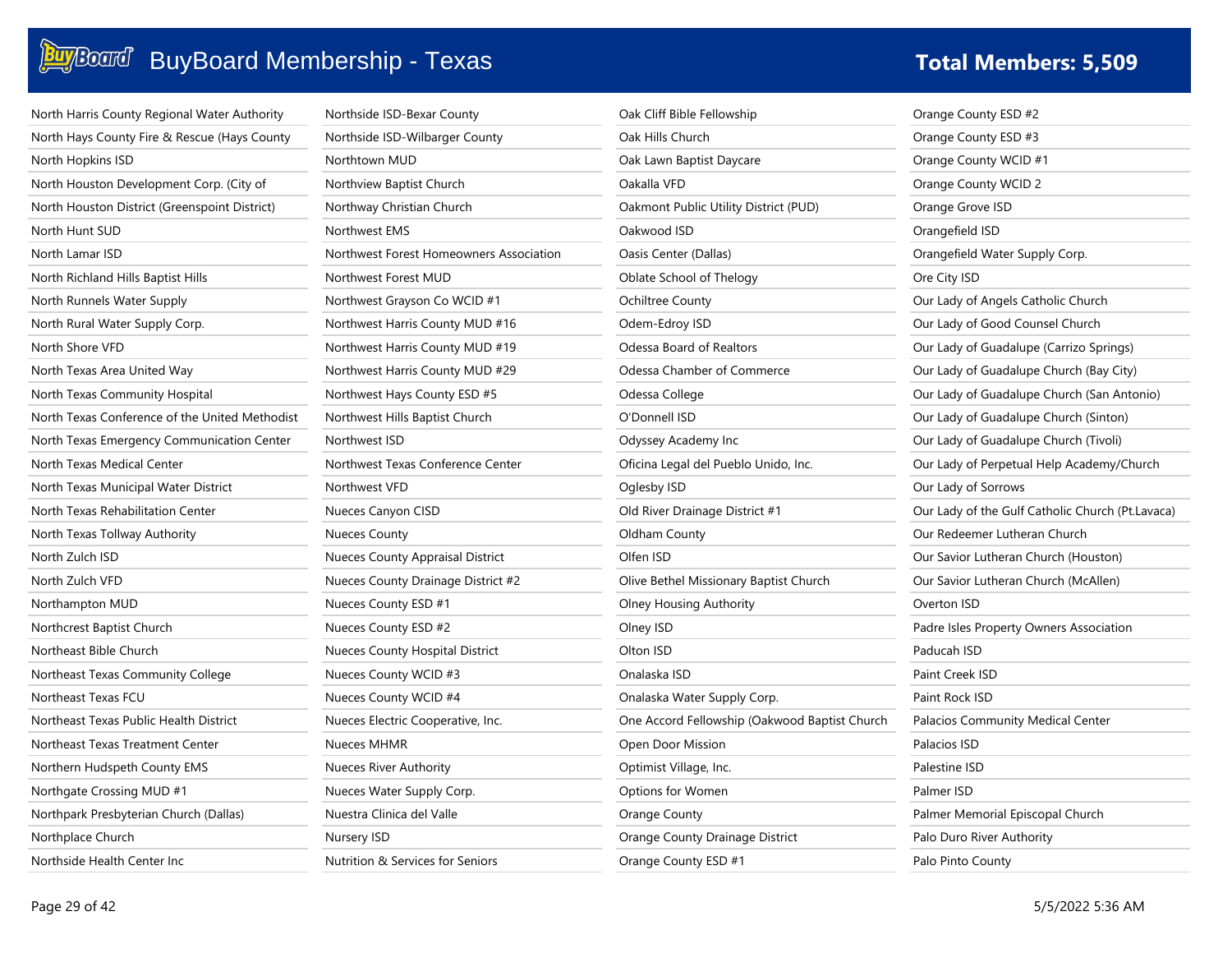| Palo Pinto ISD                               | Parker County SUD                                | Pecan Valley Groundwater Conservation District | Pineforest Baptist Church (Hallsville)       |
|----------------------------------------------|--------------------------------------------------|------------------------------------------------|----------------------------------------------|
| Pampa Community Federal Credit Union         | Parker Lane United Methodist Church              | Pecos County                                   | Pinehurst Pentecostal Church                 |
| Pampa ISD                                    | Parker Water Supply Corporation                  | Pecos County Community Action Agency           | Pineywoods Groundwater Conservation District |
| Panhandle Community Service Corp.            | Parkside Baptist Church                          | Pecos County Memorial Hospital                 | Pioneer Drive Baptist Church                 |
| Panhandle ISD                                | Parkview Baptist School                          | Pecos-Barstow-Toyah ISD                        | Pipe Creek Christian School                  |
| Panhandle Regional Planning Commission       | Parkway Baptist Church (College Station)         | Pedernales Fire Depatment                      | Pipefitter Local 211                         |
| Panhandle South Plains Fair Association      | Parkway Baptist Church (Victoria)                | Pedi Place                                     | Pittsburg ISD                                |
| Panhandle-Plains Historical Museum           | Parkway Fellowship of Katy                       | Penelope ISD                                   | Plains Cotton Growers, Inc.                  |
| Panola College                               | Parkway Hills Baptist Church (Plano)             | People's Community Clinic                      | Plains ISD                                   |
| Panola County                                | Parkway United Methodist Church (Sugar Land)     | Peoples Telephone                              | Plainview ISD                                |
| Panola County CSCD                           | Parmer County                                    | Permian Basin Community Centers                | Planned Parenthood Association               |
| Panola County ESD #1                         | Parmer County Community Hospital                 | Permian Basin Regional Planning Comm           | Planned Parenthood Gulf Coast, Inc.          |
| Panola County Fresh Water Supply District #1 | Pasadena ISD                                     | Permian Basin Women's Resource Center dba The  | Plano Housing Authority                      |
| Panola County Juvenile Probation Dept.       | Paso del Norte Children's Development Center     | Permian Basin Workforce Development Board      | Plano ISD                                    |
| Panther Choir Booster Club                   | Patton Springs ISD                               | Permian Regional Medical Center                | Plano Symphony Orchestra Association         |
| Panther Creek CISD                           | Paul Ann Baptist Church                          | Perot Museum of Nature and Science             | Pleasant Grove Baptist Church                |
| Paradise ISD                                 | Paul Quinn College                               | Perrin-Whitt CISD                              | Pleasant Grove ISD                           |
| Paris ISD                                    | Pawnee ISD                                       | Perryton ISD                                   | Pleasanton ISD                               |
| Paris Junior College                         | Payne Springs VFD                                | Petersburg ISD                                 | Plemons-Stinnett-Phillips CISD               |
| Parish Episcopal School (Dallas)             | PCCOA Housing Authority, Inc.                    | Peterson Regional Medical Center (Peterson     | POE Elementary School Parent Teacher         |
| Park Avenue Church of Christ                 | PCS, Inc. (Professional Contract Services, Inc.) | Petrolia CISD                                  | Point Isabel ISD                             |
| Park Board of Trustees-City of Galveston     | Peace Lutheran Church (College Station)          | Pettus ISD                                     | Point of Grace Lutheran Grace                |
| Park Cities Baptist Church                   | Peace Lutheran Church (New Braunfels)            | Pewitt CISD                                    | Polk Co Fresh Water Supply District #2       |
| Park Cities Presbyterian Church              | Peace Lutheran Church (Woodsboro)                | Pflugerville ISD                               | Polk County                                  |
| Park Hills Baptist Church of Austin, Inc.    | Peace Lutheran Church (Woodway)                  | Pharr Economics Development Corporation        | Ponder ISD                                   |
| Parker County                                | Peaceable Kingdom Retreat for Children           | Pharr Literacy Project, Inc.                   | Ponder VFD                                   |
| Parker County Committee on Aging             | Pearland ISD                                     | Pharr-San Juan-Alamo ISD                       | Ponderosa VFD                                |
| Parker County ESD #1                         | Pearland VFD                                     | Phoenix Charter School                         | Poolville ISD                                |
| Parker County ESD #3                         | Pearsall Housing Authority                       | Pilot Point ISD                                | Por Vida Academy                             |
| Parker County ESD #6                         | Pearsall ISD                                     | Pin Oaks Christian Fellowship                  | Port Aransas Art Center                      |
| Parker County ESD #7                         | Peaster ISD                                      | Pine Cove, Inc.                                | Port Aransas ISD                             |
| Parker County ESD #8                         | Pecan Grove MUD                                  | Pine Tree ISD                                  | Port Arthur ISD                              |
| Parker County Hospital District              | Pecan Grove VFD                                  | Pinecrest Baptist Church (Linden)              | Port Authority of San Antonio                |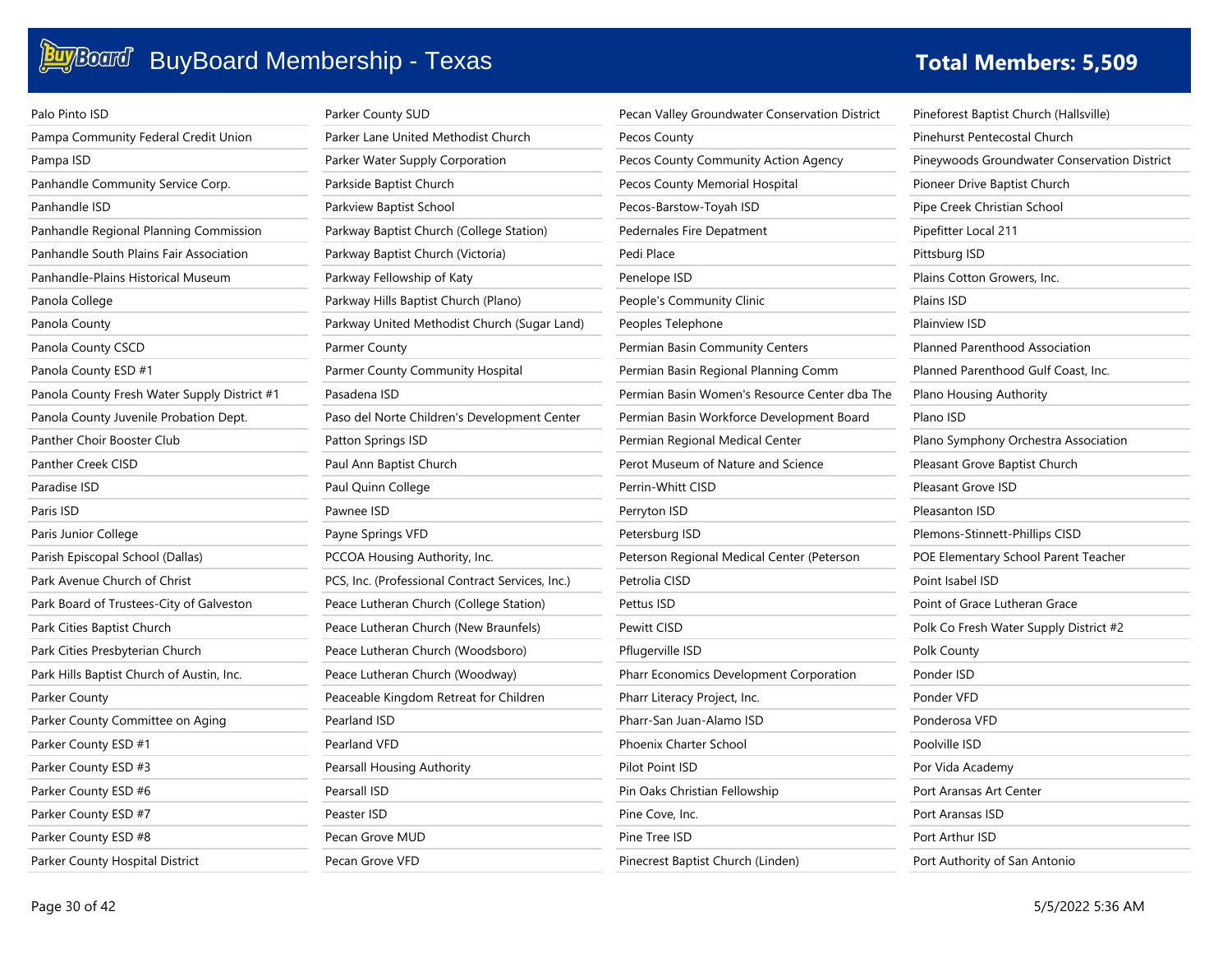

| Port Freeport                                          | Presbytery of Tres Rios                  | Quail Valley Uiltity District               | Red River Authority of Texas           |
|--------------------------------------------------------|------------------------------------------|---------------------------------------------|----------------------------------------|
| Port Isabel San Benito Navigation District             | Preservation Houston                     | Quanah ISD                                  | <b>Red River County</b>                |
| Port Neches-Groves ISD                                 | Presidio County                          | Queen City ISD                              | Red River County Water Supply          |
| Port O' Connor Improvement District                    | Presidio County Appraisal District       | Queen of Peace Parish                       | Redeemer Episcopal School (Eagle Pass) |
| Port of Beaumont                                       | Presidio ISD                             | Quinlan ISD                                 | Redeemer Lutheran Church (Austin)      |
| Port of Corpus Christi Authority                       | Preston Volunteer Emergency Services     | Quitman ISD                                 | Redeemer Lutheran Church (Odessa)      |
| Port of Galveston (Galveston Wharves)                  | Prestonwood Christian Academy, Inc.      | Rainard School                              | Redeemer Presbyterian Church (Temple)  |
| Port of Harlingen Authority                            | Priddy ISD                               | Rains County                                | Redeeming Grace Baptist Church         |
| Port of Houston Authority                              | Prime Time Christian Broadcasting, Inc.  | Rains ISD                                   | Redwater ISD                           |
| Port of Port Arthur Navigation District of             | Primera Iglesia Bautista                 | Ralls ISD                                   | Reeves County                          |
| Portland Chamber of Commerce                           | Prince of Peace Catholic Community       | Ramirez CSD                                 | Reeves County ESD #2                   |
| Portland Christian Center, Inc.                        | Prince of Peace Lutheran Church          | Ranching Heritage Association               | Reeves County ESD# 1                   |
| Posabilities, Inc.                                     | Prince of Peace of Christian School      | Randall County                              | Reeves County Memorial Hospital        |
| Post ISD                                               | Princeton ISD                            | Randolph Brook Federal Credit Union (RBFCU) | Refugio County                         |
| Postel Family Credit Union                             | Pringle-Morse CISD                       | Randolph Field ISD                          | Refugio County Drainage District #1    |
| Poteet Housing Authority                               | <b>Priority Charter Schools</b>          | Ranger College                              | Refugio ISD                            |
| Poteet ISD                                             | ProAction, Inc.                          | Ranger ISD                                  | Regence Health Network, Inc.           |
| Poth ISD                                               | <b>Probe Ministries</b>                  | Rankin County Hospital District             | Regents School of Austin               |
| Potosi VFD                                             | Professional Development Institute, Inc. | Rankin ISD                                  | Region 10 Education Service Center     |
| <b>Potter County</b>                                   | Progreso ISD                             | Rankin Senior Citizen Services, Inc.        | Region 16 Education Service Center     |
| Pottsboro ISD                                          | Progressive Missionary Baptist           | Rapoport Academy Public School              | Region 17 Education Service Center     |
| Prairie Lea ISD                                        | Project ARRIBA                           | Raven School                                | Region 18 Education Service Center     |
| Prairie Valley ISD                                     | Project Back to School                   | Rayburn County MUD                          | Region 19 Education Service Center     |
| Prairie View A&M University                            | Promiseland West Church                  | Rayford Road MUD                            | Region 20 Education Service Center     |
| <b>Prairielands Groundswater Conservation District</b> | Prosper ISD                              | Raymondville ISD                            | Region 4 Education Service Center      |
| <b>Prairiland ISD</b>                                  | Providence Health Network                | Reagan County                               | Region 5 Education Service Center      |
| Pregnancy Care Center of Texoma                        | Providence Hospice                       | Reagan County ISD                           | Region 9 Education Service Center      |
| Prelude Preparatory Charter School                     | Providence Presbyterian Church           | Real County                                 | Region III Education Service Center    |
| Premont ISD                                            | PTSD Foundation of America               | Real Life                                   | Region One Education Service Center    |
| Presbytarian Mo-Ranch Assembly                         | Public Employees Credit Union            | Recording for the Blind & Dyslexic Inc.     | Region VI Education Service Center     |
| Presbytarian Pan American Schools                      | Public Utility Commission of Texas       | Red Angus Association of America            | Region VII Education Service Center    |
| Presbyterian Night Shelter of Tarrant County           | Quail Creek MUD                          | Red Lick ISD                                | Region XIV Education Service Center    |
| Presbytery of New Covenant                             | <b>Ouail Creek VFD</b>                   | Red Oak ISD                                 | Reicher Cathlolic High School          |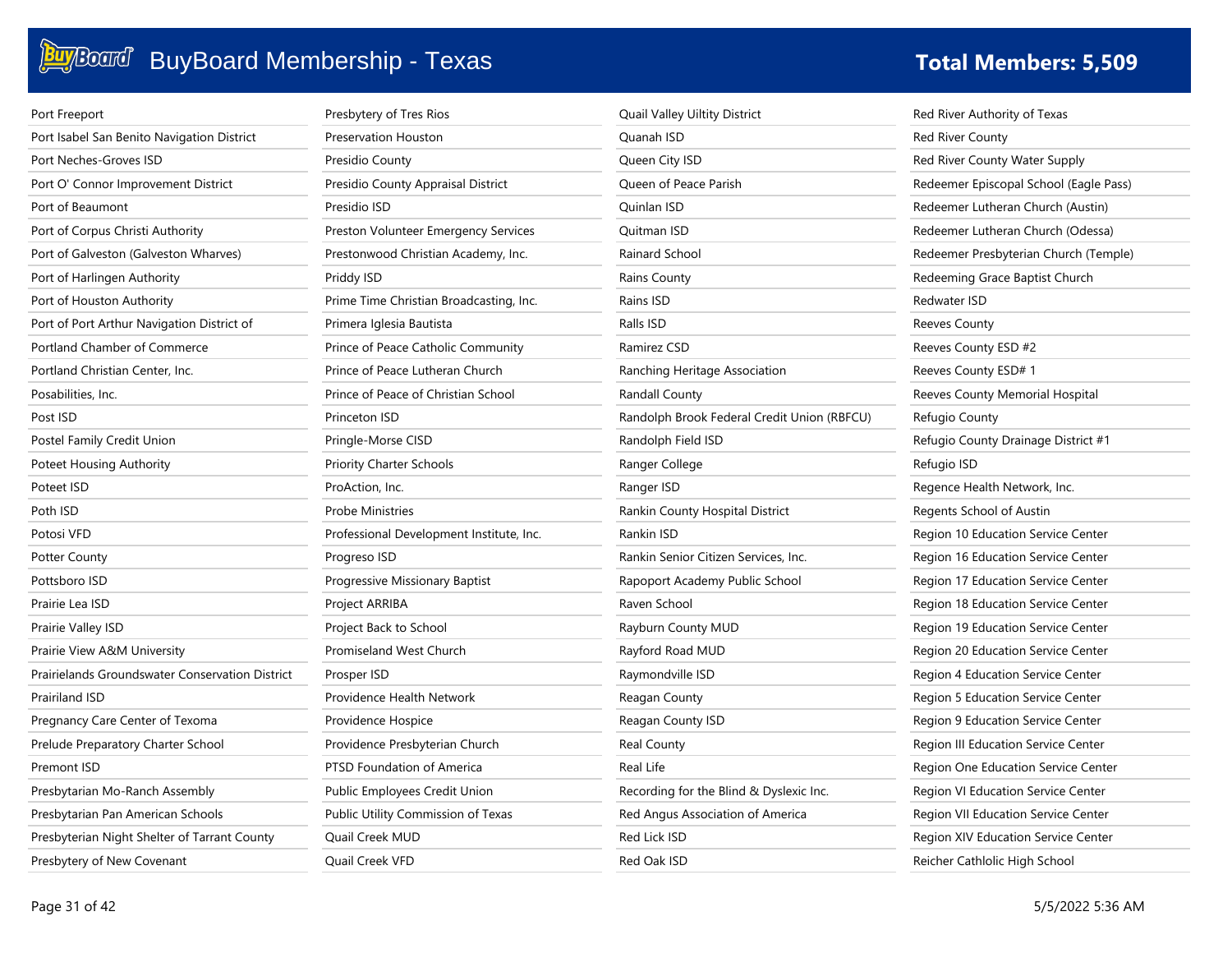# **Buy**Board Membership - Texas **The Constitution of the Constitution of the Total Members: 5,509**

| Rendon VFD                            | Riverside SUD                            | Roman Catholic Diocese (Lubbock)         | Sabine Pass ISD                             |
|---------------------------------------|------------------------------------------|------------------------------------------|---------------------------------------------|
| Reno Volunteer Fire & Rescue Dept     | Riviera ISD                              | Ronald McDonald House (Corpus Christi)   | Sabine Pass Port Authority                  |
| ResponsiveEd                          | Robert Lee ISD                           | Ronald McDonald House (Galveston)        | Sabine River Authority                      |
| Restless Legs Syndrome Foundation     | Roberts County                           | Roosevelt ISD                            | Sacred Heart Catholic Church (Elgin)        |
| Retama Park Baptist Church            | Roberts County ESD #1                    | Ropes ISD                                | Sacred Heart Catholic School (La Grange)    |
| RGK Foundation, Inc.                  | <b>Robertson County</b>                  | Roscoe Collegiate ISD                    | Sacred Heart Church (Richmond)              |
| Rhodes-Fisher Enterprises             | Robertson County Water Supply            | Rosebud-Lott ISD                         | Sacred Heart Parish                         |
| Ricardo ISD                           | Robinson Church of Christ                | Rosehill VFD                             | Sacred Heart School (Del Rio)               |
| Ricardo Water Supply Corp.            | Robinson ISD                             | Rosewood Baptist Church                  | Sacred Heart School (Rockport)              |
| Rice CISD                             | Robinson VFD                             | <b>Rosston VFD</b>                       | Safe Place of the Permian Basin             |
| Rice ISD-Navarro County               | Robstown Area Development Corporation    | Rotan ISD                                | Safeplace                                   |
| <b>Rice University</b>                | Robstown Housing Authority               | Round Rock Christian Academy             | Sagemont Church                             |
| <b>Richards ISD</b>                   | Robstown ISD                             | Round Rock ISD                           | Saginaw United Methodist Church             |
| Richardson ISD                        | Roby CISD                                | Round Top-Carmine ISD                    | Saint Jo ISD                                |
| <b>Richland Springs ISD</b>           | Rochelle ISD                             | Rowlett Citizen Corps Council            | Saints Peter & Paul Catholic School (New    |
| <b>Richland SUD</b>                   | Rock Hill Baptist Church-Aubrey          | Royal ISD                                | Salado ISD                                  |
| Ride on Center for Kids (R.O.C.K.)    | Rock Hill Baptist Church-Brownsboro      | Royalwood MUD                            | Salado Water Supply Corp.                   |
| Ridgeview Church                      | Rockdale Chamber of Commerce             | Royse City ISD                           | Salem Lutheran Church (Brenham)             |
| Riesel ISD                            | Rockdale FCU                             | Rule ISD                                 | Salem Lutheran Church (Tomball)             |
| Rio Grande City Grulla ISD            | Rockdale ISD                             | Runge Housing Authority                  | Salt Lake Baptist Church                    |
| Rio Grande Council of Governments     | Rocket FCU                               | Runge ISD                                | Saltillo ISD                                |
| Rio Hondo ISD                         | Rockett SUD                              | <b>Runnels County</b>                    | Saltwater Fisheries Enhancement Association |
| Rio Vista ISD                         | Rockport Art Association                 | Rusk Cares-Good Samaritan                | Sam Houston State University                |
| RISE (Resoure, Information, Support & | Rockport Fulton Area Chamber of Commerce | <b>Rusk County</b>                       | Sam Rayburn ISD                             |
| Rising Star ISD                       | Rocksprings ISD                          | Rusk County ESD #1                       | <b>SAMMinistries</b>                        |
| River Acres Water Supply Corp (RAWS)  | Rockwall County                          | Rusk ISD                                 | Sammy Tippit Ministries                     |
| River Bend Baptist Church             | Rockwall Friendship Baptist Church       | Russell Memorial United Methodist Church | Sammy's House                               |
| River City Fellowship                 | Rockwall ISD                             | Ruthe B. Cowl Rehabilitation Center      | San Angelo ISD                              |
| River Mountain VFD                    | Rogers ISD                               | Rylie Family Faith Academies, Inc.       | San Angelo Stock Show & Rodeo Association   |
| <b>River Plantation VFD</b>           | Rolling Hills Community Church           | S and S CISD                             | San Antonio Academy of Texas                |
| River Pointe Church                   | Rolling Plains Management Corp.          | Sabinal ISD                              | San Antonio Amateur Softball                |
| River Road ISD                        | Roma ISD                                 | Sabine County                            | San Antonio Children's Museum               |
| Rivercrest ISD                        | Roman Catholic Diocese (Dallas)          | Sabine ISD                               | San Antonio Christian School                |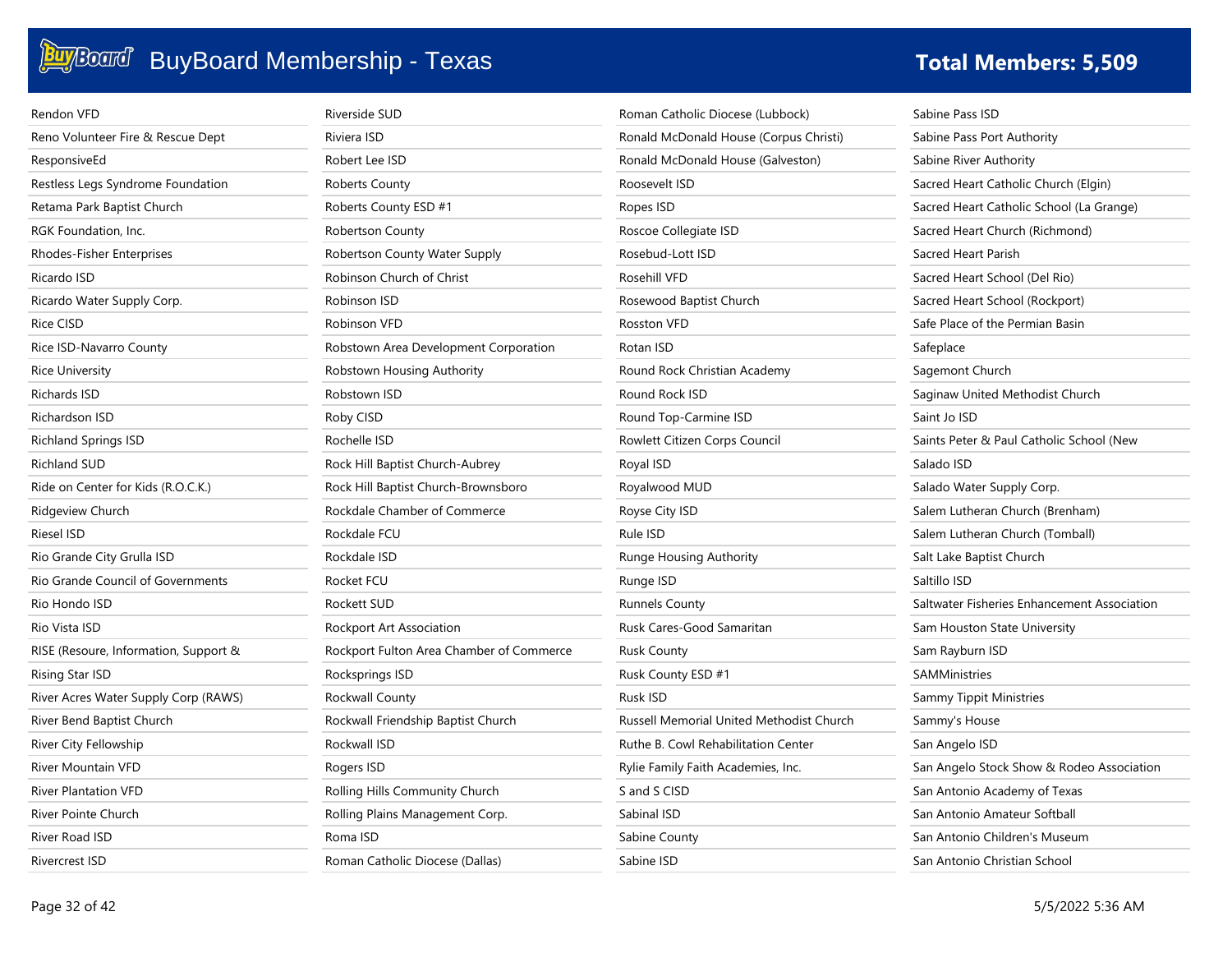| San Antonio Conservation Society            | San Patricio Municipal Water District      | <b>Scurry County</b>                              | Seymour ISD                                     |
|---------------------------------------------|--------------------------------------------|---------------------------------------------------|-------------------------------------------------|
| San Antonio Food Bank                       | San Perlita ISD                            | Scurry-Rosser ISD                                 | Shackelford County                              |
| San Antonio Golf Association                | San Saba ISD                               | Sea Breeze Seniors (Bahia Properties)             | Shady Grove Water Supply Corp.                  |
| San Antonio ISD                             | San Vicente ISD                            | Sea Scout Base Galveston                          | Shady Hollow MUD                                |
| San Antonio Korean Baptist Church           | Sands CISD                                 | Seagraves ISD                                     | Shallowater ISD                                 |
| San Antonio Metropolitan Ministry, Inc.     | Sanford-Fritch ISD                         | Sealy ISD                                         | Shamrock ISD                                    |
| San Antonio Police Officers Association     | Sanger ISD                                 | Seaton Brethren Church                            | Sharon Baptist Church of Arp                    |
| San Antonio Public Library Foundation       | Santa Anna ISD                             | Second Ark Foundation                             | Sharon Water Supply Corp.                       |
| San Antonio River Authority                 | Santa Cruz Catholic Church                 | Second Baptist Baytown                            | Sharyland ISD                                   |
| San Antonio Water System                    | Santa Cruz Irrigation District #15         | Second Baptist Church (Amarillo)                  | Sharyland Water Supply Corp                     |
| San Augustine County                        | Santa Fe ISD                               | Second Baptist Church (Corpus Christi)            | Shearer Hills Baptist Church                    |
| San Augustine ISD                           | Santa Gertrudis ISD                        | Second Baptist Church (Houston)                   | Sheet Metal Workers Local                       |
| San Benito CISD                             | Santa Maria ISD                            | Second Baptist Church (Lubbock)                   | <b>Shelby County</b>                            |
| San Benito Housing Authority                | Santa Rita Underground Water Conservatio   | Security Service Federal Credit Union             | Shelbyville ISD                                 |
| San Bernard Electric Cooperative            | Santa Rosa ISD                             | <b>SEDL</b>                                       | Sheldon Community Volunteer Fire & Rescue       |
| San Diego ISD                               | Santo ISD                                  | Seeds to STEM                                     | Sheldon ISD                                     |
| San Diego MUD #1                            | Sardis-Lone Elm Water Supply Corp.         | Seguin Area Chamber of Commerce                   | Shenandoah Baptist Church                       |
| San Elizario ISD                            | Saturn Road Church of Christ               | Seguin ISD                                        | Shepherd ISD                                    |
| San Felipe Del Rio CISD                     | Save our Children (Ft. Worth)              | Segunda Iglesia Bautista                          | Shepherd of the Hills Presbyterian Church       |
| San Isidro ISD                              | Savoy ISD                                  | Seis Lagos Utility District                       | Sherman Chamber of Commerce                     |
| San Jacinto College                         | Scenic Hills Seventh-Day Adventist Church  | Seminole Hospital District                        | Sherman County                                  |
| San Jacinto County                          | <b>Schertz Housing Authority</b>           | Seminole ISD                                      | Sherman Economic Development Corporation        |
| San Jacinto River Authority                 | Schertz United Methodist Church            | Senior Companion Program                          | Sherman ISD                                     |
| San Jose Church                             | Schertz-Cibolo-Universal City ISD          | Senior Living Nursing Home and Rehabilitation     | Sheryl Brady Ministries, Inc.                   |
| San Jose Clinic                             | <b>Schleicher County</b>                   | Senior University Georgetown                      | Shields of Strength Foundation                  |
| San Juan Youth Program, Inc.                | Schleicher County ISD                      | SER Jobs for the Progress of the Texas Gulf Coast | Shiloh Road Church of Christ                    |
| San Marcos Adventist Junior Academy         | School of Science and Technology           | <b>SER-Ninos Charter School</b>                   | Shiner ISD                                      |
| San Marcos Baptist Academy                  | School of Science and Technology (Corpus   | Servants on Wheels                                | Sidney ISD                                      |
| San Marcos CISD                             | <b>Schreiner University</b>                | Settegast Heights Redevelopment Corporation       | Sienna Plantation Levee Improvement District of |
| San Patricio County                         | Schulenburg ISD                            | Seven Acres                                       | Sienna Plantation MUD #1                        |
| San Patricio County Appraisal District      | Scott & White Employees Credit Union       | Seven Lakes Junior High PTA                       | Sienna Plantation MUD #10                       |
| San Patricio County Community Supervision & | Scott & White Hospital Sherwood & Brindley | Seventh & James Baptist Church                    | Sienna Plantation MUD #12                       |
| San Patricio County Navigation District 1   | Scotty's House                             | Seymour Hospital                                  | Sienna Plantation Residential Assoc. Inc.       |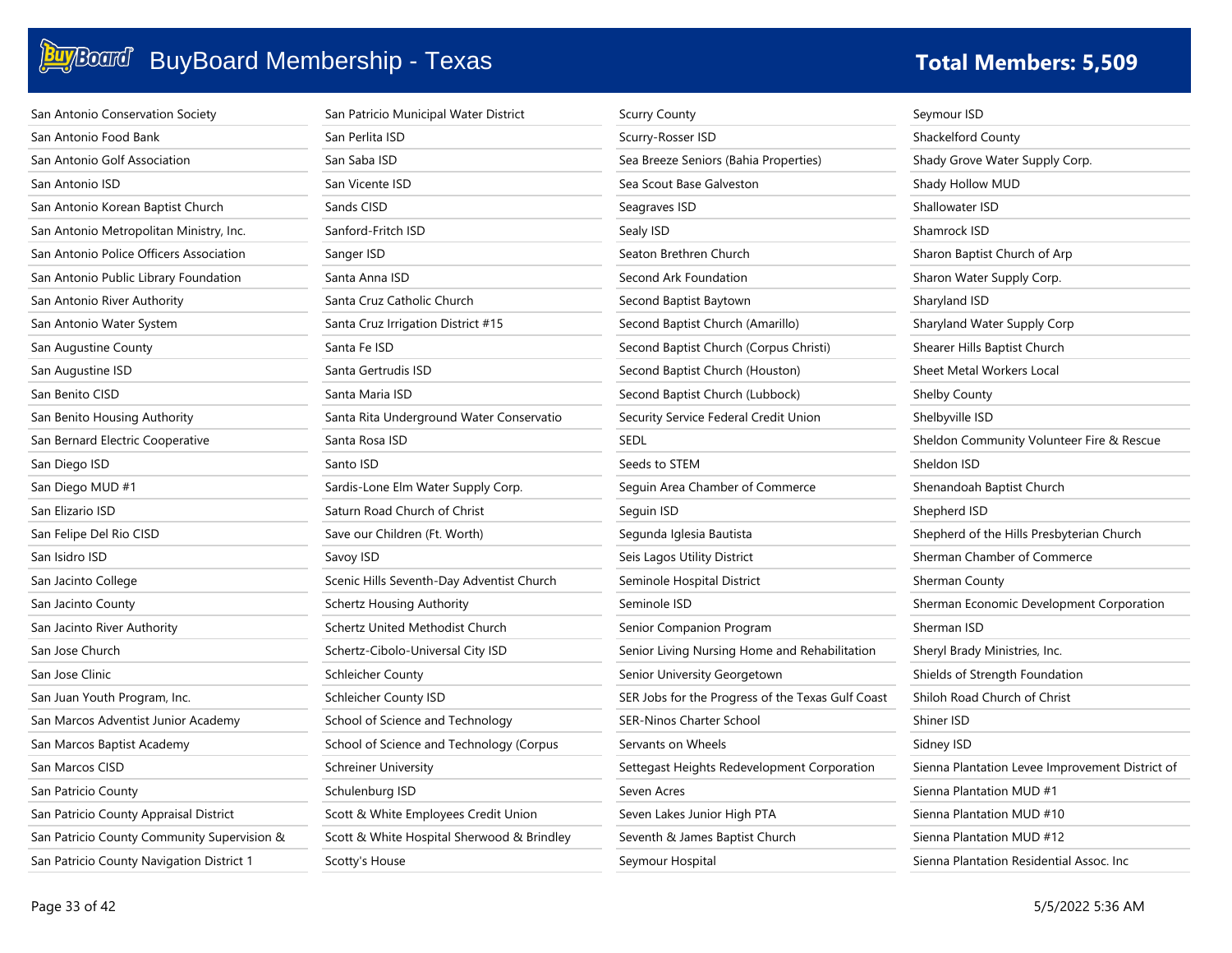| Sierra Blanca ISD                       | Somervell County                              | South Texas Water Authority                  | Span, Inc.                                  |
|-----------------------------------------|-----------------------------------------------|----------------------------------------------|---------------------------------------------|
| Sierra Vista UMC                        | Somervell County Water District               | South Texas Youth Soccer Association         | Spay SA (Animal Resource Center, Inc.)      |
| Siesta Shores Water Control/Improvement | Somerville ISD                                | Southcrest Baptist Church                    | SPCA of Texas                               |
| Silsbee ISD                             | Sonora ISD                                    | Southeast Boys Baseball, Inc.                | Spearman ISD                                |
| Silverton ISD                           | Sonterra MUD                                  | Southeast Texas Hospice, Inc.                | Special Olympics Texas                      |
| Simms ISD                               | South Bexar Fire & Rescue                     | Southern Baptists of Texas Convention        | Spindletop MHMR Services                    |
| Sinton Housing Authority                | South East Texas Regional Planning Commission | Southern Methodist University                | Splendora ISD                               |
| Sinton ISD                              | South Grand Prairie High School Warrior Band  | Southern Montgomery County MUD               | Spring Branch ISD                           |
| Sivells Bend ISD                        | South Main Baptist Church                     | Southern Oaks Baptist                        | Spring Branch VFD                           |
| Skidmore Water Supply Corp.             | South Plains Association of Governments       | Southland ISD                                | Spring Creek ISD                            |
| Skidmore-Tynan ISD                      | South Plains College                          | Southmont Baptist Church                     | Spring Hill ISD                             |
| Skillman Church of Christ               | South Plains Community Action Associates      | Southside Baptist Church                     | Spring ISD                                  |
| Skillpoint Alliance                     | South Plains Electric Cooperative             | Southside Church of Christ                   | Spring Valley United Methodist Church       |
| Sky Ranches, Inc.                       | South Plains Food Bank                        | Southside ISD                                | Spring West MUD                             |
| Slaton Housing Authority                | South Plains Public Health District           | Southside Preservation Association           | Springlake-Earth ISD                        |
| Slaton ISD                              | South Plains Rural Health                     | Southwest Arkansas Development Council, Inc. | Springtown ISD                              |
| Slidell ISD                             | South Rains SUD                               | Southwest 66 Credit Union                    | Spur ISD                                    |
| Slocum ISD                              | South San Antonio ISD                         | Southwest Christian School                   | Spurger ISD                                 |
| Smith County                            | South Texas Assemblies of God                 | Southwest Church of Christ                   | St. Agnes Academy                           |
| Smith County ESD #2                     | South Texas Blood & Tissue Center             | Southwest Fannin SUD                         | St. Alban's Episcopal Church (Waco)         |
| Smithfield United Methodist Church      | South Texas Broadcasting System, Inc.         | Southwest Human Development Services Corp.   | St. Albans Episcopal School (Harlingen)     |
| Smithville ISD                          | South Texas Christian Academy                 | Southwest ISD                                | St. Albert the Great Church                 |
| Smith-Welch Memorial Library            | South Texas College                           | Southwest Key Programs, Inc.                 | St. Alphonsus Catholic Church               |
| Smyer ISD                               | South Texas Council on Alcohol & Drug Abuse   | Southwest Research Institute                 | St. Andrew Church of God in Christ (Denton) |
| Snook ISD                               | South Texas Development Council               | Southwest Texas Electric Cooperative, Inc    | St. Andrew Presbyterian Church              |
| Snyder ISD                              | South Texas Emergency Care                    | Southwest Texas Junior College               | St. Andrew United Methodist Church (Plano)  |
| SOAR                                    | South Texas Empowerment of Women Center       | Southwest Transplant Alliance                | St. Andrews Episcopal Church (Bryan)        |
| Socorro ISD                             | South Texas Food Bank                         | Southwest Winners Foundation                 | St. Andrews Episcopal Church (Pearland)     |
| Sojourn Church                          | South Texas Institute for the Arts (Museum of | Southwestern Adventist University            | St. Andrew's Episcopal School (Austin)      |
| Soldiers' Angels                        | South Texas ISD                               | Southwestern Assemblies of God Univ          | St. Ann Catholic Church (Somerville)        |
| Solid Rock Worship Center               | South Texas Lighthouse for the Blind          | Southwestern Exposition and Livestock Show   | St. Ann's Catholic Church (Midland)         |
| Somerset ISD                            | South Texas Nuclear Operating Company         | Southwestern Seminary                        | St. Anthony Cathedral School (Beaumont)     |
| Somerset United Methodist Church        | South Texas Rural Health Services, Inc.       | Southwestern University                      | St. Anthony of Padua Catholic School        |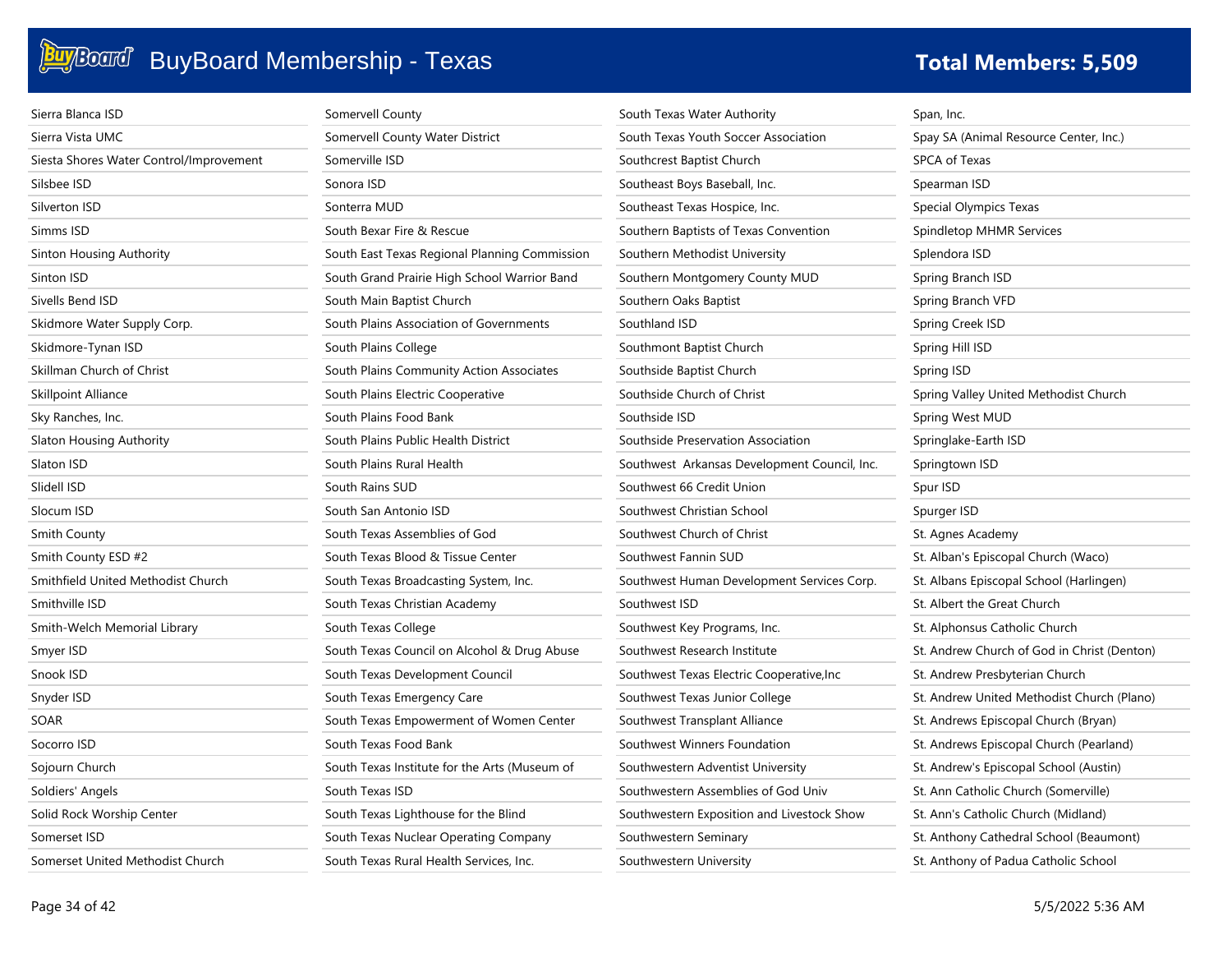### **Buy**Board' BuyBoard Membership - Texas **Total Members: 5,509 Total Members: 5,509**

| St. Anthony's Catholic Church                    | St. James Episcopal School (Del Rio)                | St. Mark's Medical Center (La Grange)             | St. Paul Lutheran Church & School (Giddings)     |
|--------------------------------------------------|-----------------------------------------------------|---------------------------------------------------|--------------------------------------------------|
| St. Barnabas Episcopal Church (Fredericksburg)   | St. Jerome Catholic Church (Clute)                  | St. Mark's School of Texas                        | St. Paul Lutheran Church & School (Thorndale)    |
| St. Barnabas Presbytarian Church                 | St. Jerome Catholic Church (San Antonio)            | St. Martha Catholic Church                        | St. Paul Lutheran Church (Bulvedere)             |
| St. Barnabas United Methodist Church             | St. Jerome Catholic Church (Waco)                   | St. Martin Church (Kingsville)                    | St. Paul Lutheran Church (Edna)                  |
| St. Bartholomew's Episcopal Church and Academy   | St. John Neumann Church (Laredo)                    | St. Martin's Evangelical Lutheran Church (Austin) | St. Paul Lutheran School (Austin)                |
| St. Catherine of Siena Catholic Church           | St. John Neumann Church (San Antonio)               | St. Mary of the Assumption Catholic Church        | St. Paul the Apostle Catholic Church (Corpus)    |
| St. Clement's Monastery                          | St. John the Apostle Catholic Church (Ft. Worth)    | St. Mary Our Lady of the Lake Catholic Church     | St. Paul the Apostle Church (Richardson)         |
| St. David Episcopal Church (Denton)              | St. John Vianney Catholic Church (Houston)          | St. Mary's Academy Charter School                 | St. Paul UMC                                     |
| St. David's Episcopal Church & Day School        | St. John's Episcopal Church and School (McAllen)    | St. Mary's Cathedral (Austin)                     | St. Paul United Methodist Church (Amarillo)      |
| St. David's Episcopal Church & School (San       | St. John's Evangelical Lutheran Church Prairie Hill | St. Mary's Catholic Church (College Station)      | St. Paul's Episcopal Church (Prosper)            |
| St. David's Foundation                           | St. Johns Lutheran (Goliad)                         | St. Mary's Catholic Church (Mexia)                | St. Paul's Evangelical Lutheran Church (Brenham) |
| St. Dominic Savio Catholic High School           | St. John's Lutheran Church (Brenham)                | St. Mary's Catholic Church (Waco)                 | St. Paul's of the Plains Episcopal Church        |
| St. Dunstan's Episcopal Church                   | St. John's Lutheran Church (Deanville)              | St. Mary's Catholic School (Taylor)               | St. Peter Lutheran Church (Brenham)              |
| St. Edward's University                          | St. John's Methodist (Georgetown)                   | St. Mary's Episcopal Church (Lampasas)            | St. Peter Memorial School                        |
| St. Elizabeth Ann Seton Church                   | St. John's Methodist Church (Lubbock)               | St. Mary's Hall                                   | St. Peter's Baptist Church                       |
| St. Frances of Rome Catholic Church (Agua Dulce) | St. John's School (Houston)                         | St. Mary's University                             | St. Peter's Church (Laredo)                      |
| St. Francis de Sales Church                      | St. John's United Methodist Church & School         | St. Matthew Catholic Church (San Antonio)         | St. Peter's Episcopal Church (Brenham)           |
| St. Francis Episcopal Church (Victoria)          | St. John's United Methodist Church (Austin)         | St. Matthew Catholic School (El Paso)             | St. Peter's Episcopal Church (Rockport)          |
| St. Francis Episcopal School (Houston)           | St. Joseph Academy                                  | St. Matthew's Episcopal Church (Austin)           | St. Peter's Episcopal School (Kerrville)         |
| St. Francis of Assisi Catholic Church            | St. Joseph Catholic School (Edinburg)               | St. Matthew's Episcopal Church (Universal City)   | St. Peter's Lutheran Church (Goliad)             |
| St. Francis School (Austin)                      | St. Joseph Catholic School (Killeen)                | St. Matthias' Anglican Church                     | St. Peter's Lutheran Church (Marble Falls)       |
| St. Francis Village                              | St. Joseph Catholic School (Slaton)                 | St. Michael's Catholic Academy (Austin)           | St. Philip Catholic School (El Campo)            |
| St. Gabriel the Archangel Church                 | St. Joseph Health System (Bryan)                    | St. Michael's Catholic Church (Needville)         | St. Philip The Apostle Catholic Church (Dallas)  |
| St. Gabriel's Catholic School                    | St. Joseph School Inc. (Victoria)                   | St. Michael's Catholic School (Cuero)             | St. Philip the Apostle Church (Lewisville)       |
| St. George Catholic Church (George West)         | St. Jude Catholic Church                            | St. Monica Catholic Church                        | St. Philip's Episcopal School (San Antonio)      |
| St. George Episcopal School                      | St. Louis Catholic Church (Austin)                  | St. Monica Church (Dallas)                        | St. Phillips Episcopal School (Beeville)         |
| St. Gregory the Great Catholic School            | St. Louis Catholic School (Castroville)             | St. Monica School (Dallas)                        | St. Pius X Catholic and School                   |
| St. Helen Catholic Church (Georgetown)           | St. Luke African Methodist Episcopal Church         | St. Olaf Lutheran Church                          | St. Pius X Church (Dallas)                       |
| St. Helena's Church (Boerne)                     | St. Luke Catholic School (San Antonio)              | St. Patrick Catholic School (Dallas)              | St. Pius X High School                           |
| St. Ignatius School & Church                     | St. Lukes Episcopal School (San Antonio)            | St. Patrick School (Corpus Christi)               | St. Rita Catholic Community                      |
| St. James Baptist Church (Clarksville)           | St. Luke's United Methodist Church (Houston)        | St. Patrick's Church (Mathis)                     | St. Stephen Lutheran Church (Portland)           |
| St. James Catholic School (Seguin)               | St. Margaret Mary Catholic Church                   | St. Paul Catholic Church (El Paso)                | St. Stephen's Episcopal Church (Sherman)         |
| St. James Episcopal School (Corpus Christi)      | St. Mark's Episcopal (Bay City)                     | St. Paul Lutheran Church & School (Bishop)        | St. Stephen's Episcopal Church (Wimberley)       |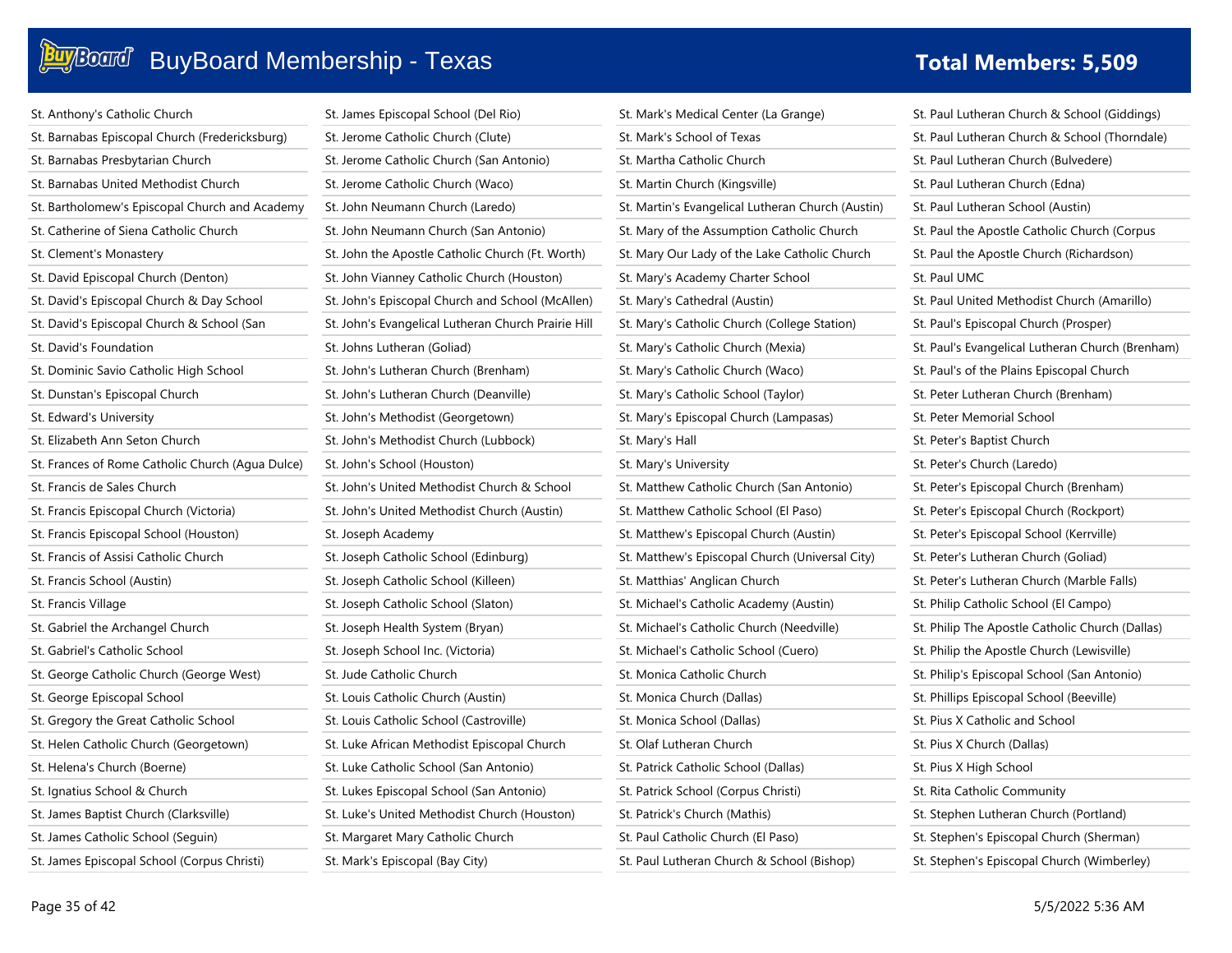### **BuyBoard Membership - Texas The Community of Total Members: 5,509**

| St. Stephen's Episcopal School (Austin)       | Stockdale ISD Education Foundation            |
|-----------------------------------------------|-----------------------------------------------|
| St. Stephen's Episcopal School (Wimberley)    | StoneBridge Church                            |
| St. Theresa Catholic Church & School          | Stonebridge United Methodist Church           |
| St. Theresa Church (Corpus Christi)           | Stonegate Fellowship                          |
| St. Theresa Church (Woodsboro)                | <b>Stonewall County</b>                       |
| St. Thomas Aquinas Catholic                   | Stratford Hospital District dba Stratford EMS |
| St. Thomas Catholic Church (Pilot Point)      | Stratford ISD                                 |
| St. Thomas Episcopal Church & School          | Strawn ISD                                    |
| St. Thomas High School                        | Streetman VFD                                 |
| St. Thomas More Catholic Church (Austin)      | Sts. Cyril & Methodius Catholic Church        |
| St. Thomas More Catholic School               | Sudan ISD                                     |
| St. Timothy's Episcopal Church (Lake Jackson) | Sugar Land Art Center & Gallery               |
| St. Vincent De Paul Church                    | Sugar Land Baptist Church                     |
| St. William Catholic Church (Round Rock)      | Sul Ross State University                     |
| <b>Stafford Municipal School District</b>     | Sulphur Bluff ISD                             |
| Stamford ISD                                  | Sulphur Springs ISD                           |
| <b>Stanton ISD</b>                            | Sulphur-Cypress Soil & Water Conservation     |
| Star of Hope Mission                          | Summit Worship Center                         |
| Star of Texas Fair & Rodeo                    | Sun Bowl Association                          |
| <b>Starr County</b>                           | Sundown ISD                                   |
| <b>Starr County Hospital District</b>         | Sunny Glen Children's Home                    |
| State Bar of Texas                            | Sunnyvale ISD                                 |
| <b>State Fair of Texas</b>                    | Sunray Collegiate ISD                         |
| Stephen F. Austin State University            | Sunrise Beach VFD                             |
| <b>Stephens County</b>                        | Sunrise Community Church (Austin)             |
| Stephens Memorial Hosptial District           | Sunset Church of Christ                       |
| Stephens Regional SUD                         | Sunshine Cottage School-Deaf Children         |
| Stephenville ISD                              | Supreme Lodge SPJST                           |
| Sterling City ISD                             | Susan G. Komen Breast Cancer Foundation Inc   |
| <b>Sterling County</b>                        | Sustainable Food Center                       |
| Stillhouse VFD                                | <b>Sutton County</b>                          |
| <b>Stilwell Retirement Residence</b>          | Sutton County Hospital District               |
| Stockdale ISD                                 | Sweeny ISD                                    |

|                      | Sweet Home ISD                                   | T |
|----------------------|--------------------------------------------------|---|
|                      | Sweet Home VFD                                   | Τ |
|                      | Sweetwater ISD                                   | Τ |
|                      | Sweetwater Regional Federal Credit Union         | T |
|                      | Swift-Shady Grove VFD                            | Τ |
|                      | <b>Swisher County</b>                            | Τ |
|                      | Swisher Memorial Healthcare System               | T |
|                      | Taft ISD                                         | Τ |
|                      | Tahoka ISD                                       | T |
|                      | Tallowood Baptist Church                         | T |
|                      | Talty Water Supply Corp.                         | Τ |
|                      | Tanglewood Forest Limited District               | Τ |
|                      | Tarkington ISD                                   | T |
|                      | Tarkington VFD                                   | Τ |
|                      | Tarleton State University                        | T |
|                      | Tarrant Area Food Bank                           | T |
|                      | <b>Tarrant County</b>                            | Τ |
|                      | Tarrant County 911 Emergency Assistance District | T |
|                      | <b>Tarrant County College</b>                    | T |
|                      | Tarrant County ESD #1                            | T |
|                      | Tarrant County Youth Collaboration (Dancing      | T |
|                      | <b>Tarrant Regional Water District</b>           | Τ |
|                      | <b>TASB Admin Bldg Services</b>                  | T |
|                      | Tatum ISD                                        | T |
|                      | <b>Taylor County</b>                             | T |
|                      | <b>Taylor County EMS</b>                         | T |
|                      | Taylor ISD                                       | T |
|                      | Taylor's Valley Baptist Church                   | T |
| $\ddot{\phantom{0}}$ | <b>TDECU (Your Credit Union)</b>                 | T |
|                      | Teague Housing Authority                         | T |
|                      | Teague ISD                                       | T |
|                      | Teague VFD                                       | T |

**Teamsters** 

Teen Mania Temple Baptist Church Temple Bible Church Temple Chamber of Commerce Temple College Temple Community Clinic Temple Economic Development Corp. Temple Emanu-El (Dallas) Temple Housing Authority Temple ISD Tenaha ISD Terlingua CSD Terrell County Terrell County ISD Terrell ISD-Kaufman County Terry County TexAmericas Center Texan Sky Credit Union Texana Center Texans Can Academies Texarkana College Texarkana ISD Texarkana Water Utilities Texas A&M AgriLife Extension Service Texas A&M AgriLife Research Texas A&M Engineering Experiment Station Texas A&M Forest Service Texas A&M Health Science Center Texas A&M International Univ-Laredo Texas A&M System Office of Sponsored Research Texas A&M University - Central Texas Texas A&M University - College Station Texas A&M University - Commerce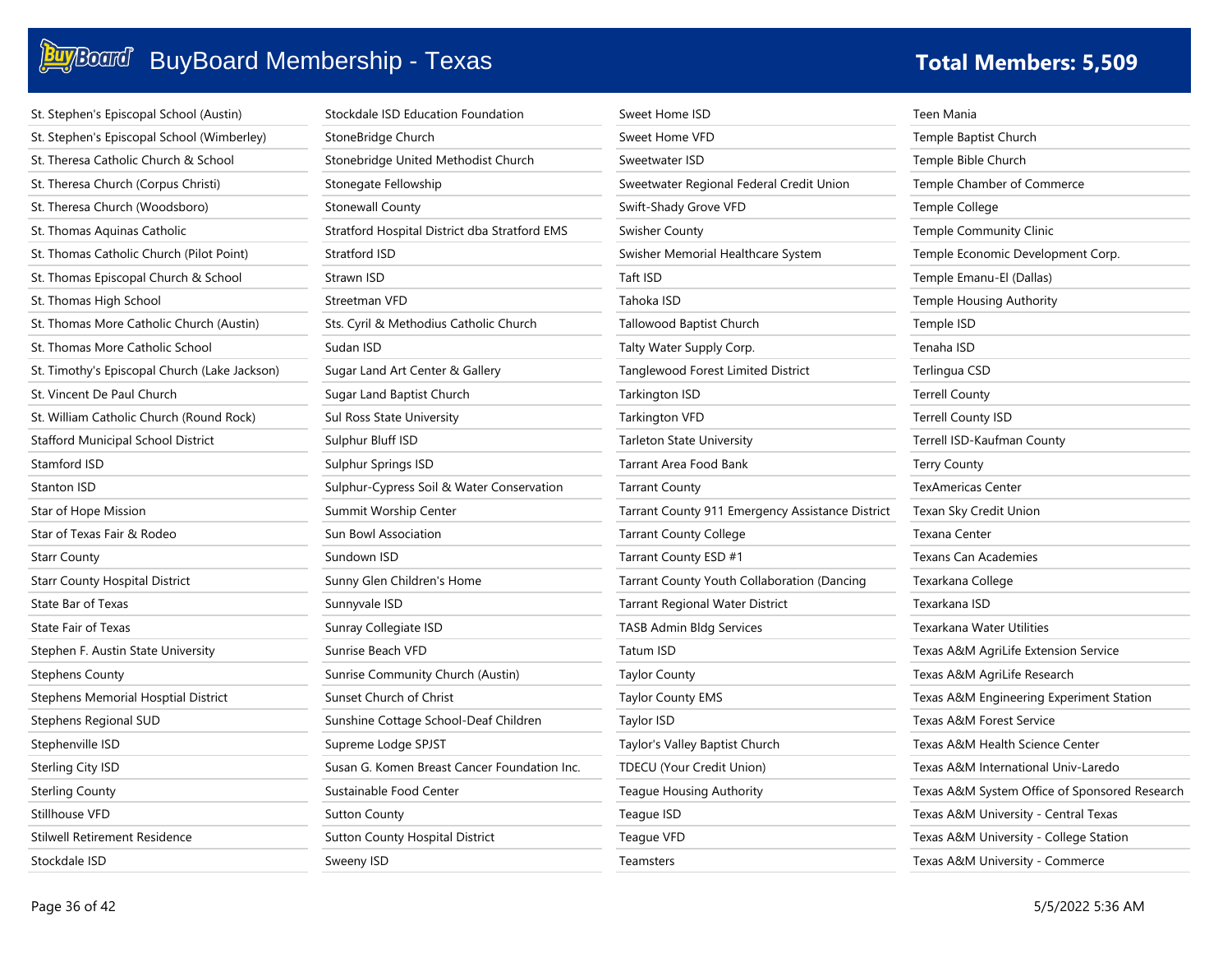| Texas A&M University - Corpus Christi            | Texas City Chamber of Commerce                  | Texas Library Association                      | Texas Student Housing Corporation                 |
|--------------------------------------------------|-------------------------------------------------|------------------------------------------------|---------------------------------------------------|
| Texas A&M University - Galveston                 | Texas City Housing Authority                    | Texas Lions Camp                               | Texas Tech Alumni Assoc.                          |
| Texas A&M University - Kingsville                | Texas City ISD                                  | Texas Longhorn Breeders Association of America | <b>Texas Tech University</b>                      |
| Texas A&M University - San Antonio               | Texas City La Marque Chamber of Commerce        | Texas Lutheran University                      | Texas Tech University Health Sciences Center (El  |
| Texas A&M University - Texarkana                 | <b>Texas Classroom Teachers Association</b>     | Texas Maritime Museum                          | Texas Tech University Health Sciences Center      |
| Texas A&M University System Office               | <b>Texas College</b>                            | <b>Texas Medical Center</b>                    | Texas Telco, Inc.                                 |
| Texas A&M Veterinary Medical Diagnostic          | Texas Comptroller of Public Accounts            | <b>Texas Migrant Council</b>                   | Texas Veterinary Medical Association              |
| Texas Academy of General Dentistry               | Texas Congress of Parents and Teachers          | Texas Mortgage Bankers Association             | Texas Water Utilities Association                 |
| Texas AFL-CIO                                    | Texas Cooperative Inspection Program            | <b>Texas Municipal League</b>                  | Texas Wesleyan University                         |
| Texas Alliance for Life                          | Texas Council of Community Centers              | Texas Municipal League (IRP)                   | Texas Woman's University                          |
| Texas Assn. of Community Health Centers          | Texas Council of Family Violence                | <b>Texas Municipal Police Association</b>      | Texhoma ISD                                       |
| Texas Assocation for the Education of Young      | Texas County & District Retirement System       | Texas Municipal Power Agency                   | Texline ISD                                       |
| Texas Association for Supervision & Curriculum   | Texas Criminal Defense Lawyers Association      | Texas Nursery & Landscape Association          | Texo, Inc.                                        |
| Texas Association of Appraisal Districts         | Texas Deer Association                          | Texas Partners Federal Credit Union            | Texoma Area ParaTransit System, Inc. (TAPS)       |
| Texas Association of Broadcasters                | Texas District and County Attorneys Assn., Inc. | Texas Peanut Producers Board                   | Texoma Area Solid Waste Authority (TASWA)         |
| Texas Association of Business and Chambers of    | <b>Texas District United Pentecostal Church</b> | Texas People FCU                               | Texoma Christian School                           |
| Texas Association of Counties                    | Texas District, LCMS                            | Texas Pharmacy Association                     | TEXSAR, Inc.                                      |
| Texas Association of Former Students of Texas    | Texas Division of Emergency Management          | Texas Private School Foundation, Inc.          | The Arc of McLennan County                        |
| Texas Association of Home Care Inc               | Texas DPS Troopers Foundation                   | Texas Public Policy Foundation                 | The ARC of San Antonio                            |
| Texas Association of Private and Parochial       | Texas Economic Development Council              | Texas Reach Out, Inc.                          | The Arts Council of Brazos Valley                 |
| <b>Texas Association of Public Schools</b>       | Texas Elks Children's Services Inc.             | <b>Texas Retired Teachers Assocation</b>       | The Awty International School                     |
| Texas Association of School Administrators       | <b>Texas EMS</b>                                | Texas Rio Grande Legal Aid                     | The Believers' Fellowship                         |
| Texas Association of School Business Officials   | Texas Excavation Safety System, Inc.            | Texas Rose Festival                            | The Black Arts Academy of Arts & Letters, Inc.    |
| Texas Association of Secondary School Principals | Texas Farm Bureau                               | Texas Society of Architects                    | The Briarwood School                              |
| Texas Automobile Insurance Plan Association      | <b>Texas Farm Credit Services</b>               | Texas Southern University                      | The Canyon Lake United Methodist Church           |
| <b>Texas Bankers Association</b>                 | <b>Texas Freedom Network</b>                    | <b>Texas Southmost College</b>                 | The Catholic Foundation                           |
| Texas Baptist Home for Children                  | <b>Texas Health Resources</b>                   | Texas Stampede                                 | The Center for Health Care Services (San Antonio) |
| Texas Baptist Men                                | Texas High School Coaches Association           | Texas State Aquarium                           | The Children's Center for Self-Esteem, Inc. dba   |
| Texas Biomedical Research Institute              | Texas Hospital Association                      | Texas State Employees Union/CWA                | The Children's Montessori Center (Waxahachie)     |
| Texas Cattle Feeders Associaiton                 | Texas Housing Foundation                        | Texas State FSA Office                         | The Children's Museum of Houston                  |
| Texas Center for the Judiciary                   | Texas Independent Automobile Dealers            | Texas State Technical College (All Campus      | The Children's Shelter                            |
| Texas Children's Hospital                        | Texas Industries for the Blind & Handicapped    | Texas State University at San Marcos           | The Christian School at Castle Hills              |
| Texas Christian Academy                          | Texas Leadership Public Schools                 | Texas State University System                  | The Church of Canyon Creek                        |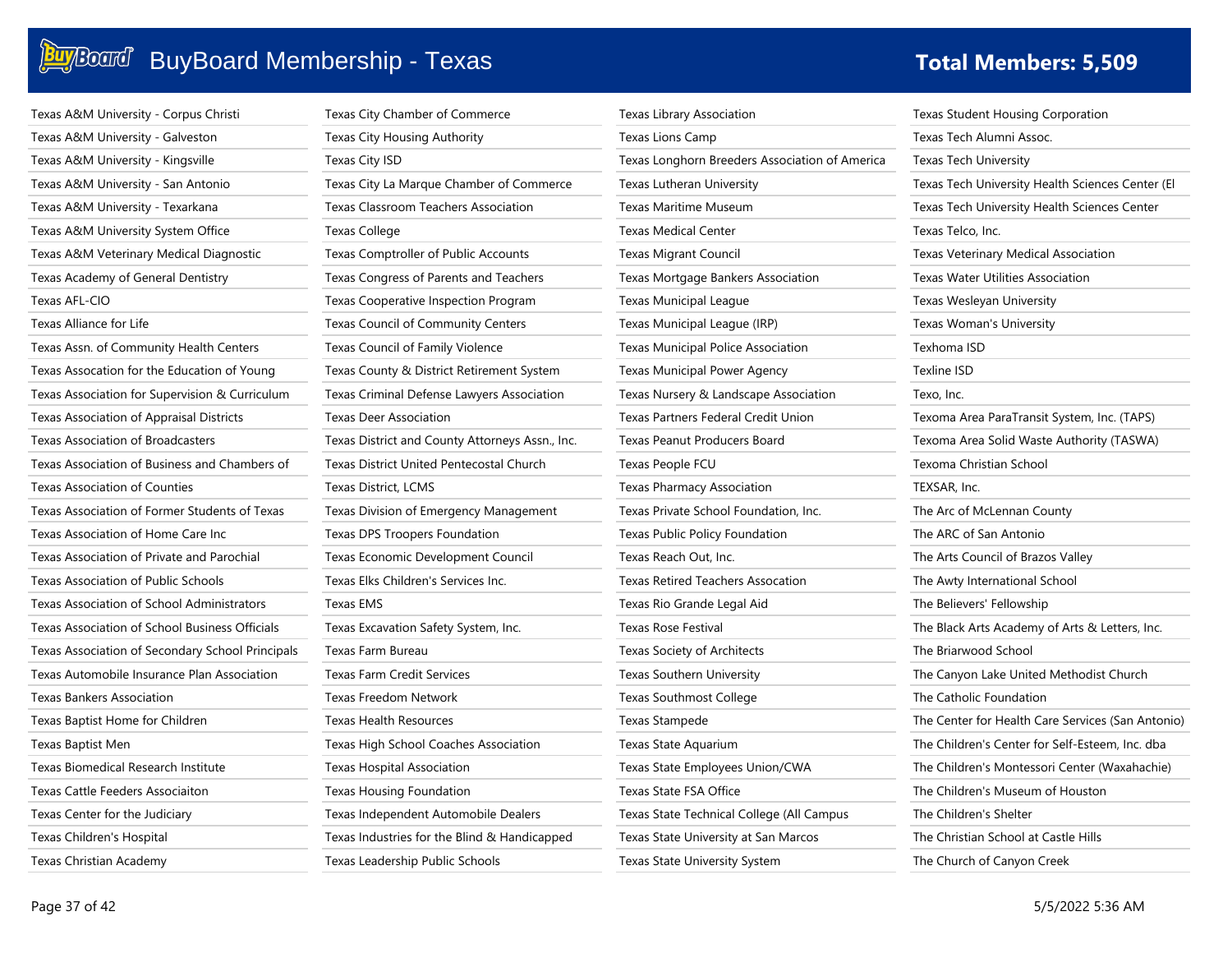### **BuyBoard Construction Construction Construction Construction Construction Construction Construction Constructio**

| The Church of St. John the Divine                 | The Leukemia & Lymphoma Society (Dallas)           | Ţ            |
|---------------------------------------------------|----------------------------------------------------|--------------|
| The Clariden School                               | The Meadows Foundation, Inc.                       | T            |
| The Concilio                                      | The Miracle League of Corpus Christi               | Ţ            |
| The Congregation of the Sisters of Charity of the | The Monarch School, Inc.                           | Ţ            |
| The Consolidated Water Supply Corp.               | The Museum of Western Art                          | Ţ            |
| The Council on Alcohol & Drugs (Houston)          | The National Football Foundation & College Hall    | Ţ            |
| The Counseling Institute of Texas, Inc.           | The National Society of the Colonial Dames of      | Ţ            |
| The Crisman School                                | The Oakridge School                                | $\mathsf{T}$ |
| The Delta Kappa Gamma Society International       | The Park Community Church                          | Ţ            |
| The Devereux Foundation                           | The Path Seventh-Day Adventist Church              | Ţ            |
| The Energy Council                                | The Pharr Oratory of St. Philip Neri School System | Ţ            |
| The Episcopal Theological Seminary of the         | The Pines Catholic Camp, Inc.                      | $\mathsf{T}$ |
| The Forge for Families Inc                        | The Potter's House (Dallas)                        | Ţ            |
| The Freeman Center                                | The PRYDE Foundation                               | Ţ            |
| The Fulton School                                 | The Real Estate Foundation                         | T            |
| The Greater New Braunfels Chamber of              | The Rehabilitation Center                          | Ţ            |
| The Grove VFD                                     | The Rhodes School                                  | Ţ            |
| The Gulf Coast Center MHMR                        | The Rise School of Austin                          | Ţ            |
| The Harris Center for Mental Health and IDD       | The Rise School of Corpus Christi                  | Ţ            |
| The Highlands School                              | The Rise School of Dallas                          | T            |
| The Hill Country Intergroup Assoc. of Alcoholics  | The Rise School of Houston                         | Ţ            |
| The Hills Church                                  | The Rose                                           | T            |
| The Hockaday School                               | The Salvation Army (Dallas)                        | Τ            |
| The IF Institute                                  | The Salvation Army (Fort Worth)                    | T            |
| The Jackie Black Brain Cancer Foundatoin          | The Salvation Army (Laredo)                        | T            |
| The James Richard Closner Foundation              | The Salvation Army (Midland)                       | Ţ            |
| The Jim H. Green Kidz Harbor, Inc.                | The Salvation Army (Temple)                        | Τ            |
| The John Cooper School                            | The Salvation Army (Victoria)                      | Ţ            |
| The John Paul II Life Center                      | The Selwyn School                                  | T            |
| The Korean Christian Church of Houston            | The Sotaesan Center, Inc.                          | T            |
| The Korean Crystal Church                         | The Terry Foundation                               | Ţ            |
| The Lamplighter School                            | The TSTC Foundation                                | Ţ            |
| The Leukemia & Lymphoma Society (Austin)          | The Varnett Public School                          | T            |

| The Vine School (Victoria)                  |  |
|---------------------------------------------|--|
| The Vineyard Church of Brazosport           |  |
| The Vista Community Church                  |  |
| The Wisdom Center                           |  |
| The Woodlands Christian Academy             |  |
| The Woodlands Joint Powers Agency           |  |
| The Woodlands Religious Community Inc.      |  |
| The Woodlands Township                      |  |
| The Woodlands United Methodist Church       |  |
| Theatre Under the Stars                     |  |
| These are They Community Church (Desoto)    |  |
| Thorndale ISD                               |  |
| Thousand Oaks Christian Church              |  |
| Thrall ISD                                  |  |
| Three Rivers ISD                            |  |
| Three Way ISD-Erath County                  |  |
| Throckmorton Collegiate ISD                 |  |
| Throckmorton County                         |  |
| Tidehaven ISD                               |  |
| Tim Truman, Standing Chapter 13 Bankruptcy  |  |
| Timber Lakes VFD                            |  |
| Timber Lane Utility District                |  |
| Timpson ISD                                 |  |
| Tioga ISD                                   |  |
| <b>Titus County</b>                         |  |
| Titus County Fresh Water Supply District #1 |  |
| <b>Titus County Hospital District</b>       |  |
| TMF Health Quality Institute                |  |
| TML Intergovernmental Employee Benefits     |  |
| Tolar ISD                                   |  |
| <b>Tolar VFD</b>                            |  |
| Toledo Bend Project Joint Operation         |  |
| Tom Bean ISD                                |  |

m Green County mball Area Chamber of Commerce mball ISD Tornillo ISD wn and Country Optimist Club wn of Addison wn of Annetta wn of Anthony wn of Bayside wn of Clint wn of Combes wn of Darrouzett wn of DISH wn of Edgecliff Village wn of Fairview wn of Flower Mound wn of Fulton wn of Hickory Creek wn of Highland Park wn of Hollywood Park wn of Horizon City wn of Lakeside wn of Lindsay wn of Little Elm wn of Northlake wn of Oak Ridge (Cooke County) wn of Palm Valley wn of Pantego wn of Pecos wn of Ponder wn of Prosper wn of Providence Village Town of Rancho Viejo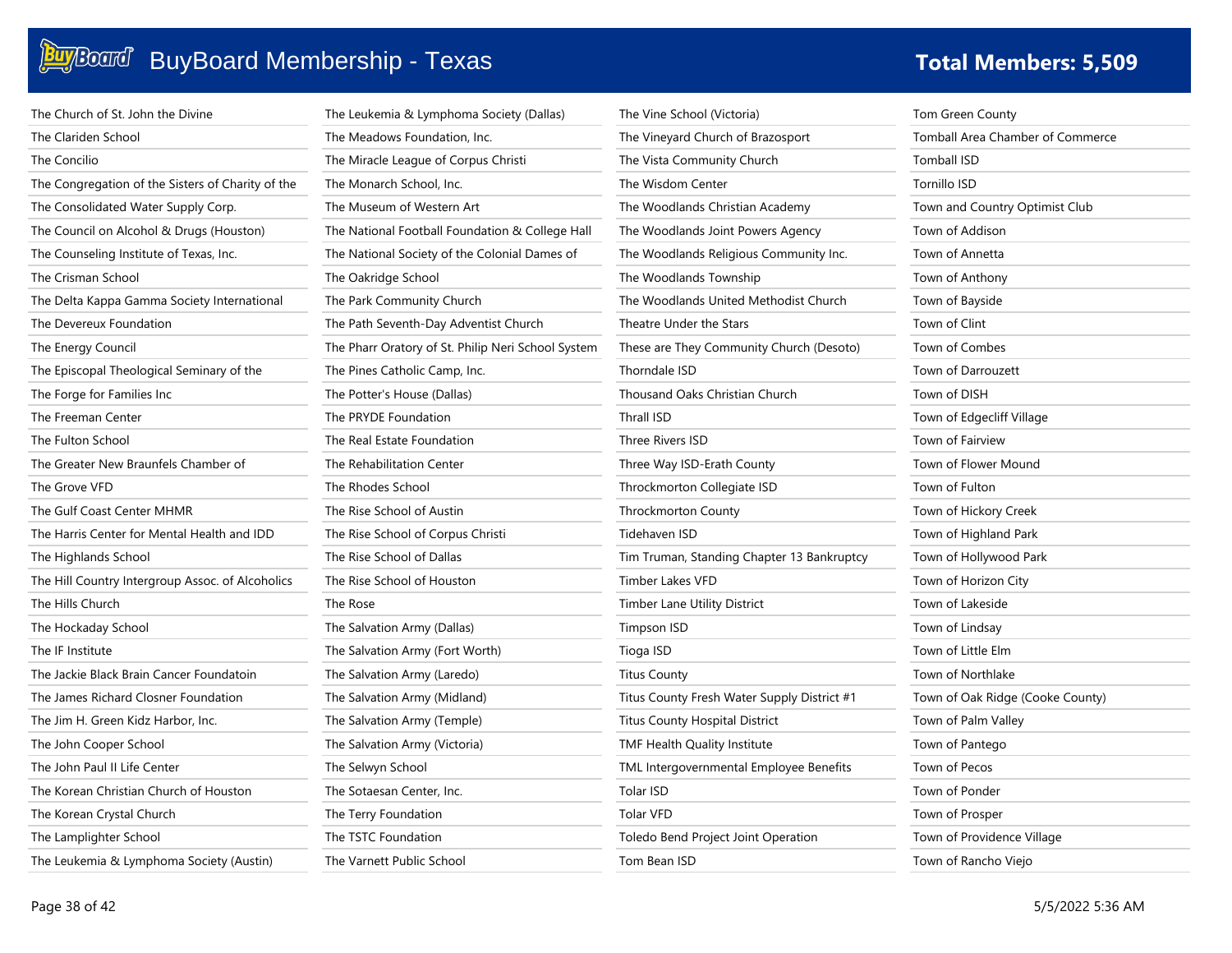| Town of Refugio                                  | <b>Trenton ISD</b>                           | Trinity Presbyterian Church (McKinney)        | Union Water Supply Corp.                         |
|--------------------------------------------------|----------------------------------------------|-----------------------------------------------|--------------------------------------------------|
| Town of Shady Shores                             | Tri County Soccer Association                | <b>Trinity Quest Ministries</b>               | United Baptist Church (Laredo)                   |
| Town of Skellytown                               | Tri County SUD                               | Trinity River Authority of Texas              | United Board of Missions                         |
| Town of Sunnyvale                                | Tri SUD                                      | Trinity School of Midland                     | United Christian Church-Austin                   |
| Town of Trophy Club                              | Tri-County Education SSA                     | Trinity United Methodist Church (San Antonio) | United Electric Cooperative                      |
| Town of Valley View                              | <b>Trinidad ISD</b>                          | <b>Trinity University</b>                     | United Irrigation District                       |
| Town of Van Horn                                 | <b>Trinidad VFD</b>                          | Trinity Valley Community College              | United ISD                                       |
| Town of Westlake                                 | Trinity Baptist Church (Amarillo)            | Trinity Valley Electric Cooperative, Inc.     | United Methodist Center (San Antonio)            |
| Town of Westover Hills                           | Trinity Baptist Church (Arlington)           | <b>Trinity Valley School</b>                  | United Methodist Church of Eagle Lake            |
| Town of Woodsboro                                | Trinity Baptist Church (Bonham)              | Triumph Public High Schools-Laredo            | United Migrant Opportunity Services, Inc. (UMOS) |
| Training, Rehabilition & Development Institution | <b>Trinity Bay Conservation District</b>     | Trophy Club MUD #1                            | United Regional Health Care System               |
| Transcend STEM Education                         | <b>Trinity Care Center</b>                   | <b>Tropical Texas Center for MHMR</b>         | United Way of Calhoun County                     |
| Transport Workers Union, Local 556               | <b>Trinity Charter School</b>                | Troup ISD                                     | United Way of Denton County                      |
| Travis Association for the Blind                 | Trinity Christian Academy                    | <b>Troup VFD</b>                              | United Way of El Paso County                     |
| Travis Avenue Baptist Church                     | Trinity Christian School (Lubbock)           | Troy ISD                                      | United Way of Greater Houston                    |
| <b>Travis Central Appraisal District</b>         | Trinity Church (Lubbock)                     | Tulia ISD                                     | United Way of Midland                            |
| <b>Travis County</b>                             | Trinity Church of the Nazarene               | Tuloso-Midway ISD                             | United Way of Odessa                             |
| Travis County ESD #1                             | Trinity Comm Medical Center of Brenham       | Turkey-Quitaque ISD                           | United Way of San Antonio & Bexar County         |
| Travis County ESD #12                            | <b>Trinity County</b>                        | Twin City Mission                             | United Way of Smith County                       |
| Travis County ESD #14                            | Trinity Episcopal Church-Houston             | Two Way SUD                                   | United Way of Tarrant County                     |
| Travis County ESD #2                             | Trinity Episcopal Church-Marshall            | Tye Industrial Development Corp.              | United Way of the Coastal Bend                   |
| Travis County ESD #3                             | Trinity Episcopal Church-Victoria            | Tyler Area Chamber of Commerce                | Unity Church of the Hills                        |
| Travis County ESD #4                             | Trinity Episcopal School-Austin              | <b>Tyler Civic Theatre</b>                    | Unity Theatre                                    |
| Travis County ESD #6                             | Trinity Episcopal School-Marshall            | <b>Tyler County</b>                           | Universal Academy Charter School                 |
| Travis County ESD #9 (Westlake Fire Dept)        | Trinity Episcopal School-Victoria            | <b>Tyler County Hospital</b>                  | Universidad Nacional Autonoma de Mexico -        |
| Travis County Healthcare District                | Trinity Evangelical Lutheran Church (Spring) | Tyler ISD                                     | University Avenue Church of Christ (Austin)      |
| Travis County Search and Rescue                  | Trinity Fellowship Church (Pampa)            | Tyler Junior College                          | University Baptist Church                        |
| Travis County WCID - Point Venture               | Trinity Gardens Church of Christ             | Union Baptist Association                     | University Co-Op                                 |
| Travis County WCID #17                           | Trinity Habitat for Humanity                 | <b>Union Gospel Mission</b>                   | University Federal Credit Union (UFCU)           |
| Travis Landing P.O.A.                            | <b>Trinity ISD</b>                           | Union Grove ISD                               | University Heights Baptist Church                |
| Tree of Life Church                              | Trinity Lutheran Church (Rosenberg)          | Union Hall Baptist Church                     | University Lutheran Church (Austin)              |
| Trellis Company (Texas Guaranteed Student Loan   | Trinity Lutheran School (San Angelo)         | Union Hill ISD                                | University Medical Center (Lubbock)              |
| Trent ISD                                        | Trinity Mother Frances Health System         | Union Square Federal Credit Union             | University Medical Center Foundation             |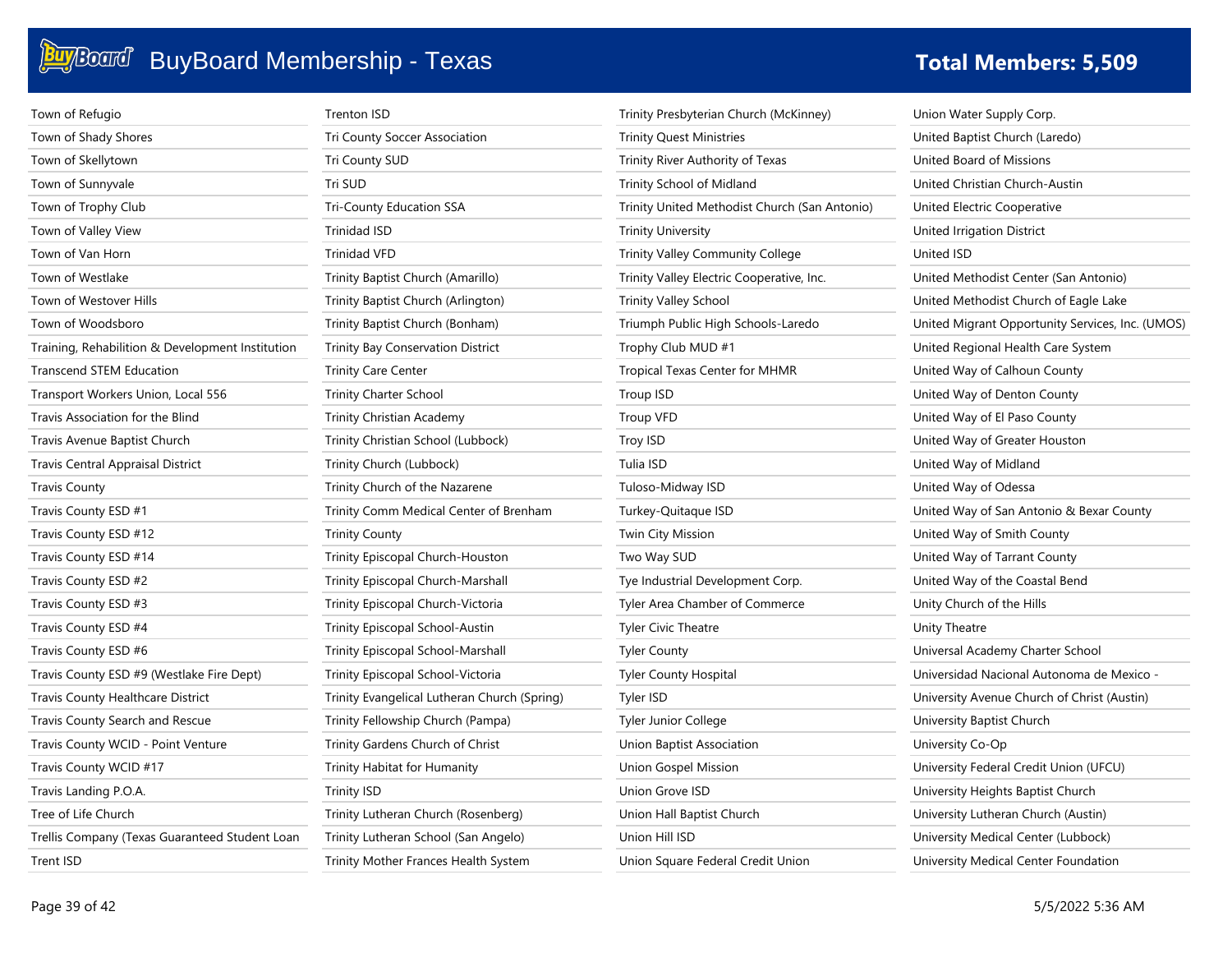| University Medical Center of El Paso            | UpWords, Inc.                                   | Velasco Drainage District                        | Village of Salado                              |
|-------------------------------------------------|-------------------------------------------------|--------------------------------------------------|------------------------------------------------|
| University of Dallas                            | Urban Dreams Music and Arts Program             | Venus ISD                                        | Village of Surfside Beach                      |
| University of Houston                           | Ursuline Academy of Dallas                      | Veribest ISD                                     | Village of The Hills                           |
| University of Houston Alumni                    | USS Lexington Museum of the Bay                 | Veritas Academy                                  | Village of Timbercreek Canyon                  |
| University of Houston-Clear Lake                | <b>USTA Texas Section</b>                       | Vernon College                                   | Village of Vinton                              |
| University of Houston-Downtown                  | UT Health Science Center at Houston             | Vernon ISD                                       | Vim Grass Roots                                |
| University of Houston-Victoria                  | UT Health Science Center at San Antonio         | VFW Post #4341                                   | Vineyard Christian Fellowship dba The Vineyard |
| University of Mary Hardin Baylor                | UT Health Science Center at Tyler (UT Health    | VFW Post #8577                                   | Vineyard Resources                             |
| University of North Texas                       | UT Southwestern Medical Center                  | VIA Metropolitan Transit                         | Vintage Church Texas                           |
| University of St. Thomas                        | Utopia ISD                                      | Vicksburg Joint Powers Board                     | Vive Les Arts                                  |
| University of Texas (MD Anderson Cancer Center) | Uvalde CISD                                     | Victoria Christian Assistance Ministry           | Vogel Alcove                                   |
| University of Texas at Arlington                | <b>Uvalde County</b>                            | Victoria Christian School                        | Volar Center for Independent Living            |
| University of Texas at Austin                   | Val Verde County                                | Victoria City-County Credit Union                | <b>Volunteers of America Texas</b>             |
| University of Texas at Dallas                   | Valentine ISD                                   | Victoria College                                 | Vysehrad ISD                                   |
| University of Texas at El Paso                  | Valentine VFD                                   | Victoria County                                  | Waco Chamber of Commerce                       |
| University of Texas at San Antonio              | Valley Grove Baptist Church                     | Victoria County Drainage District #3             | Waco Community Development Corp                |
| University of Texas at Tyler                    | Valley Mills ISD                                | Victoria County Senior Citizens Assn Inc         | Waco FCU                                       |
| University of Texas Investment Management       | Valley MUD #2                                   | Victoria County WCID #1                          | Waco Housing Authority & Affiliates            |
| University of Texas Medical Branch of Galveston | Valley View Christian Church (Dallas)           | Victoria County WCID #2                          | Waco ISD                                       |
| University of Texas of the Permian Basin        | Valley View ISD-Cooke County                    | Victoria District Office United Methodist Church | Waconized Federal Credit Union                 |
| University of Texas Rio Grande Valley           | Valley View ISD-Hidalgo County                  | Victoria ISD                                     | Waelder ISD                                    |
| University of Texas System Administration       | Valley Zoological Society dba Gladys Porter Zoo | Victoria Sales Tax Development Corp              | <b>Walcott ISD</b>                             |
| University of the Incarnate Word                | Valwood Improvement Authority                   | Victoria Symphony Society, Inc.                  | <b>Walker County</b>                           |
| University Park UMC                             | Van Alstyne ISD                                 | Victorious Christian Harvesters, Inc.            | Walker County ESD #2                           |
| University Presbyterian Church (Austin)         | Van Cliburn Foundation, Inc.                    | Victory Baptist Church                           | <b>Walker County SUD</b>                       |
| UNT Health Science Center at Fort Worth         | Van ISD                                         | Victory Christian Center                         | Wall ISD                                       |
| <b>Uplift Education</b>                         | Van Vleck ISD                                   | Victory Full Gospel Fellowship Church            | <b>Waller County</b>                           |
| Upper Brushy Creek WCID                         | Van Zandt County                                | Vidor ISD                                        | Waller ISD                                     |
| Upper Leon River Municipal Water District       | Van Zandt County ESD #4                         | Villa San Luis Charitable Trust dba Tanis Valdez | Waller-Harris ESD #200                         |
| Upper Trinity Regional Water District           | Vanguard Academy                                | Village of Bailey's Prairie                      | Walnut Bend ISD                                |
| <b>Upshur County</b>                            | Varner Creek Utility District                   | Village of Jones Creek                           | <b>Walnut Creek SUD</b>                        |
| Upshur Rural Electrical Cooperative             | Veal Switch MBC                                 | Village of Lake Tanglewood                       | Walnut Hill UMC (Dallas)                       |
| Upton County                                    | Vega ISD                                        | Village of Pleak                                 | Walnut Springs Baptist Church                  |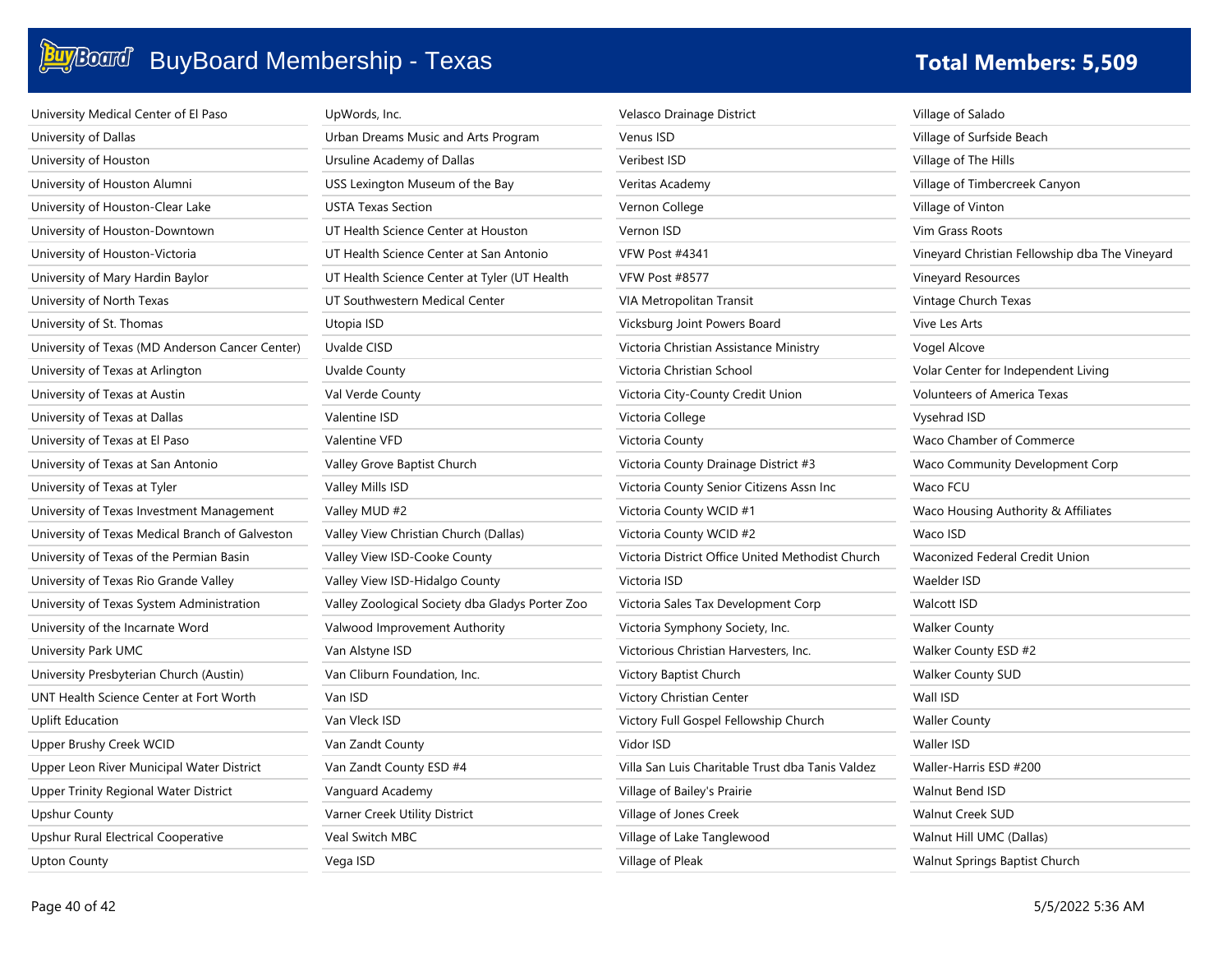| <b>Walnut Springs ISD</b>                | West Brethren Church                           | Westlake Bible Church                      | Whitewright Economic Development Corporation |
|------------------------------------------|------------------------------------------------|--------------------------------------------|----------------------------------------------|
| Ward County                              | West Cedar Creek MUD                           | Westlake UMC                               | Whitewright ISD                              |
| Ward County Golf Association             | West Central Texas Council of Government       | Westlake VFD                               | <b>Whitharral ISD</b>                        |
| Ward County Irrigation District #1       | West Central Texas Municipal Water District    | Westminster Presbyterian Church            | Whitney Housing Authority                    |
| Ward County Water Improvment District #2 | West Central Texas Workforce Development       | Westminster Theological Seminary           | Whitney ISD                                  |
| Warren ISD                               | West Fort Bend Management District             | Westover Hills Church of Christ            | Wichita County                               |
| <b>Washington County</b>                 | West Gregg SUD                                 | Westphalia ISD                             | Wichita County WID #2                        |
| Waskom ISD                               | West Hardin County CISD                        | Westside Church of Christ                  | Wichita Falls Housing Authority              |
| Water Valley ISD                         | West Harris County EMS, Inc.                   | Westside Community Development Corporation | Wichita Falls ISD                            |
| Waxahachie Bible Church                  | West Harrison VFD                              | Westwood Christian Fellowship              | Wichita-Wilbarger 9-1-1- District            |
| Waxahachie Faith Family Academy          | West Houston Church of Christ                  | Westwood Country Club of Austin            | Wickson Creek SUD                            |
| Waxahachie ISD                           | West ISD                                       | Westwood ISD                               | <b>Wilbarger County</b>                      |
| Wayland Baptist University               | West Jefferson County Municipal Water District | Whaley United Methodist Church             | Wilderness Ridge, Inc.                       |
| Weatherford College                      | West Orange Christian Church                   | <b>Wharton CAD</b>                         | Wildlife Rescue & Rehabilitation, Inc.       |
| Weatherford ISD                          | West Orange-Cove CISD                          | Wharton Chamber of Commerce                | Wildorado ISD                                |
| Webb CAD                                 | West Oso ISD                                   | <b>Wharton County</b>                      | Wiley College                                |
| Webb CISD                                | West Park MUD                                  | Wharton County Junior College              | <b>Willacy County</b>                        |
| Webb County                              | West Rusk County CISD                          | Wharton County Youth Fair                  | Willacy County Drainage District #1          |
| Wedgwood Baptist Church                  | West Sabine ISD                                | Wharton ISD                                | Willacy County Navigation District           |
| Weimar ISD                               | West Texas A&M University                      | <b>Wheeler County</b>                      | Williamson Central Appraisal District        |
| Weinert Foursquare Church                | <b>West Texas Centers for MHMR</b>             | Wheeler ISD                                | <b>Williamson County</b>                     |
| Weir VFD                                 | West Texas Chapter of Associated General       | White Bluff VFD                            | Williamson County and Cities Health District |
| Welder Wildlife Foundation               | West Texas Rural Telephone Coop, Inc.          | White Deer ISD                             | Williamson County Community Coordinated      |
| Wellington ISD                           | West Travis County Public Utility Agency       | White Oak Bend MUD                         | Williamson County ESD #2                     |
| Wellman-Union CISD                       | West University Baptist Church                 | White Oak Community Church                 | Williamson County ESD #3                     |
| Wells Branch Community Library           | West Wharton County Hospital District dba El   | White Oak ISD                              | Williamson County ESD #4                     |
| Wells Branch MUD                         | West Wise SUD                                  | White River Water District                 | Williamson County ESD #5                     |
| Wells ISD                                | Westbank Community Library District            | White Settlement ISD                       | Williamson County ESD #7                     |
| Weslaco Housing Authority                | Westbrook ISD                                  | <b>Whiteface CISD</b>                      | Williamson County ESD #9                     |
| Weslaco ISD                              | Western Heights Church of Christ               | Whitehouse ISD                             | Williamson County ESD# 6                     |
| Wesley Foundation (Lubbock)              | Western Texas College                          | White's Chapel UMC                         | Williamson-Burnet County Opportunities, Inc. |
| Wesley Foundation of Austin              | Westfield Fire Department                      | Whitesboro Chamber of Commerce             | Williamson-Travis Counties MUD #1            |
| West Austin Youth Association            | Westhoff ISD                                   | Whitesboro ISD                             | Willis Community Development Corp            |